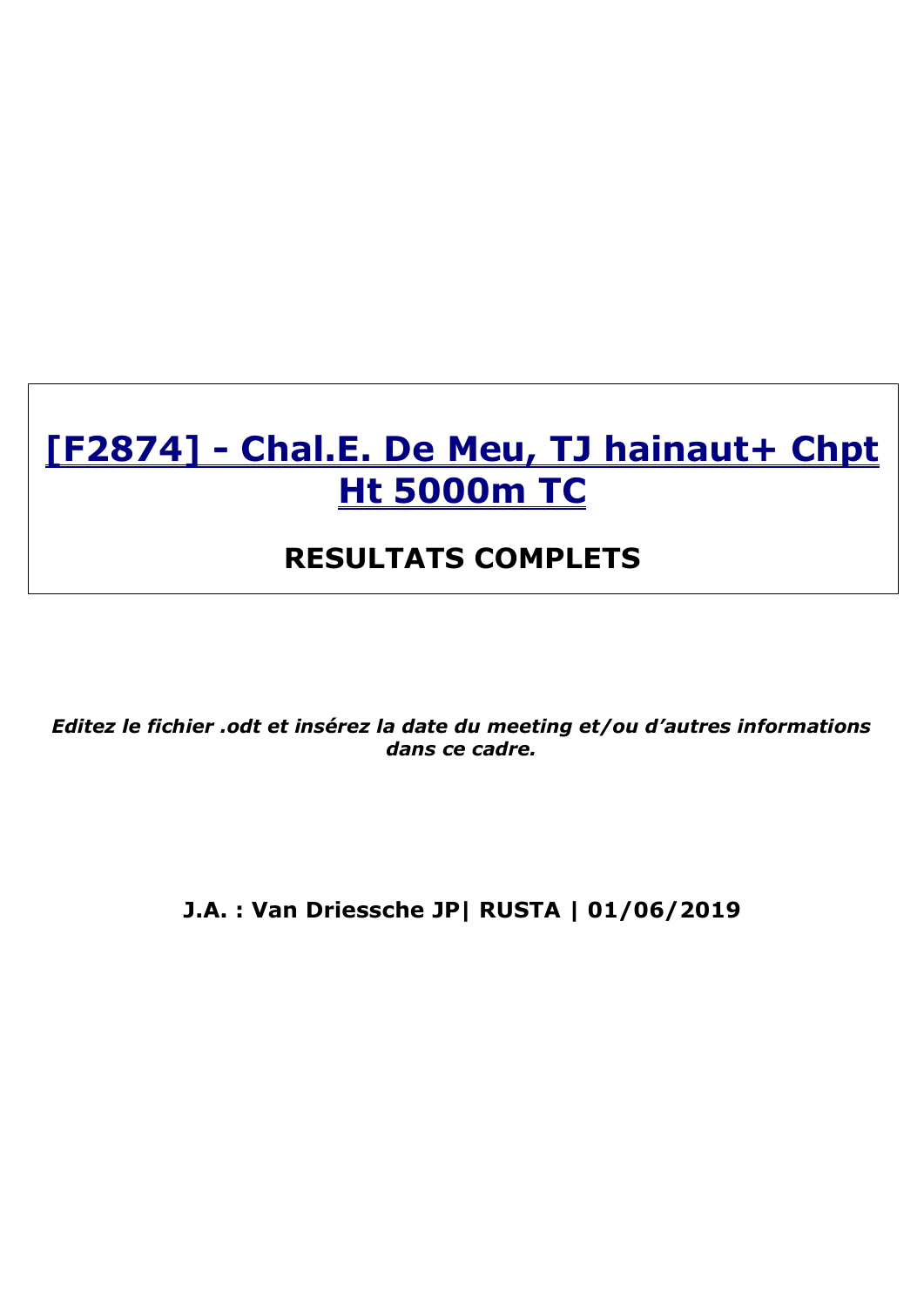# Résultats : **Tetra PUP G**

# *Pupilles (M)*

• **Série : 1 OFFICIEL** (13:26:13)

**Tetrathlon PG EDM I Outdoor** 

| Pos. |      | Doss. Athlète       | Cat.  |      | Année Cercle | Perf. | <b>Pts</b> | Pts. Eq. Infos |  |
|------|------|---------------------|-------|------|--------------|-------|------------|----------------|--|
|      | 3555 | Talpaert, Raphael°  | PUP M | 2008 | <b>USTA</b>  | 9.43  | 555        |                |  |
| 2    | 3348 | Nguyen Minh, Julien | PUP M | 2008 | <b>USTA</b>  | 10.18 | 385        |                |  |
| 3    | 2631 | Depauw, Liam        | PUP M | 2009 | <b>JSMC</b>  | 10.38 | 345        |                |  |
| 4    | 2752 | Mercier, Lucien     | PUP M | 2009 | <b>JSMC</b>  | 10.40 | 341        |                |  |
| 5    | 3425 | Legris, Oscar       | PUP M | 2008 | <b>RCAS</b>  | 10.61 | 300        |                |  |
| 6    | 2841 | Jordan, Sacha       | PUP M | 2009 | <b>USTA</b>  | 10.82 | 263        |                |  |
|      | 3017 | Locmant, Emilien    | PUP M | 2009 | ACBB         | 10.91 | 247        |                |  |

#### • **Série : 2 OFFICIEL** (13:26:13)

| Pos. |      | Doss. Athlète        | Cat.  |      | Année Cercle | Perf. | <b>Pts</b> | Pts. Eq. Infos |  |
|------|------|----------------------|-------|------|--------------|-------|------------|----------------|--|
|      | 2641 | Desimpelaere, Martin | PUP M | 2008 | <b>JSMC</b>  | 9.38  | 567        |                |  |
| 2    | 2634 | Ledoux, Ernest       | PUP M | 2009 | <b>JSMC</b>  | 9.61  | 512        |                |  |
| 3    |      | 3193 Lard, Youri     | PUP M | 2008 | <b>RCAS</b>  | 9.66  | 500        |                |  |
| 4    | 3800 | Bertaut, Tom°        | PUP M | 2008 | <b>USTA</b>  | 9.96  | 432        |                |  |
| 5    | 3833 | Willame, Bastien     | PUP M | 2009 | <b>CRAC</b>  | 10.06 | 410        |                |  |
| 6    | 2884 | Trinel, Mathéo°      | PUP M | 2008 | EAH          | 10.09 | 404        |                |  |
|      | 3270 | Moreau, Lucas        | PUP M | 2008 | <b>USTA</b>  | 10.35 | 351        |                |  |
| 8    | 3153 | Bouche, Bibian       | PUP M | 2009 | EAH          | 10.71 | 282        |                |  |

#### **Série : 3 OFFICIEL** (13:26:13)

| Pos.           |      | Doss. Athlète        | Cat.  |      | Année Cercle | Perf. | <b>Pts</b> | Pts. Eq. Infos |  |
|----------------|------|----------------------|-------|------|--------------|-------|------------|----------------|--|
|                | 2944 | Lequeux, Théo        | PUP M | 2008 | <b>ACLE</b>  | 9.11  | 636        |                |  |
| $\overline{2}$ | 3243 | Vander Haegen, Tom   | PUP M | 2008 | <b>ATH</b>   | 9.27  | 595        |                |  |
| 3              | 2642 | Beauvillain, Antoyne | PUP M | 2008 | <b>JSMC</b>  | 9.27  | 595        |                |  |
| 4              | 3234 | Goossens, Louis      | PUP M | 2008 | <b>USTA</b>  | 9.41  | 560        |                |  |
| 5              | 3358 | Chenut, Mathis       | PUP M | 2008 | <b>ACLE</b>  | 9.42  | 557        |                |  |
| 6              | 3440 | Ndotah, Adrian°      | PUP M | 2008 | <b>JSMC</b>  | 9.42  | 557        |                |  |
|                | 3093 | Mauriello, Mathis    | PUP M | 2008 | <b>ACLE</b>  | 9.46  | 547        |                |  |
| 8              | 2637 | Baudry, Raphaël°     | PUP M | 2008 | <b>JSMC</b>  | 9.67  | 497        |                |  |

### **Série : 4 OFFICIEL** (13:26:13)

| Pos. |      | Doss. Athlète       | Cat.  |      | Année Cercle | Perf. | <b>Pts</b> | Pts. Eq. Infos |  |
|------|------|---------------------|-------|------|--------------|-------|------------|----------------|--|
|      | 2635 | Delplanque, Raphael | PUP M | 2008 | <b>JSMC</b>  | 8.96  | 675        |                |  |
| 2    | 2835 | Dutrieux, Nils      | PUP M | 2009 | DS.          | 8.99  | 667        |                |  |
| 3    | 3593 | De Lil, Aurèle      | PUP M | 2008 | <b>USTA</b>  | 9.02  | 659        |                |  |
| 4    | 3094 | Fastenaekels, Louis | PUP M | 2008 | <b>ACLE</b>  | 9.13  | 630        |                |  |
| 5    | 3079 | Franzini, Rafael    | PUP M | 2008 | <b>MOHA</b>  | 9.16  | 623        |                |  |
| 6    | 3195 | Content, Solal      | PUP M | 2008 | <b>RCAS</b>  | 9.25  | 600        |                |  |

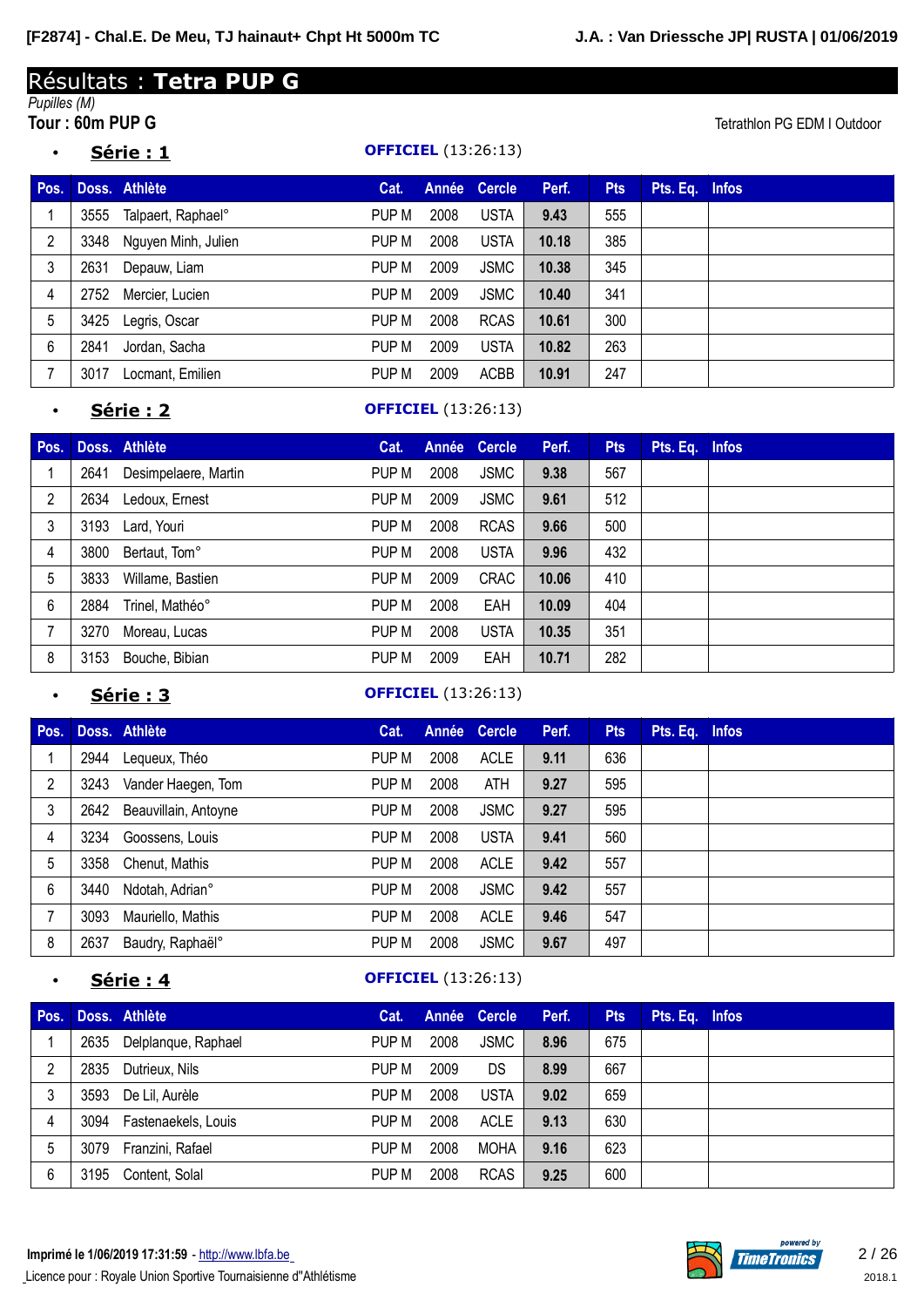• **Groupe : 1 OFFICIEL** (12:41:07)

|      | Pos. Doss. Athlète   | Cat.  |      |          | Année Cercle Perf. | Pts | Pts. Ea. Infos |  |
|------|----------------------|-------|------|----------|--------------------|-----|----------------|--|
| 3080 | Vannuffelle, Gaspard | PUP M | 2008 | $OSGA +$ | 9.30               | 587 |                |  |
| 3222 | Debels, Sammy°       | PUP M | 2008 | EAH      | 9.46               | 547 |                |  |

# Résultats : **Tetra PUP G**

*Pupilles (M)*

**Tour** : **B.** hockey PUP G **Tetrathlon PG EDM I Outdoor** 

| Pos.           |      | Doss. Athlète        | Cat.             | Année | <b>Cercle</b> | Perf. | <b>Pts</b> | Pts. Eq. | <b>Infos</b> |
|----------------|------|----------------------|------------------|-------|---------------|-------|------------|----------|--------------|
| 1              | 3440 | Ndotah, Adrian°      | PUP M            | 2008  | <b>JSMC</b>   | 41m81 | 434        |          |              |
| 2              | 3195 | Content, Solal       | PUP M            | 2008  | <b>RCAS</b>   | 37m55 | 378        |          |              |
| 3              | 3079 | Franzini, Rafael     | PUP M            | 2008  | <b>MOHA</b>   | 36m52 | 365        |          |              |
| 4              | 2944 | Lequeux, Théo        | PUP M            | 2008  | <b>ACLE</b>   | 35m42 | 350        |          |              |
| 5              | 2642 | Beauvillain, Antoyne | PUP <sub>M</sub> | 2008  | <b>JSMC</b>   | 35m02 | 345        |          |              |
| 6              | 3080 | Vannuffelle, Gaspard | PUP M            | 2008  | <b>OSGA</b>   | 33m13 | 320        |          |              |
| $\overline{7}$ | 2635 | Delplanque, Raphael  | PUP M            | 2008  | <b>JSMC</b>   | 31m89 | 304        |          |              |
| 8              | 3358 | Chenut, Mathis       | PUP M            | 2008  | <b>ACLE</b>   | 30m67 | 289        |          |              |
| 9              | 3270 | Moreau, Lucas        | PUP M            | 2008  | <b>USTA</b>   | 29m95 | 279        |          |              |
| 10             | 3222 | Debels, Sammy°       | PUP <sub>M</sub> | 2008  | EAH           | 29m36 | 272        |          |              |
| 11             | 3555 | Talpaert, Raphael°   | PUP M            | 2008  | <b>USTA</b>   | 26m80 | 238        |          |              |
| 12             | 3193 | Lard, Youri          | PUP <sub>M</sub> | 2008  | <b>RCAS</b>   | 26m66 | 237        |          |              |
| 13             | 3017 | Locmant, Emilien     | PUP M            | 2009  | <b>ACBB</b>   | 26m12 | 230        |          |              |
| 14             | 3153 | Bouche, Bibian       | PUP M            | 2009  | EAH           | 24m90 | 214        |          |              |
| 15             | 2641 | Desimpelaere, Martin | PUP M            | 2008  | <b>JSMC</b>   | 24m63 | 211        |          |              |
| 16             | 3243 | Vander Haegen, Tom   | PUP M            | 2008  | ATH           | 24m56 | 210        |          |              |
| 17             | 3093 | Mauriello, Mathis    | PUP <sub>M</sub> | 2008  | <b>ACLE</b>   | 24m40 | 208        |          |              |
| 18             | 3348 | Nguyen Minh, Julien  | PUP M            | 2008  | <b>USTA</b>   | 24m27 | 206        |          |              |
| 19             | 3234 | Goossens, Louis      | PUP M            | 2008  | <b>USTA</b>   | 24m07 | 203        |          |              |
| 20             | 2634 | Ledoux, Ernest       | PUP M            | 2009  | <b>JSMC</b>   | 24m00 | 203        |          |              |
| 21             | 3094 | Fastenaekels, Louis  | PUP M            | 2008  | <b>ACLE</b>   | 23m58 | 197        |          |              |
| 22             | 2637 | Baudry, Raphaël°     | PUP M            | 2008  | <b>JSMC</b>   | 23m52 | 196        |          |              |
| 23             | 3593 | De Lil, Aurèle       | PUP M            | 2008  | <b>USTA</b>   | 22m95 | 189        |          |              |
| 24             | 2752 | Mercier, Lucien      | PUP <sub>M</sub> | 2009  | <b>JSMC</b>   | 22m93 | 189        |          |              |
| 25             | 2835 | Dutrieux, Nils       | PUP M            | 2009  | DS            | 22m26 | 180        |          |              |
| 26             | 2841 | Jordan, Sacha        | PUP M            | 2009  | <b>USTA</b>   | 21m70 | 173        |          |              |
| 27             | 3800 | Bertaut, Tom°        | PUP M            | 2008  | <b>USTA</b>   | 21m32 | 168        |          |              |
| 28             | 2884 | Trinel, Mathéo°      | PUP M            | 2008  | EAH           | 20m57 | 159        |          |              |
| 29             | 2631 | Depauw, Liam         | PUP M            | 2009  | <b>JSMC</b>   | 19m39 | 144        |          |              |
| 30             | 3425 | Legris, Oscar        | PUP M            | 2008  | <b>RCAS</b>   | 18m65 | 135        |          |              |
| 31             | 3833 | Willame, Bastien     | PUP M            | 2009  | CRAC          | 12m12 | 54         |          |              |

# Résultats : **Tetra PUP G**

*Pupilles (M)*

**Tour** : Longueur PUP G<br>
Tetrathlon PG EDM I Outdoor

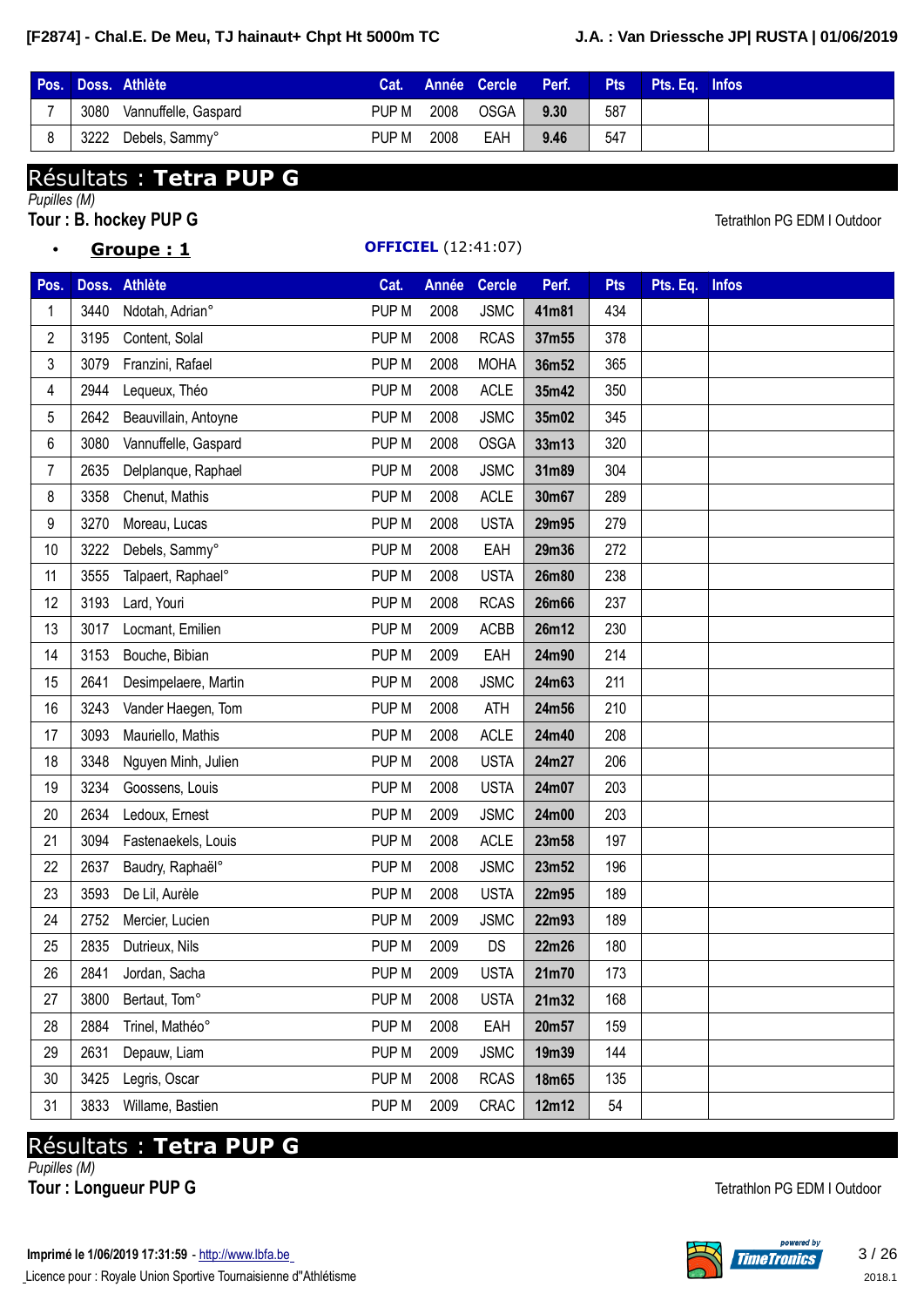### • **Groupe : 1 OFFICIEL** (15:21:58)

| Pos. |      | Doss. Athlète        | Cat.             | Année | <b>Cercle</b> | Perf. | <b>Pts</b> | Pts. Eq. | <b>Infos</b> |
|------|------|----------------------|------------------|-------|---------------|-------|------------|----------|--------------|
| 1    | 2635 | Delplanque, Raphael  | PUP <sub>M</sub> | 2008  | <b>JSMC</b>   | 3m96  | 345        |          |              |
| 2    | 3243 | Vander Haegen, Tom   | PUP M            | 2008  | <b>ATH</b>    | 3m83  | 314        |          |              |
| 3    | 3234 | Goossens, Louis      | PUP M            | 2008  | <b>USTA</b>   | 3m80  | 308        |          |              |
| 4    | 2641 | Desimpelaere, Martin | PUP M            | 2008  | <b>JSMC</b>   | 3m65  | 274        |          |              |
| 4    | 3195 | Content, Solal       | PUP M            | 2008  | <b>RCAS</b>   | 3m65  | 274        |          |              |
| 6    | 2944 | Lequeux, Théo        | PUP M            | 2008  | <b>ACLE</b>   | 3m63  | 269        |          |              |
| 6    | 3093 | Mauriello, Mathis    | PUP M            | 2008  | <b>ACLE</b>   | 3m63  | 269        |          |              |
| 8    | 3440 | Ndotah, Adrian°      | PUP <sub>M</sub> | 2008  | <b>JSMC</b>   | 3m61  | 265        |          |              |
| 9    | 3593 | De Lil, Aurèle       | PUP M            | 2008  | <b>USTA</b>   | 3m60  | 263        |          |              |
| 10   | 3079 | Franzini, Rafael     | PUP M            | 2008  | <b>MOHA</b>   | 3m57  | 256        |          |              |
| 11   | 3080 | Vannuffelle, Gaspard | PUP M            | 2008  | <b>OSGA</b>   | 3m56  | 254        |          |              |
| 12   | 3193 | Lard, Youri          | PUP M            | 2008  | <b>RCAS</b>   | 3m53  | 247        |          |              |
| 13   | 3358 | Chenut, Mathis       | PUP <sub>M</sub> | 2008  | <b>ACLE</b>   | 3m52  | 245        |          |              |
| 14   | 3094 | Fastenaekels, Louis  | PUP M            | 2008  | <b>ACLE</b>   | 3m51  | 243        |          |              |
| 15   | 2642 | Beauvillain, Antoyne | PUP <sub>M</sub> | 2008  | <b>JSMC</b>   | 3m42  | 224        |          |              |
| 16   | 3555 | Talpaert, Raphael°   | PUP M            | 2008  | <b>USTA</b>   | 3m33  | 205        |          |              |
| 17   | 2835 | Dutrieux, Nils       | PUP M            | 2009  | DS            | 3m29  | 197        |          |              |
| 18   | 3222 | Debels, Sammy°       | PUP M            | 2008  | EAH           | 3m20  | 179        |          |              |
| 19   | 3270 | Moreau, Lucas        | PUP M            | 2008  | <b>USTA</b>   | 3m04  | 149        |          |              |
| 20   | 3833 | Willame, Bastien     | PUP <sub>M</sub> | 2009  | <b>CRAC</b>   | 2m99  | 139        |          |              |
| 21   | 3800 | Bertaut, Tom°        | PUP <sub>M</sub> | 2008  | <b>USTA</b>   | 2m95  | 132        |          |              |
| 22   | 3425 | Legris, Oscar        | PUP <sub>M</sub> | 2008  | <b>RCAS</b>   | 2m84  | 113        |          |              |
| 23   | 3348 | Nguyen Minh, Julien  | PUP M            | 2008  | <b>USTA</b>   | 2m80  | 106        |          |              |
| 24   | 2631 | Depauw, Liam         | PUP M            | 2009  | <b>JSMC</b>   | 2m78  | 103        |          |              |
| 25   | 2752 | Mercier, Lucien      | PUP M            | 2009  | <b>JSMC</b>   | 2m72  | 93         |          |              |
| 26   | 2637 | Baudry, Raphaël°     | PUP M            | 2008  | <b>JSMC</b>   | 2m68  | 86         |          |              |
| 27   | 2841 | Jordan, Sacha        | PUP M            | 2009  | <b>USTA</b>   | 2m64  | 80         |          |              |
| 28   | 2884 | Trinel, Mathéo°      | PUP M            | 2008  | EAH           | 2m60  | 74         |          |              |
| 29   | 3017 | Locmant, Emilien     | PUP M            | 2009  | ACBB          | 2m59  | 72         |          |              |
| 29   | 3153 | Bouche, Bibian       | PUP M            | 2009  | EAH           | 2m59  | 72         |          |              |
| 31   | 2634 | Ledoux, Ernest       | PUP M            | 2009  | <b>JSMC</b>   | 1m59  | 0          |          |              |

# Résultats : **Tetra PUP G**

*Pupilles (M)*

- -

#### • **Série : 1 OFFICIEL** (16:17:49)

## **Pos. Doss. Athlète Cat. Année Cercle Perf. Pts Pts. Eq. Infos** 3222 Debels, Sammy° PUP M 2008 EAH **3:44.05** 510 2634 Ledoux, Ernest PUP M 2009 JSMC **3:46.20** 493 3270 Moreau, Lucas PUP M 2008 USTA **3:51.26** 454 3193 Lard, Youri PUP M 2008 RCAS **3:53.88** 434



**Tour : 1000m PUP G** Tetrathlon PG EDM I Outdoor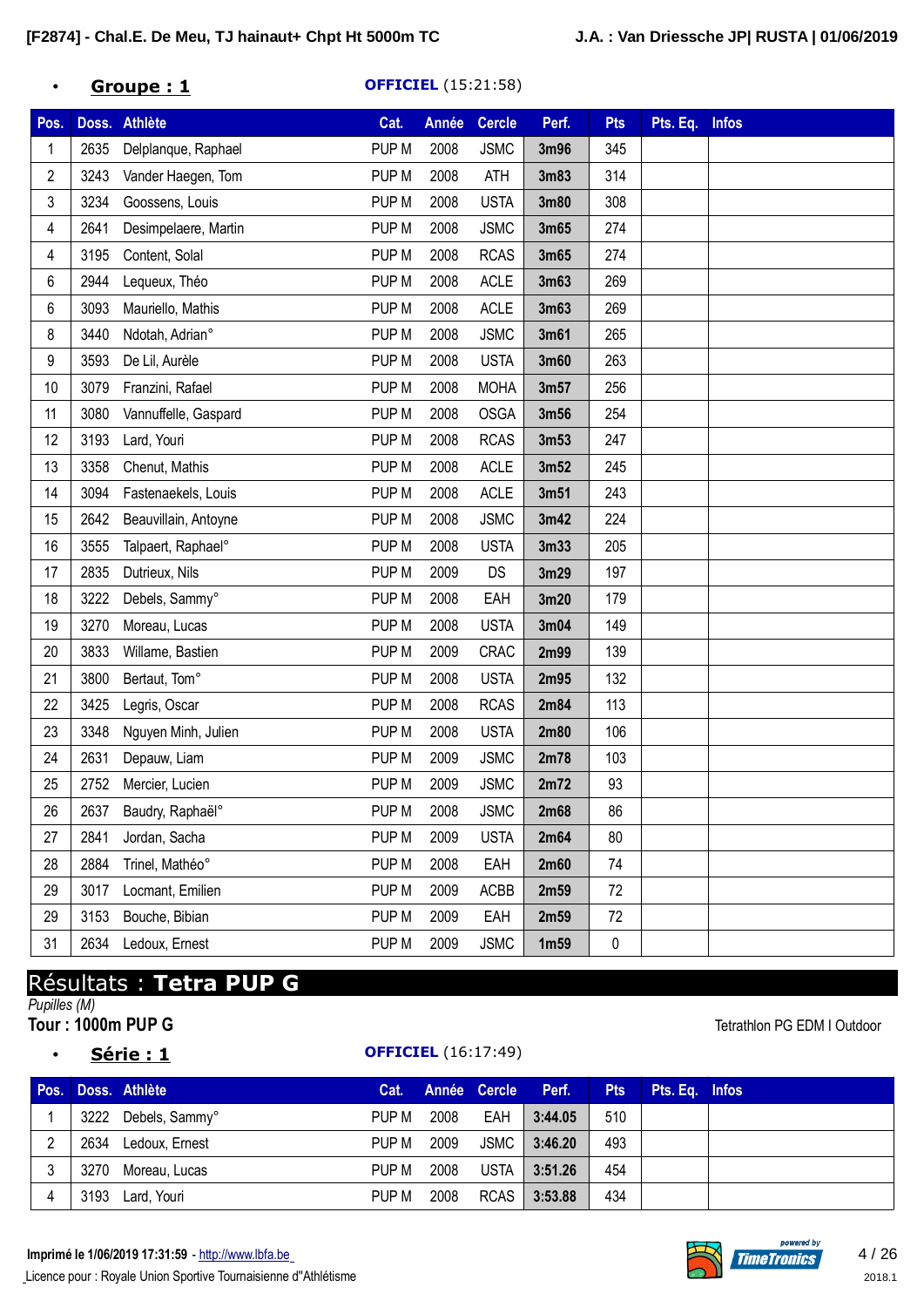| Pos. |      | Doss. Athlète       | Cat.  | Année | <b>Cercle</b> | Perf.   | <b>Pts</b> | Pts. Eq. | <b>Infos</b> |
|------|------|---------------------|-------|-------|---------------|---------|------------|----------|--------------|
| 5    | 2752 | Mercier, Lucien     | PUP M | 2009  | <b>JSMC</b>   | 3:54.44 | 430        |          |              |
| 6    | 3800 | Bertaut, Tom°       | PUP M | 2008  | <b>USTA</b>   | 3:56.45 | 416        |          |              |
| 7    | 2631 | Depauw, Liam        | PUP M | 2009  | <b>JSMC</b>   | 3:59.56 | 394        |          |              |
| 8    | 3017 | Locmant, Emilien    | PUP M | 2009  | <b>ACBB</b>   | 3:59.57 | 394        |          |              |
| 9    | 2884 | Trinel, Mathéo°     | PUP M | 2008  | EAH           | 4:01.83 | 378        |          |              |
| 10   | 3153 | Bouche, Bibian      | PUP M | 2009  | EAH           | 4:01.95 | 377        |          |              |
| 11   | 3833 | Willame, Bastien    | PUP M | 2009  | <b>CRAC</b>   | 4:03.01 | 370        |          |              |
| 12   | 3348 | Nguyen Minh, Julien | PUP M | 2008  | <b>USTA</b>   | 4:03.94 | 363        |          |              |
| 13   | 2841 | Jordan, Sacha       | PUP M | 2009  | <b>USTA</b>   | 4:05.40 | 354        |          |              |
| 14   | 2637 | Baudry, Raphaël°    | PUP M | 2008  | <b>JSMC</b>   | 4:09.91 | 324        |          |              |
| 15   | 3425 | Legris, Oscar       | PUP M | 2008  | <b>RCAS</b>   | 4:55.20 | 96         |          |              |

### • **Série : 2 OFFICIEL** (16:17:36)

| Pos.           |      | Doss. Athlète        | Cat.  | Année | <b>Cercle</b> | Perf.      | <b>Pts</b> | Pts. Eq. | <b>Infos</b> |
|----------------|------|----------------------|-------|-------|---------------|------------|------------|----------|--------------|
|                | 2635 | Delplanque, Raphael  | PUP M | 2008  | <b>JSMC</b>   | 3:20.64    | 711        |          |              |
| $\overline{2}$ | 2641 | Desimpelaere, Martin | PUP M | 2008  | <b>JSMC</b>   | 3:28.76    | 638        |          |              |
| 3              | 3079 | Franzini, Rafael     | PUP M | 2008  | <b>MOHA</b>   | 3:29.33    | 633        |          |              |
| 4              | 2944 | Lequeux, Théo        | PUP M | 2008  | <b>ACLE</b>   | 3:30.09    | 626        |          |              |
| 5              | 3080 | Vannuffelle, Gaspard | PUP M | 2008  | <b>OSGA</b>   | 3:36.32    | 573        |          |              |
| 6              | 3358 | Chenut, Mathis       | PUP M | 2008  | <b>ACLE</b>   | 3:38.85    | 552        |          |              |
| 7              | 3195 | Content, Solal       | PUP M | 2008  | <b>RCAS</b>   | 3:39.49    | 546        |          |              |
| 8              | 3234 | Goossens, Louis      | PUP M | 2008  | <b>USTA</b>   | 3:39.55    | 546        |          |              |
| 9              | 3093 | Mauriello, Mathis    | PUP M | 2008  | <b>ACLE</b>   | 3:39.99    | 542        |          |              |
| 10             | 2642 | Beauvillain, Antoyne | PUP M | 2008  | <b>JSMC</b>   | 3:48.76    | 473        |          |              |
| 11             | 3094 | Fastenaekels, Louis  | PUP M | 2008  | <b>ACLE</b>   | 3:49.18    | 470        |          |              |
| 12             | 3243 | Vander Haegen, Tom   | PUP M | 2008  | ATH           | 3:54.50    | 430        |          |              |
| 13             | 3440 | Ndotah, Adrian°      | PUP M | 2008  | <b>JSMC</b>   | 3:56.87    | 413        |          |              |
| 14             | 2835 | Dutrieux, Nils       | PUP M | 2009  | <b>DS</b>     | 4:05.47    | 353        |          |              |
| 15             | 3555 | Talpaert, Raphael°   | PUP M | 2008  | <b>USTA</b>   | 4:10.60    | 320        |          |              |
|                | 3593 | De Lil, Aurèle       | PUP M | 2008  | <b>USTA</b>   | <b>DNS</b> | 0          |          |              |

# Résultats : **Tetra PUP F**

*Pupilles (F)*

### • **Série : 1 OFFICIEL** (13:24:37)

**Tetrathlon PF EDM I Outdoor** 

| Pos. |      | Doss. Athlète       | Cat.  | Année Cercle |             | Perf. | <b>Pts</b> | Pts. Eq. Infos |  |
|------|------|---------------------|-------|--------------|-------------|-------|------------|----------------|--|
|      | 4144 | Vanhove, Cléa       | PUP F | 2009         | <b>USTA</b> | 9.70  | 491        |                |  |
| 2    | 4003 | Hochepied, Bintou   | PUP F | 2008         | <b>USTA</b> | 9.89  | 447        |                |  |
| 3    | 4401 | Reynvoet, Camille   | PUP F | 2009         | <b>OSGA</b> | 10.07 | 408        |                |  |
| 4    | 3903 | Carlier, Clementine | PUP F | 2009         | <b>USTA</b> | 10.17 | 387        |                |  |
| 5    | 3530 | Bruneau, Lucie      | PUP F | 2008         | <b>USTA</b> | 10.31 | 359        |                |  |
| 6    | 3961 | Lefebvre, Léane     | PUP F | 2008         | <b>USTA</b> | 10.96 | 239        |                |  |

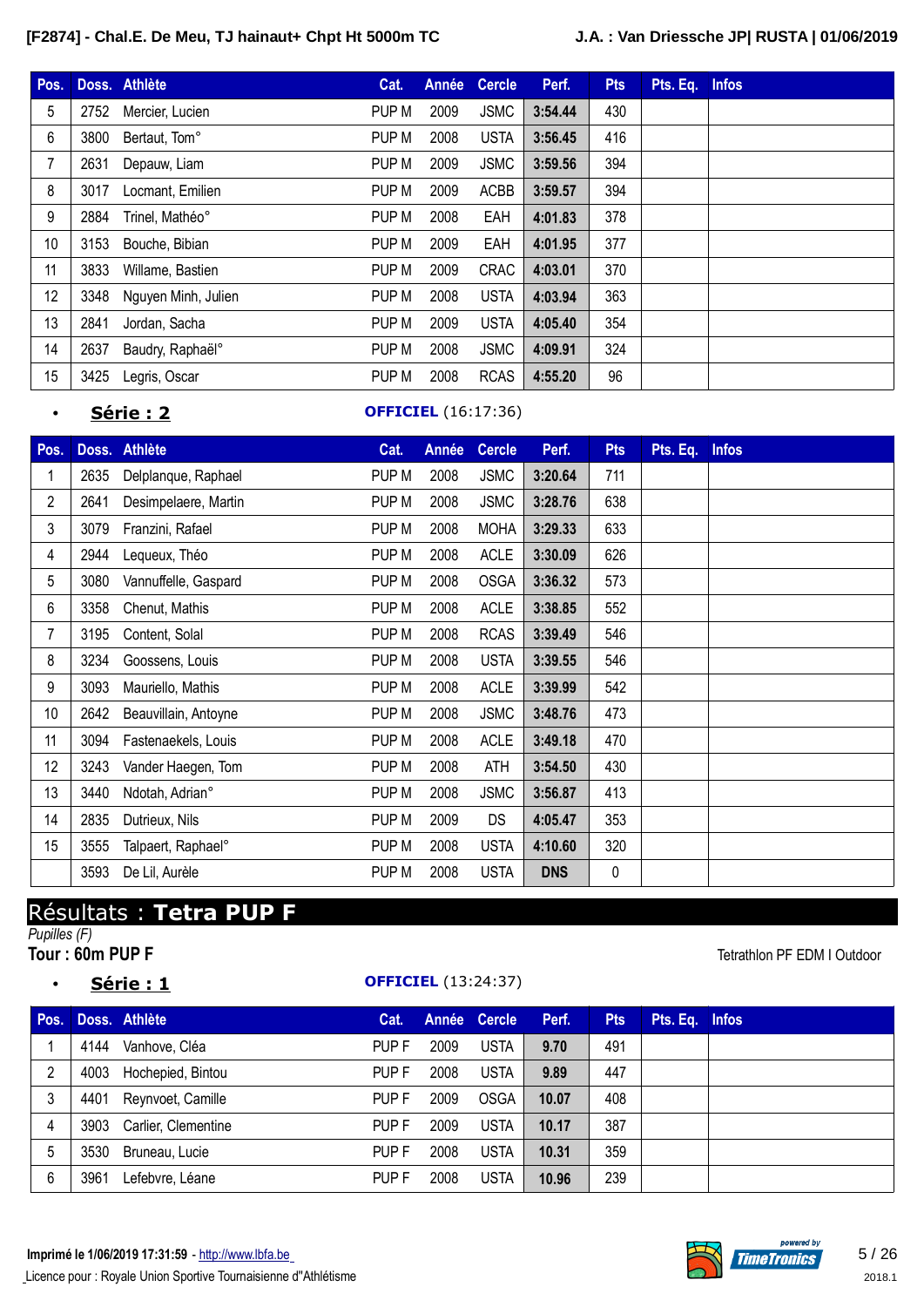|      | Pos. Doss. Athlète | Cat.  |      |      | Année Cercle Perf. | $\varepsilon$ Pts | Pts. Eq. Infos |  |
|------|--------------------|-------|------|------|--------------------|-------------------|----------------|--|
| 4247 | Lenoir, Charysse   | PUP F | 2008 | USTA | 11.86              | 109               |                |  |

• **Série : 2 OFFICIEL** (13:24:37)

| Pos. |      | Doss. Athlète          | Cat.  |      | Année Cercle | Perf. | <b>Pts</b> | Pts. Eq. Infos |  |
|------|------|------------------------|-------|------|--------------|-------|------------|----------------|--|
|      | 4328 | Fosso Djuidje, Therese | PUP F | 2008 | <b>OSGA</b>  | 10.28 | 365        |                |  |
| 2    | 4248 | Royer, Lindsay         | PUP F | 2009 | <b>USTA</b>  | 10.61 | 300        |                |  |
| 3    | 3882 | Demerlier, Gabrielle   | PUP F | 2009 | <b>JSMC</b>  | 10.80 | 266        |                |  |
| 4    | 3507 | Libbrecht, Manon       | PUP F | 2008 | <b>ACBB</b>  | 10.93 | 244        |                |  |
| 5    | 3875 | Verhaeghe, Anna°       | PUP F | 2009 | EAH          | 11.00 | 232        |                |  |
| 6    | 3508 | Nimmegeers, Elodie     | PUP F | 2009 | <b>ACBB</b>  | 11.02 | 229        |                |  |
|      | 3336 | Muylle Baert, Liza     | PUP F | 2009 | <b>JSMC</b>  | 11.29 | 186        |                |  |

### • **Série : 3 OFFICIEL** (13:24:37)

| Pos. |      | Doss. Athlète      | Cat.             |      | Année Cercle | Perf. | <b>Pts</b> | Pts. Eq. Infos |  |
|------|------|--------------------|------------------|------|--------------|-------|------------|----------------|--|
|      | 3503 | Baudart, Louise    | PUP F            | 2009 | <b>ACBB</b>  | 9.90  | 445        |                |  |
| 2    | 4324 | Ghesquiere, Maxine | PUP F            | 2008 | <b>JSMC</b>  | 10.08 | 406        |                |  |
| 3    | 3325 | Demeyere, Myrtille | PUP F            | 2009 | <b>JSMC</b>  | 10.36 | 349        |                |  |
| 4    | 3331 | Riemaeker, Luna    | PUP <sub>F</sub> | 2009 | <b>JSMC</b>  | 10.39 | 343        |                |  |
| 5    | 3322 | Knockaert, Zelie   | PUP F            | 2008 | <b>JSMC</b>  | 10.41 | 339        |                |  |
| 6    | 3531 | Quittelier, Zoé    | PUP <sub>F</sub> | 2009 | <b>USTA</b>  | 10.51 | 319        |                |  |
|      | 4093 | Losfeld, Maelys    | PUP F            | 2008 | EAH          | 10.64 | 295        |                |  |

### • **Série : 4 OFFICIEL** (13:24:37)

| Pos. |      | Doss. Athlète          | Cat.  |      | Année Cercle | Perf. | <b>Pts</b> | Pts. Eq. Infos |  |
|------|------|------------------------|-------|------|--------------|-------|------------|----------------|--|
|      | 3330 | Mary, Clemence         | PUP F | 2008 | <b>JSMC</b>  | 9.48  | 543        |                |  |
| 2    | 3335 | Walcarius, Anouk       | PUP F | 2008 | <b>JSMC</b>  | 9.79  | 470        |                |  |
| 3    | 3743 | Girard, Estelle        | PUP F | 2008 | <b>OSGA</b>  | 9.84  | 459        |                |  |
| 4    | 4235 | Vivier, Luze           | PUP F | 2009 | <b>USTA</b>  | 9.85  | 456        |                |  |
| 5    | 3742 | Dauge, Haley           | PUP F | 2009 | <b>OSGA</b>  | 9.98  | 428        |                |  |
| 6    | 3919 | Moulin, Solène         | PUP F | 2008 | <b>JSMC</b>  | 9.99  | 425        |                |  |
|      | 4231 | Nguend, Mikhaela Paule | PUP F | 2008 | MOHA         | 10.39 | 343        |                |  |

### • **Série : 5 OFFICIEL** (13:24:37)

| Pos. |      | Doss. Athlète       | Cat.             |      | Année Cercle | Perf. | <b>Pts</b> | Pts. Eq. Infos |  |
|------|------|---------------------|------------------|------|--------------|-------|------------|----------------|--|
|      | 3745 | Lhote, Elisa        | PUP F            | 2008 | <b>OSGA</b>  | 8.81  | 716        |                |  |
| 2    | 3617 | Duval, Emma         | PUP <sub>F</sub> | 2008 | <b>JSMC</b>  | 9.00  | 664        |                |  |
| 3    | 3864 | Denis, Anastasia    | PUP F            | 2008 | <b>RCAS</b>  | 9.18  | 617        |                |  |
| 4    | 3731 | Depas, Zoé          | PUP F            | 2008 | <b>OSGA</b>  | 9.19  | 615        |                |  |
| 5    | 4187 | Perini, Maëlle      | PUP F            | 2008 | <b>MOHA</b>  | 9.35  | 575        |                |  |
| 6    |      | 3328 Fonseca, Lise  | PUP F            | 2008 | <b>JSMC</b>  | 9.55  | 526        |                |  |
|      | 3379 | Van Elslande, Chloé | PUP F            | 2008 | <b>JSMC</b>  | 9.57  | 521        |                |  |
| 8    | 5892 | DUMALIN, Roxane     | PUP F            | 2008 | OEH          | 9.64  | 505        |                |  |

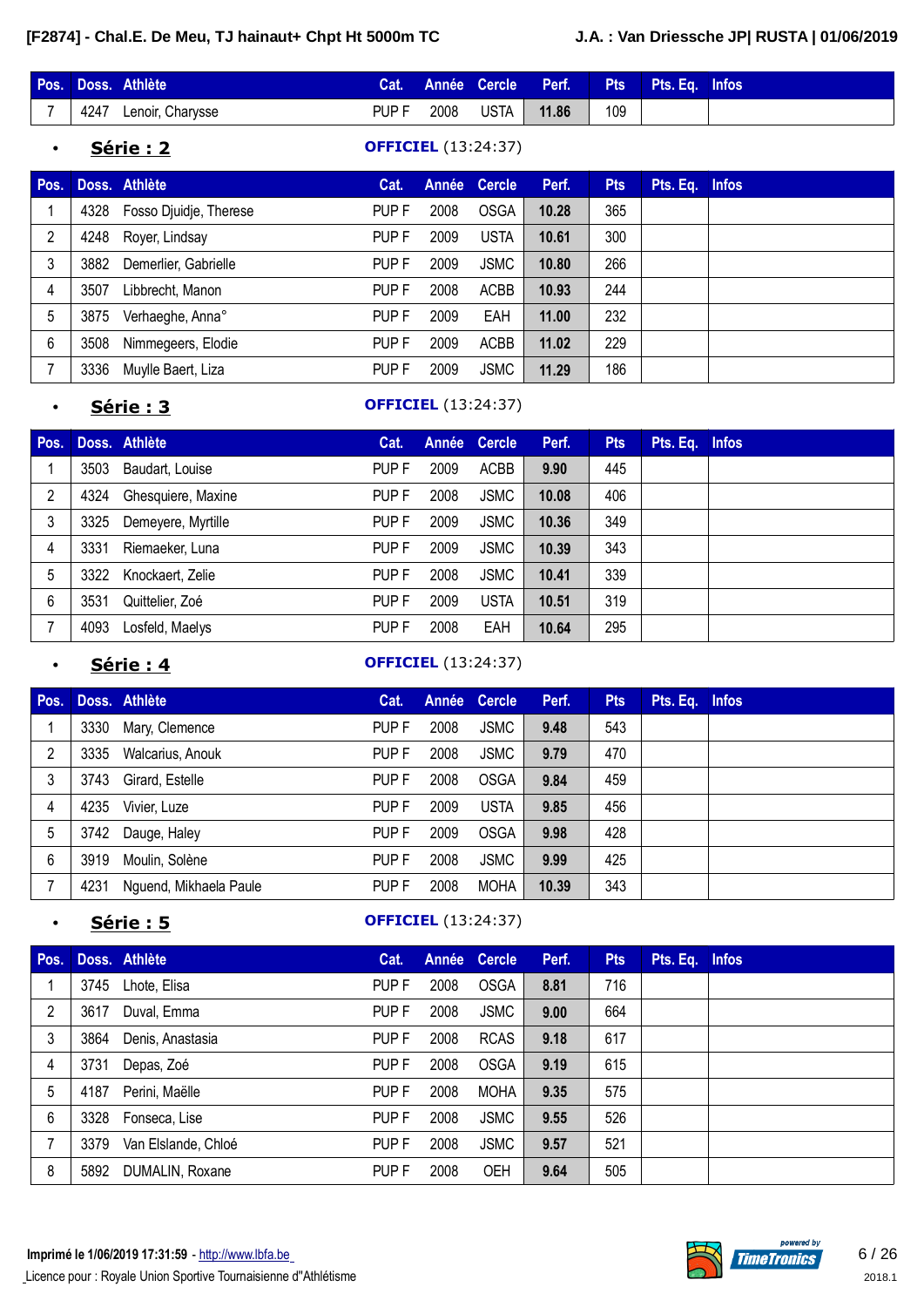• **Groupe : 1 OFFICIEL** (16:29:24)

# Résultats : **Tetra PUP F**

# *Pupilles (F)*

**Tour : Hauteur PUP F** Tetrathlon PF EDM I Outdoor

| Pos. |      | Doss. Athlète          | Cat.             | <b>Année</b> | <b>Cercle</b> | Perf.             | <b>Pts</b> | Pts. Eq. | <b>Infos</b> |
|------|------|------------------------|------------------|--------------|---------------|-------------------|------------|----------|--------------|
| 1    | 3745 | Lhote, Elisa           | PUP <sub>F</sub> | 2008         | <b>OSGA</b>   | 1 <sub>m35</sub>  | 516        |          |              |
| 2    | 3731 | Depas, Zoé             | PUP <sub>F</sub> | 2008         | <b>OSGA</b>   | 1m25              | 417        |          |              |
| 3    | 3328 | Fonseca, Lise          | PUP <sub>F</sub> | 2008         | <b>JSMC</b>   | 1 <sub>m20</sub>  | 369        |          |              |
| 4    | 5892 | DUMALIN, Roxane        | PUP <sub>F</sub> | 2008         | OEH           | 1m15              | 323        |          |              |
| 4    | 3617 | Duval, Emma            | PUP <sub>F</sub> | 2008         | <b>JSMC</b>   | 1m15              | 323        |          |              |
| 4    | 3864 | Denis, Anastasia       | PUP <sub>F</sub> | 2008         | <b>RCAS</b>   | 1m15              | 323        |          |              |
| 4    | 4003 | Hochepied, Bintou      | PUP <sub>F</sub> | 2008         | <b>USTA</b>   | 1m15              | 323        |          |              |
| 4    | 4187 | Perini, Maëlle         | PUP <sub>F</sub> | 2008         | <b>MOHA</b>   | 1m15              | 323        |          |              |
| 9    | 3330 | Mary, Clemence         | PUP <sub>F</sub> | 2008         | <b>JSMC</b>   | 1 <sub>m10</sub>  | 278        |          |              |
| 9    | 3379 | Van Elslande, Chloé    | PUP <sub>F</sub> | 2008         | <b>JSMC</b>   | 1 <sub>m10</sub>  | 278        |          |              |
| 9    | 3742 | Dauge, Haley           | PUP <sub>F</sub> | 2009         | <b>OSGA</b>   | 1 <sub>m10</sub>  | 278        |          |              |
| 9    | 4144 | Vanhove, Cléa          | PUP <sub>F</sub> | 2009         | <b>USTA</b>   | 1 <sub>m10</sub>  | 278        |          |              |
| 13   | 3325 | Demeyere, Myrtille     | PUP <sub>F</sub> | 2009         | <b>JSMC</b>   | 1 <sub>m05</sub>  | 235        |          |              |
| 13   | 3530 | Bruneau, Lucie         | PUP <sub>F</sub> | 2008         | <b>USTA</b>   | 1 <sub>m05</sub>  | 235        |          |              |
| 13   | 3743 | Girard, Estelle        | PUP <sub>F</sub> | 2008         | <b>OSGA</b>   | 1 <sub>m05</sub>  | 235        |          |              |
| 16   | 3335 | Walcarius, Anouk       | PUP <sub>F</sub> | 2008         | <b>JSMC</b>   | 1 <sub>m</sub> 00 | 194        |          |              |
| 16   | 3507 | Libbrecht, Manon       | PUP <sub>F</sub> | 2008         | <b>ACBB</b>   | 1 <sub>m</sub> 00 | 194        |          |              |
| 16   | 4093 | Losfeld, Maelys        | PUP <sub>F</sub> | 2008         | EAH           | 1 <sub>m</sub> 00 | 194        |          |              |
| 16   | 4235 | Vivier, Luze           | PUP <sub>F</sub> | 2009         | <b>USTA</b>   | 1 <sub>m</sub> 00 | 194        |          |              |
| 20   | 3919 | Moulin, Solène         | PUP <sub>F</sub> | 2008         | <b>JSMC</b>   | 0m95              | 156        |          |              |
| 20   | 4324 | Ghesquiere, Maxine     | PUP <sub>F</sub> | 2008         | <b>JSMC</b>   | 0m95              | 156        |          |              |
| 20   | 4328 | Fosso Djuidje, Therese | PUP <sub>F</sub> | 2008         | <b>OSGA</b>   | 0m95              | 156        |          |              |
| 20   | 4401 | Reynvoet, Camille      | PUP <sub>F</sub> | 2009         | <b>OSGA</b>   | 0m95              | 156        |          |              |
| 24   | 3322 | Knockaert, Zelie       | PUP <sub>F</sub> | 2008         | <b>JSMC</b>   | 0m90              | 119        |          |              |
| 24   | 3331 | Riemaeker, Luna        | PUP <sub>F</sub> | 2009         | <b>JSMC</b>   | 0m90              | 119        |          |              |
| 24   | 3503 | Baudart, Louise        | PUP <sub>F</sub> | 2009         | <b>ACBB</b>   | 0m90              | 119        |          |              |
| 24   | 3875 | Verhaeghe, Anna°       | PUP <sub>F</sub> | 2009         | EAH           | 0m90              | 119        |          |              |
| 24   | 3882 | Demerlier, Gabrielle   | PUP <sub>F</sub> | 2009         | <b>JSMC</b>   | 0m90              | 119        |          |              |
| 24   | 4248 | Royer, Lindsay         | PUP <sub>F</sub> | 2009         | <b>USTA</b>   | 0m90              | 119        |          |              |
| 30   | 3531 | Quittelier, Zoé        | PUP <sub>F</sub> | 2009         | <b>USTA</b>   | 0m85              | 86         |          |              |
| 30   | 3961 | Lefebvre, Léane        | PUP <sub>F</sub> | 2008         | <b>USTA</b>   | 0m85              | 86         |          |              |
| 30   | 3903 | Carlier, Clementine    | PUP <sub>F</sub> | 2009         | <b>USTA</b>   | 0m85              | 86         |          |              |
|      | 3508 | Nimmegeers, Elodie     | PUP <sub>F</sub> | 2009         | <b>ACBB</b>   | <b>DNS</b>        | 0          |          |              |
|      | 4231 | Nguend, Mikhaela Paule | PUP <sub>F</sub> | 2008         | <b>MOHA</b>   | <b>DNS</b>        | 0          |          |              |
|      | 4247 | Lenoir, Charysse       | PUP <sub>F</sub> | 2008         | <b>USTA</b>   | <b>NM</b>         | 0          |          |              |
|      | 3336 | Muylle Baert, Liza     | PUP <sub>F</sub> | 2009         | <b>JSMC</b>   | <b>NM</b>         | $\pmb{0}$  |          |              |

# Résultats : **Tetra PUP F**

*Pupilles (F)*

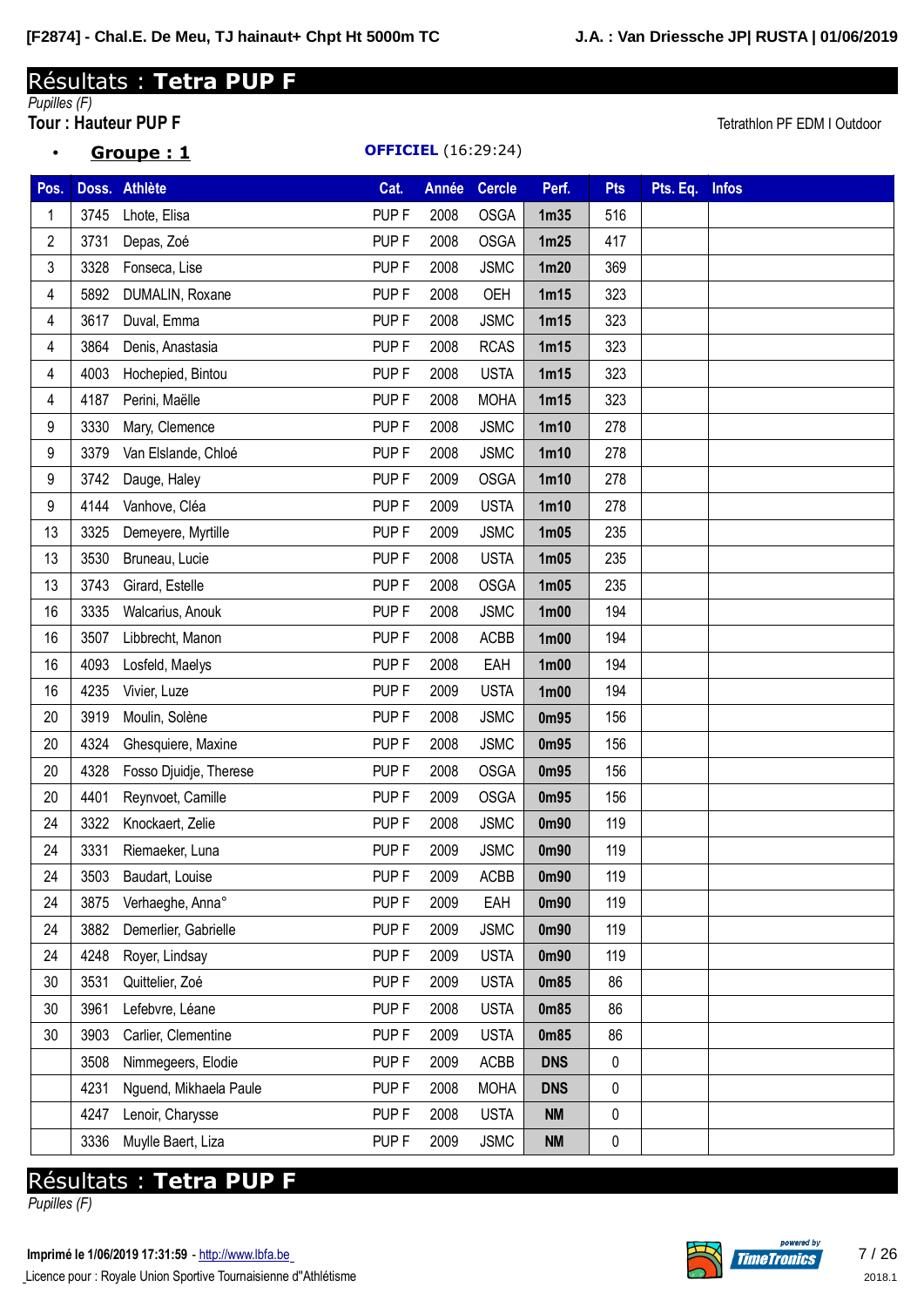### **Tour** : **Poids PUP F** Tetrathlon PF EDM I Outdoor

### • **Groupe : 1 OFFICIEL** (12:39:34)

| Pos. |      | Doss. Athlète          | Cat.             | Année | <b>Cercle</b> | Perf.            | <b>Pts</b> | Pts. Eq. | <b>Infos</b> |
|------|------|------------------------|------------------|-------|---------------|------------------|------------|----------|--------------|
| 1    | 4328 | Fosso Djuidje, Therese | PUP <sub>F</sub> | 2008  | <b>OSGA</b>   | 7m58             | 385        |          |              |
| 2    | 4187 | Perini, Maëlle         | PUP <sub>F</sub> | 2008  | <b>MOHA</b>   | 7m27             | 365        |          |              |
| 3    | 3745 | Lhote, Elisa           | PUP <sub>F</sub> | 2008  | <b>OSGA</b>   | 6m99             | 346        |          |              |
| 4    | 5892 | DUMALIN, Roxane        | PUP <sub>F</sub> | 2008  | OEH           | 6m85             | 337        |          |              |
| 5    | 3864 | Denis, Anastasia       | PUP <sub>F</sub> | 2008  | <b>RCAS</b>   | 6m49             | 313        |          |              |
| 6    | 3743 | Girard, Estelle        | PUP <sub>F</sub> | 2008  | <b>OSGA</b>   | 6m32             | 302        |          |              |
| 7    | 3379 | Van Elslande, Chloé    | PUP <sub>F</sub> | 2008  | <b>JSMC</b>   | 6m20             | 294        |          |              |
| 8    | 3335 | Walcarius, Anouk       | PUP <sub>F</sub> | 2008  | <b>JSMC</b>   | 6m05             | 284        |          |              |
| 9    | 4093 | Losfeld, Maelys        | PUP <sub>F</sub> | 2008  | EAH           | 6m02             | 282        |          |              |
| 10   | 4003 | Hochepied, Bintou      | PUP <sub>F</sub> | 2008  | <b>USTA</b>   | 5m78             | 266        |          |              |
| 11   | 3330 | Mary, Clemence         | PUP <sub>F</sub> | 2008  | <b>JSMC</b>   | 5m59             | 254        |          |              |
| 12   | 4231 | Nguend, Mikhaela Paule | PUP <sub>F</sub> | 2008  | <b>MOHA</b>   | 5m57             | 253        |          |              |
| 13   | 3328 | Fonseca, Lise          | PUP <sub>F</sub> | 2008  | <b>JSMC</b>   | 5m <sub>52</sub> | 249        |          |              |
| 14   | 3742 | Dauge, Haley           | PUP <sub>F</sub> | 2009  | <b>OSGA</b>   | 5m44             | 244        |          |              |
| 15   | 3507 | Libbrecht, Manon       | PUP <sub>F</sub> | 2008  | ACBB          | 4m94             | 212        |          |              |
| 16   | 3336 | Muylle Baert, Liza     | PUP <sub>F</sub> | 2009  | <b>JSMC</b>   | 4m87             | 207        |          |              |
| 17   | 3617 | Duval, Emma            | PUP <sub>F</sub> | 2008  | <b>JSMC</b>   | 4m87             | 207        |          |              |
| 18   | 3731 | Depas, Zoé             | PUP <sub>F</sub> | 2008  | <b>OSGA</b>   | 4m83             | 205        |          |              |
| 19   | 3322 | Knockaert, Zelie       | PUP <sub>F</sub> | 2008  | <b>JSMC</b>   | 4m72             | 198        |          |              |
| 20   | 4144 | Vanhove, Cléa          | PUP <sub>F</sub> | 2009  | <b>USTA</b>   | 4m68             | 195        |          |              |
| 21   | 3331 | Riemaeker, Luna        | PUP <sub>F</sub> | 2009  | <b>JSMC</b>   | 4m62             | 191        |          |              |
| 22   | 4247 | Lenoir, Charysse       | PUP <sub>F</sub> | 2008  | <b>USTA</b>   | 4m57             | 188        |          |              |
| 23   | 3882 | Demerlier, Gabrielle   | PUP <sub>F</sub> | 2009  | <b>JSMC</b>   | 4m54             | 186        |          |              |
| 24   | 4235 | Vivier, Luze           | PUP <sub>F</sub> | 2009  | <b>USTA</b>   | 4m49             | 183        |          |              |
| 25   | 3875 | Verhaeghe, Anna°       | PUP <sub>F</sub> | 2009  | EAH           | 4m25             | 167        |          |              |
| 26   | 3325 | Demeyere, Myrtille     | PUP <sub>F</sub> | 2009  | <b>JSMC</b>   | 3m88             | 144        |          |              |
| 27   | 3919 | Moulin, Solène         | PUP <sub>F</sub> | 2008  | <b>JSMC</b>   | 3m75             | 135        |          |              |
| 28   | 4401 | Reynvoet, Camille      | PUP <sub>F</sub> | 2009  | <b>OSGA</b>   | 3m51             | 120        |          |              |
| 29   | 3503 | Baudart, Louise        | PUP <sub>F</sub> | 2009  | <b>ACBB</b>   | 3m40             | 113        |          |              |
| 30   | 3530 | Bruneau, Lucie         | PUP <sub>F</sub> | 2008  | <b>USTA</b>   | 3m37             | 113        |          |              |
| 31   | 4248 | Royer, Lindsay         | PUP <sub>F</sub> | 2009  | <b>USTA</b>   | 3m36             | 111        |          |              |
| 32   | 3961 | Lefebvre, Léane        | PUP <sub>F</sub> | 2008  | <b>USTA</b>   | 3m13             | 96         |          |              |
| 33   | 3531 | Quittelier, Zoé        | PUP <sub>F</sub> | 2009  | <b>USTA</b>   | 1 <sub>m83</sub> | 18         |          |              |
| 34   | 3508 | Nimmegeers, Elodie     | PUP <sub>F</sub> | 2009  | ACBB          | 1 <sub>m59</sub> | 4          |          |              |
|      | 4324 | Ghesquiere, Maxine     | PUP <sub>F</sub> | 2008  | <b>JSMC</b>   | <b>NM</b>        | 0          |          |              |
|      | 3903 | Carlier, Clementine    | PUP <sub>F</sub> | 2009  | <b>USTA</b>   | <b>NM</b>        | $\pmb{0}$  |          |              |

# Résultats : **Tetra PUP F**

*Pupilles (F)*



**Tetrathlon PF EDM I Outdoor**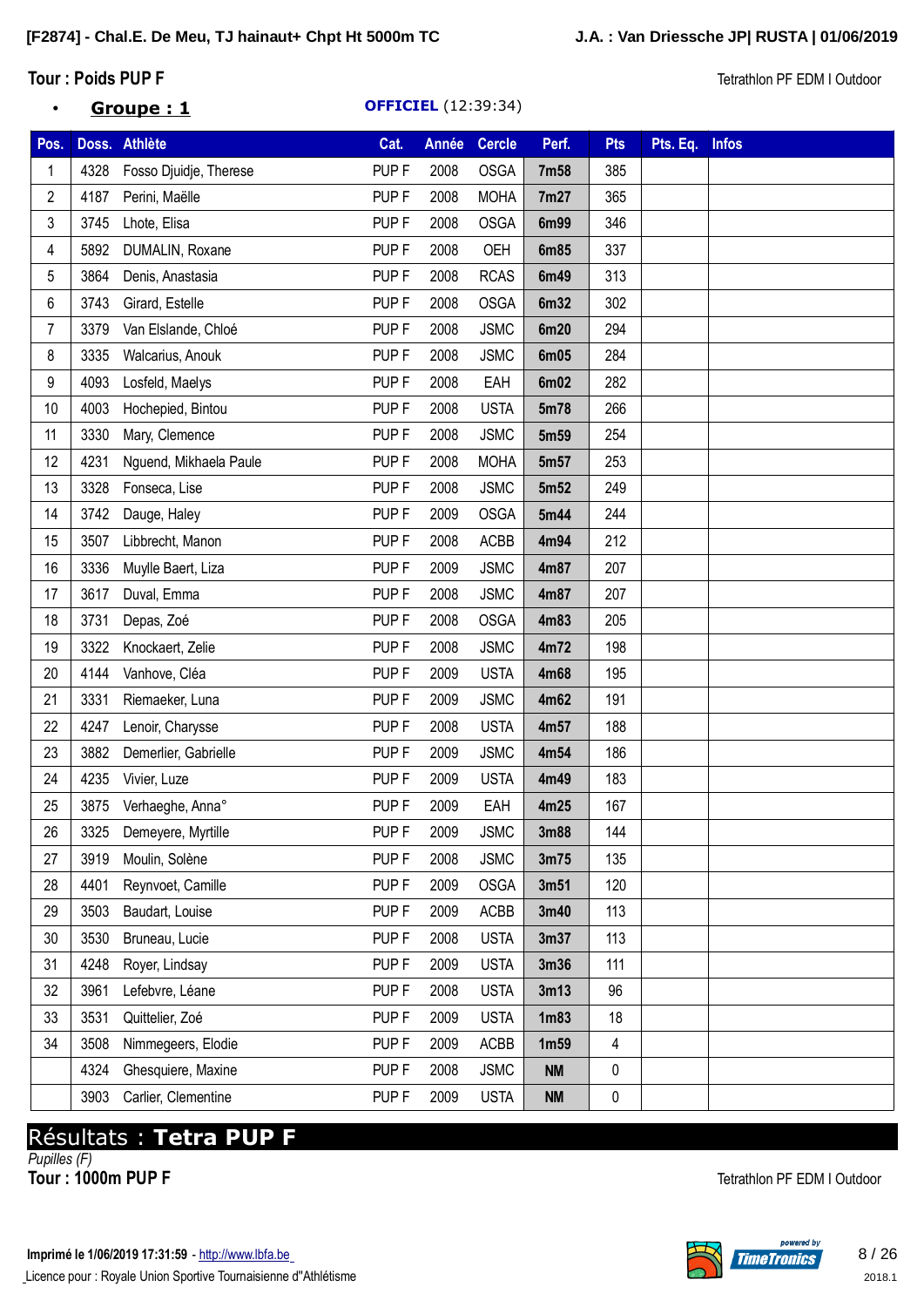### • **Série : 1 OFFICIEL** (17:21:31)

| Pos.           | Doss. | <b>Athlète</b>         | Cat.             | Année | <b>Cercle</b> | Perf.      | <b>Pts</b> | Pts. Eq. | <b>Infos</b> |
|----------------|-------|------------------------|------------------|-------|---------------|------------|------------|----------|--------------|
|                | 3503  | Baudart, Louise        | PUP <sub>F</sub> | 2009  | ACBB          | 3:48.34    | 476        |          |              |
| $\overline{2}$ | 3507  | Libbrecht, Manon       | PUP <sub>F</sub> | 2008  | ACBB          | 4:12.67    | 307        |          |              |
| 3              | 4401  | Reynvoet, Camille      | PUP <sub>F</sub> | 2009  | <b>OSGA</b>   | 4:18.15    | 273        |          |              |
| 4              | 4248  | Royer, Lindsay         | PUP <sub>F</sub> | 2009  | <b>USTA</b>   | 4:22.30    | 249        |          |              |
| 5              | 3903  | Carlier, Clementine    | PUP <sub>F</sub> | 2009  | <b>USTA</b>   | 4:24.95    | 234        |          |              |
| 6              | 3322  | Knockaert, Zelie       | PUP <sub>F</sub> | 2008  | <b>JSMC</b>   | 4:25.53    | 231        |          |              |
| 7              | 3530  | Bruneau, Lucie         | PUP <sub>F</sub> | 2008  | <b>USTA</b>   | 4:27.16    | 222        |          |              |
| 8              | 4324  | Ghesquiere, Maxine     | PUP <sub>F</sub> | 2008  | <b>JSMC</b>   | 4:28.10    | 217        |          |              |
| 9              | 3875  | Verhaeghe, Anna°       | PUP <sub>F</sub> | 2009  | EAH           | 4:31.38    | 200        |          |              |
| 10             | 3919  | Moulin, Solène         | PUP <sub>F</sub> | 2008  | <b>JSMC</b>   | 4:37.45    | 170        |          |              |
| 11             | 3331  | Riemaeker, Luna        | PUP <sub>F</sub> | 2009  | <b>JSMC</b>   | 4:40.23    | 157        |          |              |
| 12             | 3531  | Quittelier, Zoé        | PUP <sub>F</sub> | 2009  | <b>USTA</b>   | 4:44.21    | 139        |          |              |
| 13             | 4247  | Lenoir, Charysse       | PUP <sub>F</sub> | 2008  | <b>USTA</b>   | 4:48.91    | 120        |          |              |
| 14             | 3336  | Muylle Baert, Liza     | PUP <sub>F</sub> | 2009  | <b>JSMC</b>   | 4:51.67    | 109        |          |              |
|                | 3508  | Nimmegeers, Elodie     | PUP <sub>F</sub> | 2009  | ACBB          | <b>DNS</b> | 0          |          |              |
|                | 3882  | Demerlier, Gabrielle   | PUP <sub>F</sub> | 2009  | <b>JSMC</b>   | <b>DNS</b> | 0          |          |              |
|                | 3961  | Lefebvre, Léane        | PUP <sub>F</sub> | 2008  | <b>USTA</b>   | <b>DNF</b> | 0          |          |              |
|                | 4231  | Nguend, Mikhaela Paule | PUP <sub>F</sub> | 2008  | <b>MOHA</b>   | <b>DNS</b> | 0          |          |              |

### • **Série : 2 OFFICIEL** (17:21:31)

| Pos.           |      | Doss. Athlète          | Cat.             | Année | <b>Cercle</b> | Perf.      | <b>Pts</b> | Pts. Eq. Infos |  |
|----------------|------|------------------------|------------------|-------|---------------|------------|------------|----------------|--|
|                | 3731 | Depas, Zoé             | PUP <sub>F</sub> | 2008  | <b>OSGA</b>   | 3:28.48    | 640        |                |  |
| $\overline{2}$ | 3745 | Lhote, Elisa           | PUP <sub>F</sub> | 2008  | <b>OSGA</b>   | 3:35.22    | 582        |                |  |
| 3              | 3328 | Fonseca, Lise          | PUP <sub>F</sub> | 2008  | <b>JSMC</b>   | 3:40.98    | 534        |                |  |
| 4              | 4003 | Hochepied, Bintou      | PUP <sub>F</sub> | 2008  | <b>USTA</b>   | 3:45.03    | 502        |                |  |
| 5              | 3379 | Van Elslande, Chloé    | PUP <sub>F</sub> | 2008  | <b>JSMC</b>   | 3:46.52    | 490        |                |  |
| 6              | 4187 | Perini, Maëlle         | PUP <sub>F</sub> | 2008  | <b>MOHA</b>   | 3:50.92    | 457        |                |  |
| 7              | 3335 | Walcarius, Anouk       | PUP <sub>F</sub> | 2008  | <b>JSMC</b>   | 3:55.42    | 423        |                |  |
| 8              | 3864 | Denis, Anastasia       | PUP <sub>F</sub> | 2008  | <b>RCAS</b>   | 3:58.20    | 403        |                |  |
| 9              | 3330 | Mary, Clemence         | PUP <sub>F</sub> | 2008  | <b>JSMC</b>   | 4:03.95    | 363        |                |  |
| 10             | 3743 | Girard, Estelle        | PUP <sub>F</sub> | 2008  | <b>OSGA</b>   | 4:07.72    | 338        |                |  |
| 11             | 5892 | DUMALIN, Roxane        | PUP <sub>F</sub> | 2008  | <b>OEH</b>    | 4:10.17    | 322        |                |  |
| 12             | 3742 | Dauge, Haley           | PUP <sub>F</sub> | 2009  | <b>OSGA</b>   | 4:11.64    | 313        |                |  |
| 13             | 3617 | Duval, Emma            | PUP <sub>F</sub> | 2008  | <b>JSMC</b>   | 4:18.20    | 273        |                |  |
| 14             | 3325 | Demeyere, Myrtille     | PUP <sub>F</sub> | 2009  | <b>JSMC</b>   | 4:19.31    | 266        |                |  |
| 15             | 4235 | Vivier, Luze           | PUP <sub>F</sub> | 2009  | <b>USTA</b>   | 4:22.51    | 248        |                |  |
| 16             | 4093 | Losfeld, Maelys        | PUP <sub>F</sub> | 2008  | EAH           | 4:27.23    | 222        |                |  |
| 17             | 4328 | Fosso Djuidje, Therese | PUP <sub>F</sub> | 2008  | <b>OSGA</b>   | 5:49.30    | 0          |                |  |
|                | 4144 | Vanhove, Cléa          | PUP <sub>F</sub> | 2009  | <b>USTA</b>   | <b>DNF</b> | 0          |                |  |

# Résultats : **Penta MIN F**

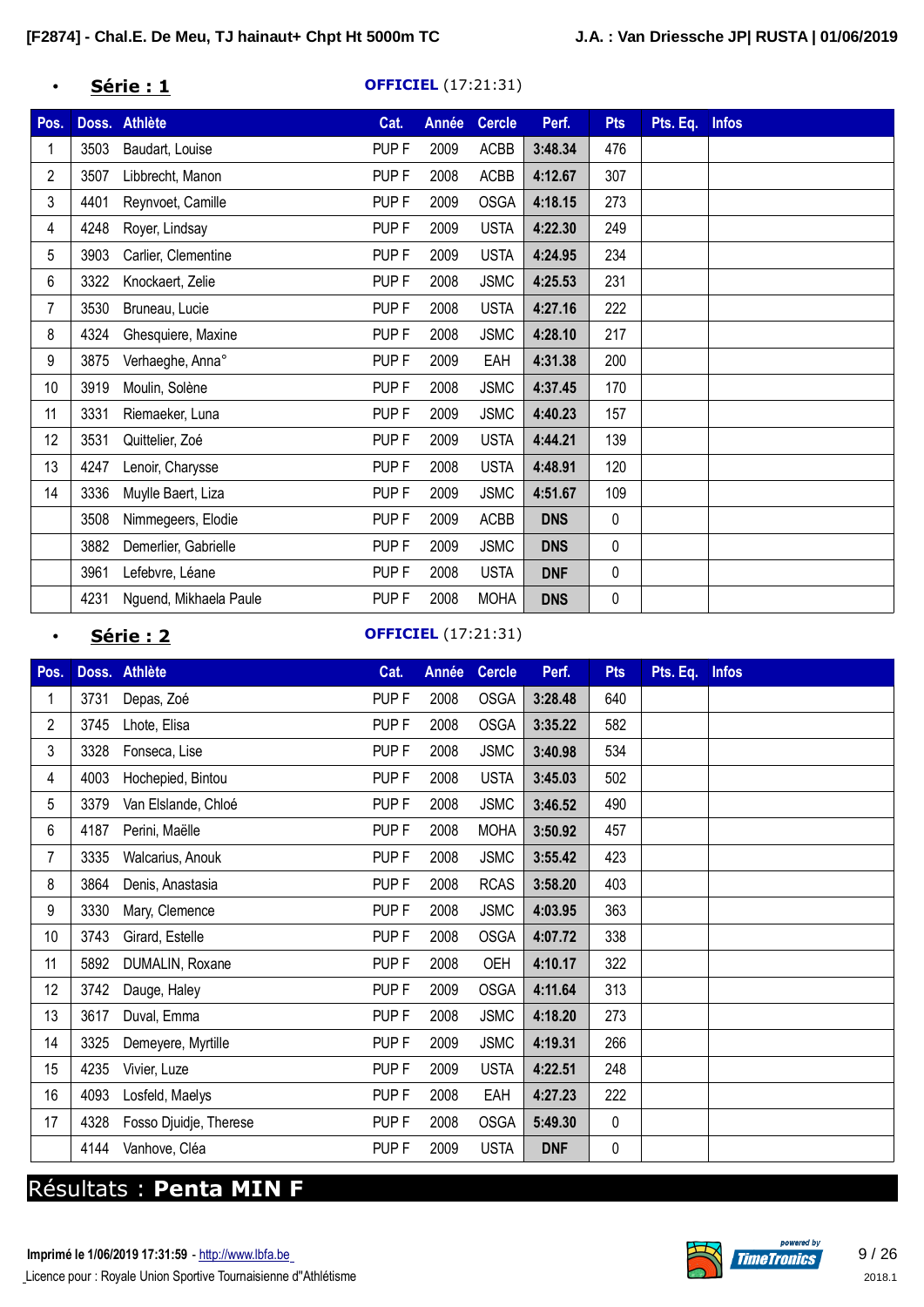# *Minimes (F)*

• **Série : 1 OFFICIEL** (14:08:21)

|      | Pos. Doss. Athlète  | Cat.  |      |        | Année Cercle Perf. | Pts | Pts. Ea. Infos |  |
|------|---------------------|-------|------|--------|--------------------|-----|----------------|--|
|      | 7688 Goemaere, Anna | MIN F | 2006 | USTA I | 12.19              | 503 |                |  |
| 7757 | Dede, Anouchka      | MIN F | 2007 | MOHA   | 14.43              | 158 |                |  |

### • **Série : 2 OFFICIEL** (13:28:52)

| Pos. |      | Doss. Athlète     | Cat.  |      | Année Cercle | Perf. | <b>Pts</b> | Pts. Eq. Infos |  |
|------|------|-------------------|-------|------|--------------|-------|------------|----------------|--|
|      | 7596 | Thugutt, Lilou    | MIN F | 2006 | <b>USTA</b>  | 11.88 | 564        |                |  |
| 2    | 7292 | Brouck, Rosalie   | MIN F | 2006 | <b>JSMC</b>  | 12.11 | 518        |                |  |
| 3    | 7034 | Emara, Sophia     | MIN F | 2006 | <b>JSMC</b>  | 12.46 | 452        |                |  |
| 4    | 7765 | Ndombou, Andrea   | MIN F | 2006 | <b>OSGA</b>  | 12.67 | 415        |                |  |
| 5    | 7582 | Bosquillon, Manon | MIN F | 2007 | ATH          | 12.84 | 385        |                |  |

### • **Série : 3 OFFICIEL** (13:03:41)

| Pos. |      | Doss. Athlète    | Cat.  | Année Cercle |             | Perf. | <b>Pts</b> | Pts. Eq. Infos |  |
|------|------|------------------|-------|--------------|-------------|-------|------------|----------------|--|
|      | 7624 | Lamoot, Alice    | MIN F | 2007         | EAH         | 11.78 | 584        |                |  |
| 2    | 7369 | Choteau, Margot  | MIN F | 2006         | <b>USTA</b> | 11.85 | 570        |                |  |
| 3    | 6926 | Favret, Elyne    | MIN F | 2007         | <b>JSMC</b> | 12.06 | 528        |                |  |
| 4    | 7393 | Verslype, Maëlle | MIN F | 2007         | EAH         | 12.10 | 520        |                |  |
| 5    | 170' | Parvais, Lilou   | MIN F | 2006         | <b>USBW</b> | 12.17 | 507        |                |  |
| 6    | 7595 | Bonnet, Eva      | MIN F | 2006         | <b>USTA</b> | 12.78 | 395        |                |  |

#### **Série : 4 OFFICIEL** (13:03:41)

|      |                         | Cat.          |      |             | Perf.        | <b>Pts</b> | Pts. Eq. | <b>Infos</b> |
|------|-------------------------|---------------|------|-------------|--------------|------------|----------|--------------|
| 7409 | Van Wymeersch, Victoire | MIN F         | 2006 | <b>ACLE</b> | 11.32        | 682        |          |              |
| 7619 | Potar, Zoe              | MIN F         | 2006 | <b>USTA</b> | 11.49        | 645        |          |              |
| 7491 | Carlier, Lucie          | MIN F         | 2006 | <b>USTA</b> | 11.57        | 628        |          |              |
| 7315 | Soubbotina, Angelina    | MIN F         | 2007 | <b>OSGA</b> | 11.70        | 601        |          |              |
| 7297 | Duez, Romane            | MIN F         | 2006 | <b>OSGA</b> | 11.77        | 586        |          |              |
| 7565 | Dekimpe, Lisandre       | MIN F         | 2006 | EAH         | 11.92        | 556        |          |              |
| 7529 | Demets, Elodie          | MIN F         | 2006 | <b>USTA</b> | 12.10        | 520        |          |              |
| 7312 | De Ruyver, Natacha      | MIN F         | 2006 | <b>MOHA</b> | 12.44        | 456        |          |              |
|      |                         | Doss. Athlète |      |             | Année Cercle |            |          |              |

### **Série : 5 OFFICIEL** (12:53:37)

| Pos. |      | Doss. Athlète          | Cat.  |      | Année Cercle | Perf. | <b>Pts</b> | Pts. Eq. | <b>Infos</b> |
|------|------|------------------------|-------|------|--------------|-------|------------|----------|--------------|
|      | 7323 | Laurent, Anyssa        | MIN F | 2006 | <b>MOHA</b>  | 10.83 | 794        |          |              |
| 2    | 6925 | Lenaerts, Siriane      | MIN F | 2007 | <b>JSMC</b>  | 11.11 | 729        |          |              |
| 3    | 7618 | Atsakena Nkono, Margot | MIN F | 2007 | <b>USTA</b>  | 11.17 | 715        |          |              |
| 4    | 7087 | Dutrieux, Laly         | MIN F | 2006 | DS           | 11.31 | 684        |          |              |
| 5    | 6929 | Fonseca, Elsa          | MIN F | 2006 | <b>JSMC</b>  | 11.37 | 671        |          |              |
| 6    | 7317 | Dauge, Oceane          | MIN F | 2006 | <b>OSGA</b>  | 11.41 | 662        |          |              |
|      | 6928 | Vanhamme, Sarah        | MIN F | 2006 | <b>JSMC</b>  | 11.93 | 554        |          |              |

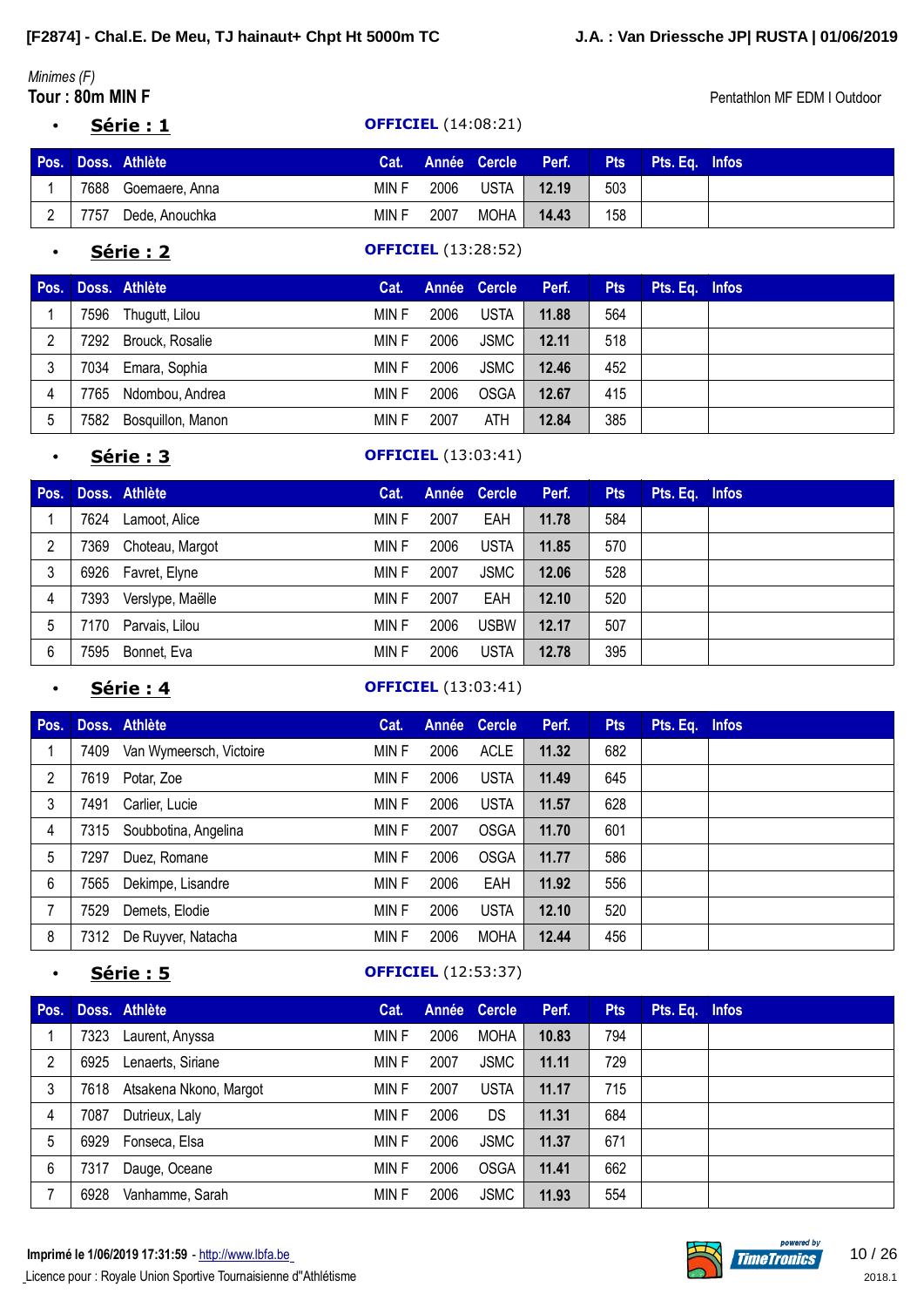|         |      | Pos. Doss. Athlète | Cat.  |      | Année Cercle | Perf. | Pts | Pts. Eq. Infos |  |
|---------|------|--------------------|-------|------|--------------|-------|-----|----------------|--|
| $\circ$ | 7079 | Moonens, Eva       | MIN F | 2006 | ACBB         | 11.95 | 550 |                |  |

# Résultats : **Penta MIN F**

*Minimes (F)*

**Tour** : Hauteur MIN F **Pentathlon MF EDM I Outdoor** 

|                |      | <u>Groupe: 1</u>        | <b>OFFICIEL</b> (14:30:47) |       |               |                   |            |          |              |  |
|----------------|------|-------------------------|----------------------------|-------|---------------|-------------------|------------|----------|--------------|--|
| Pos.           |      | Doss. Athlète           | Cat.                       | Année | <b>Cercle</b> | Perf.             | <b>Pts</b> | Pts. Eq. | <b>Infos</b> |  |
| 1              | 7409 | Van Wymeersch, Victoire | <b>MINF</b>                | 2006  | <b>ACLE</b>   | 1m60              | 788        |          |              |  |
| 2              | 7170 | Parvais, Lilou          | <b>MINF</b>                | 2006  | <b>USBW</b>   | 1m45              | 621        |          |              |  |
| 3              | 7297 | Duez, Romane            | MINF                       | 2006  | <b>OSGA</b>   | 1 <sub>m35</sub>  | 516        |          |              |  |
| 4              | 6925 | Lenaerts, Siriane       | MINF                       | 2007  | <b>JSMC</b>   | 1 <sub>m30</sub>  | 466        |          |              |  |
| 4              | 6929 | Fonseca, Elsa           | <b>MINF</b>                | 2006  | <b>JSMC</b>   | 1 <sub>m30</sub>  | 466        |          |              |  |
| 4              | 7618 | Atsakena Nkono, Margot  | <b>MINF</b>                | 2007  | <b>USTA</b>   | 1 <sub>m30</sub>  | 466        |          |              |  |
| 7              | 6926 | Favret, Elyne           | <b>MINF</b>                | 2007  | <b>JSMC</b>   | 1m25              | 417        |          |              |  |
| 7              | 6928 | Vanhamme, Sarah         | <b>MINF</b>                | 2006  | <b>JSMC</b>   | 1m25              | 417        |          |              |  |
| 7              | 7491 | Carlier, Lucie          | MINF                       | 2006  | <b>USTA</b>   | 1m25              | 417        |          |              |  |
| $\overline{7}$ | 7565 | Dekimpe, Lisandre       | MIN F                      | 2006  | EAH           | 1m25              | 417        |          |              |  |
| 7              | 7315 | Soubbotina, Angelina    | <b>MINF</b>                | 2007  | <b>OSGA</b>   | 1m25              | 417        |          |              |  |
| 12             | 7034 | Emara, Sophia           | <b>MINF</b>                | 2006  | <b>JSMC</b>   | 1m20              | 369        |          |              |  |
| 12             | 7317 | Dauge, Oceane           | <b>MINF</b>                | 2006  | <b>OSGA</b>   | 1 <sub>m20</sub>  | 369        |          |              |  |
| 12             | 7323 | Laurent, Anyssa         | <b>MINF</b>                | 2006  | <b>MOHA</b>   | 1m20              | 369        |          |              |  |
| 12             | 7619 | Potar, Zoe              | <b>MINF</b>                | 2006  | <b>USTA</b>   | 1m20              | 369        |          |              |  |
| 16             | 7087 | Dutrieux, Laly          | MINF                       | 2006  | <b>DS</b>     | 1m15              | 323        |          |              |  |
| 16             | 7312 | De Ruyver, Natacha      | <b>MINF</b>                | 2006  | <b>MOHA</b>   | 1m15              | 323        |          |              |  |
| 16             | 7369 | Choteau, Margot         | <b>MINF</b>                | 2006  | <b>USTA</b>   | 1 <sub>m15</sub>  | 323        |          |              |  |
| 16             | 7529 | Demets, Elodie          | <b>MINF</b>                | 2006  | <b>USTA</b>   | 1m15              | 323        |          |              |  |
| 16             | 7595 | Bonnet, Eva             | <b>MINF</b>                | 2006  | <b>USTA</b>   | 1m15              | 323        |          |              |  |
| 16             | 7624 | Lamoot, Alice           | <b>MINF</b>                | 2007  | EAH           | 1m15              | 323        |          |              |  |
| 22             | 7079 | Moonens, Eva            | MINF                       | 2006  | <b>ACBB</b>   | 1 <sub>m10</sub>  | 278        |          |              |  |
| 22             | 7292 | Brouck, Rosalie         | MINF                       | 2006  | <b>JSMC</b>   | 1 <sub>m10</sub>  | 278        |          |              |  |
| 22             | 7582 | Bosquillon, Manon       | MINF                       | 2007  | ATH           | 1m10              | 278        |          |              |  |
| 22             | 7688 | Goemaere, Anna          | MIN F                      | 2006  | <b>USTA</b>   | 1 <sub>m10</sub>  | 278        |          |              |  |
| 26             | 7765 | Ndombou, Andrea         | <b>MINF</b>                | 2006  | <b>OSGA</b>   | 1 <sub>m05</sub>  | 235        |          |              |  |
| 27             | 7393 | Verslype, Maëlle        | <b>MINF</b>                | 2007  | EAH           | 1 <sub>m</sub> 00 | 194        |          |              |  |
| 27             | 7757 | Dede, Anouchka          | <b>MINF</b>                | 2007  | <b>MOHA</b>   | 1 <sub>m</sub> 00 | 194        |          |              |  |
|                | 7596 | Thugutt, Lilou          | MIN F                      | 2006  | <b>USTA</b>   | <b>NM</b>         | 0          |          |              |  |

# Résultats : **Penta MIN F**

*Minimes (F)*

• **Groupe : 1 OFFICIEL** (14:49:44)

**Tour** : Poids MIN F **Pullet COVER 2018** Pentathlon MF EDM I Outdoor

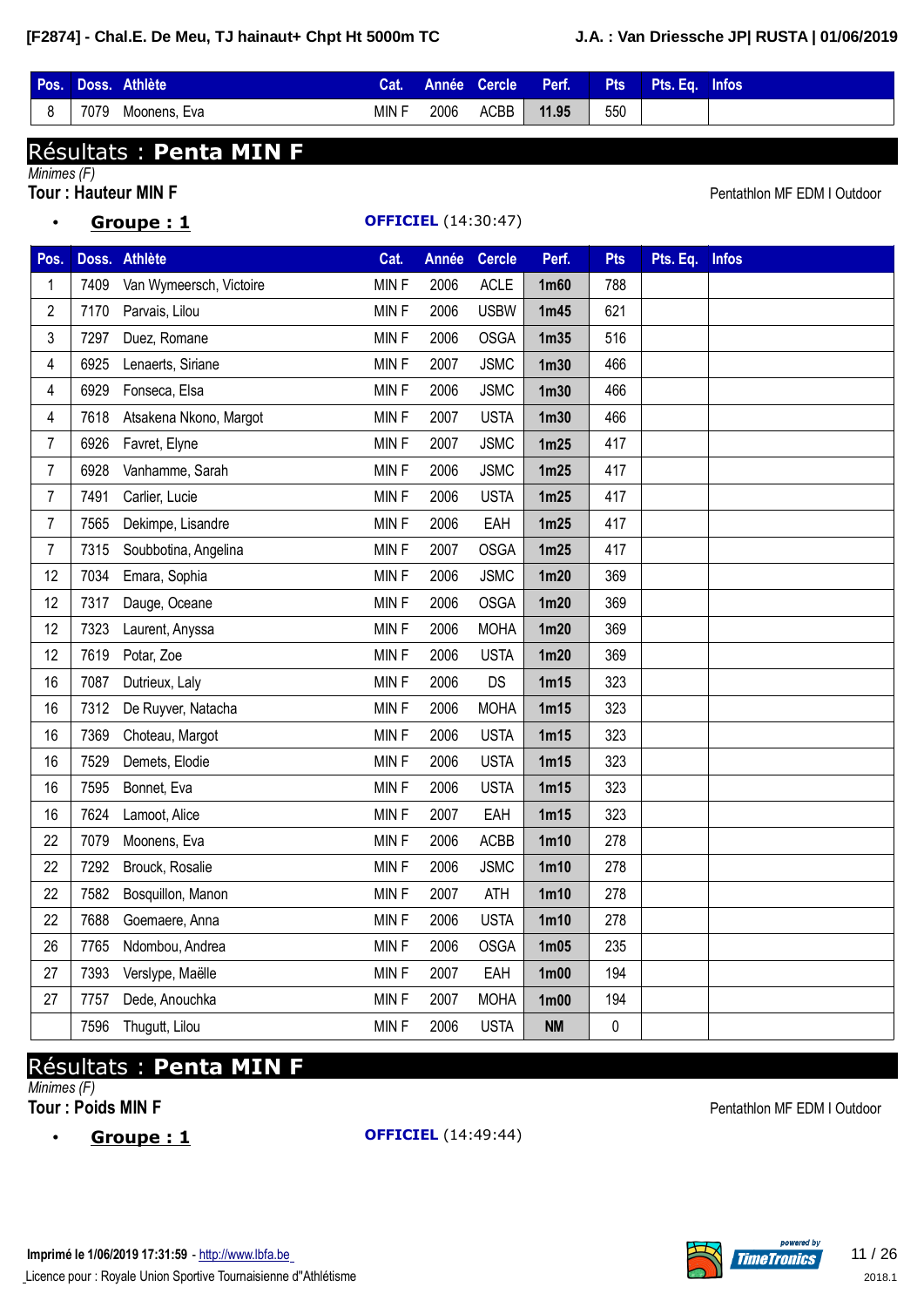| Pos.           | Doss. | Athlète                 | Cat.        | <b>Année</b> | <b>Cercle</b> | Perf.       | <b>Pts</b> | Pts. Eq. | <b>Infos</b> |
|----------------|-------|-------------------------|-------------|--------------|---------------|-------------|------------|----------|--------------|
| 1              | 7317  | Dauge, Oceane           | <b>MINF</b> | 2006         | <b>OSGA</b>   | 10m56       | 586        |          |              |
| $\mathbf{2}$   | 7315  | Soubbotina, Angelina    | MINF        | 2007         | <b>OSGA</b>   | 9m46        | 512        |          |              |
| 3              | 7529  | Demets, Elodie          | MINF        | 2006         | <b>USTA</b>   | 9m32        | 502        |          |              |
| 4              | 7297  | Duez, Romane            | MINF        | 2006         | <b>OSGA</b>   | 9m12        | 489        |          |              |
| 5              | 7491  | Carlier, Lucie          | MINF        | 2006         | <b>USTA</b>   | <b>8m86</b> | 471        |          |              |
| 6              | 7409  | Van Wymeersch, Victoire | MINF        | 2006         | <b>ACLE</b>   | <b>8m67</b> | 458        |          |              |
| $\overline{7}$ | 6928  | Vanhamme, Sarah         | MINF        | 2006         | <b>JSMC</b>   | 8m59        | 453        |          |              |
| 8              | 7323  | Laurent, Anyssa         | MINF        | 2006         | <b>MOHA</b>   | 8m51        | 448        |          |              |
| 9              | 7765  | Ndombou, Andrea         | MINF        | 2006         | <b>OSGA</b>   | <b>8m46</b> | 444        |          |              |
| 10             | 6929  | Fonseca, Elsa           | MINF        | 2006         | <b>JSMC</b>   | <b>8m32</b> | 435        |          |              |
| 11             | 7565  | Dekimpe, Lisandre       | MINF        | 2006         | EAH           | <b>8m18</b> | 426        |          |              |
| 12             | 7688  | Goemaere, Anna          | MINF        | 2006         | <b>USTA</b>   | 7m58        | 385        |          |              |
| 13             | 7079  | Moonens, Eva            | MINF        | 2006         | <b>ACBB</b>   | 7m36        | 371        |          |              |
| 14             | 7170  | Parvais, Lilou          | MINF        | 2006         | <b>USBW</b>   | 7m26        | 364        |          |              |
| 15             | 7034  | Emara, Sophia           | MINF        | 2006         | <b>JSMC</b>   | 7m20        | 360        |          |              |
| 16             | 7624  | Lamoot, Alice           | MINF        | 2007         | EAH           | 7m01        | 348        |          |              |
| 17             | 6925  | Lenaerts, Siriane       | MINF        | 2007         | <b>JSMC</b>   | 7m00        | 347        |          |              |
| 18             | 7619  | Potar, Zoe              | MINF        | 2006         | <b>USTA</b>   | 6m76        | 331        |          |              |
| 19             | 6926  | Favret, Elyne           | MINF        | 2007         | <b>JSMC</b>   | <b>6m60</b> | 320        |          |              |
| 19             | 7292  | Brouck, Rosalie         | MINF        | 2006         | <b>JSMC</b>   | <b>6m60</b> | 320        |          |              |
| 21             | 7312  | De Ruyver, Natacha      | MINF        | 2006         | <b>MOHA</b>   | 6m45        | 311        |          |              |
| 22             | 7595  | Bonnet, Eva             | MINF        | 2006         | <b>USTA</b>   | 6m34        | 303        |          |              |
| 23             | 7618  | Atsakena Nkono, Margot  | MINF        | 2007         | <b>USTA</b>   | 6m30        | 301        |          |              |
| 24             | 7369  | Choteau, Margot         | MINF        | 2006         | <b>USTA</b>   | 6m18        | 293        |          |              |
| 25             | 7757  | Dede, Anouchka          | MINF        | 2007         | <b>MOHA</b>   | 6m03        | 283        |          |              |
| 26             | 7087  | Dutrieux, Laly          | MINF        | 2006         | DS            | 5m73        | 263        |          |              |
| 27             | 7582  | Bosquillon, Manon       | MINF        | 2007         | <b>ATH</b>    | 5m44        | 244        |          |              |
| 28             | 7393  | Verslype, Maëlle        | MINF        | 2007         | EAH           | 4m34        | 173        |          |              |
|                | 7596  | Thugutt, Lilou          | MINF        | 2006         | <b>USTA</b>   | <b>DNS</b>  | $\pmb{0}$  |          |              |

# Résultats : **Penta MIN F**

*Minimes (F)*

### • **Groupe : 1 OFFICIEL** (15:47:31)

**Tour** : Javelot MIN F **Pentathlon MF EDM I Outdoor** 

| Pos. |      | Doss. Athlète           | Cat.  |      | Année Cercle | Perf. | <b>Pts</b> | Pts. Eq. Infos |  |
|------|------|-------------------------|-------|------|--------------|-------|------------|----------------|--|
|      | 7565 | Dekimpe, Lisandre       | MIN F | 2006 | EAH          | 26m77 | 442        |                |  |
| 2    | 7317 | Dauge, Oceane           | MIN F | 2006 | <b>OSGA</b>  | 25m40 | 415        |                |  |
| 3    | 7409 | Van Wymeersch, Victoire | MIN F | 2006 | <b>ACLE</b>  | 19m21 | 292        |                |  |
| 4    | 7529 | Demets, Elodie          | MIN F | 2006 | <b>USTA</b>  | 19m14 | 290        |                |  |
| 5    | 7297 | Duez, Romane            | MIN F | 2006 | <b>OSGA</b>  | 18m97 | 287        |                |  |
| 6    | 7624 | Lamoot, Alice           | MIN F | 2007 | EAH          | 18m83 | 284        |                |  |
|      |      | 6926 Favret, Elyne      | MIN F | 2007 | <b>JSMC</b>  | 17m88 | 266        |                |  |

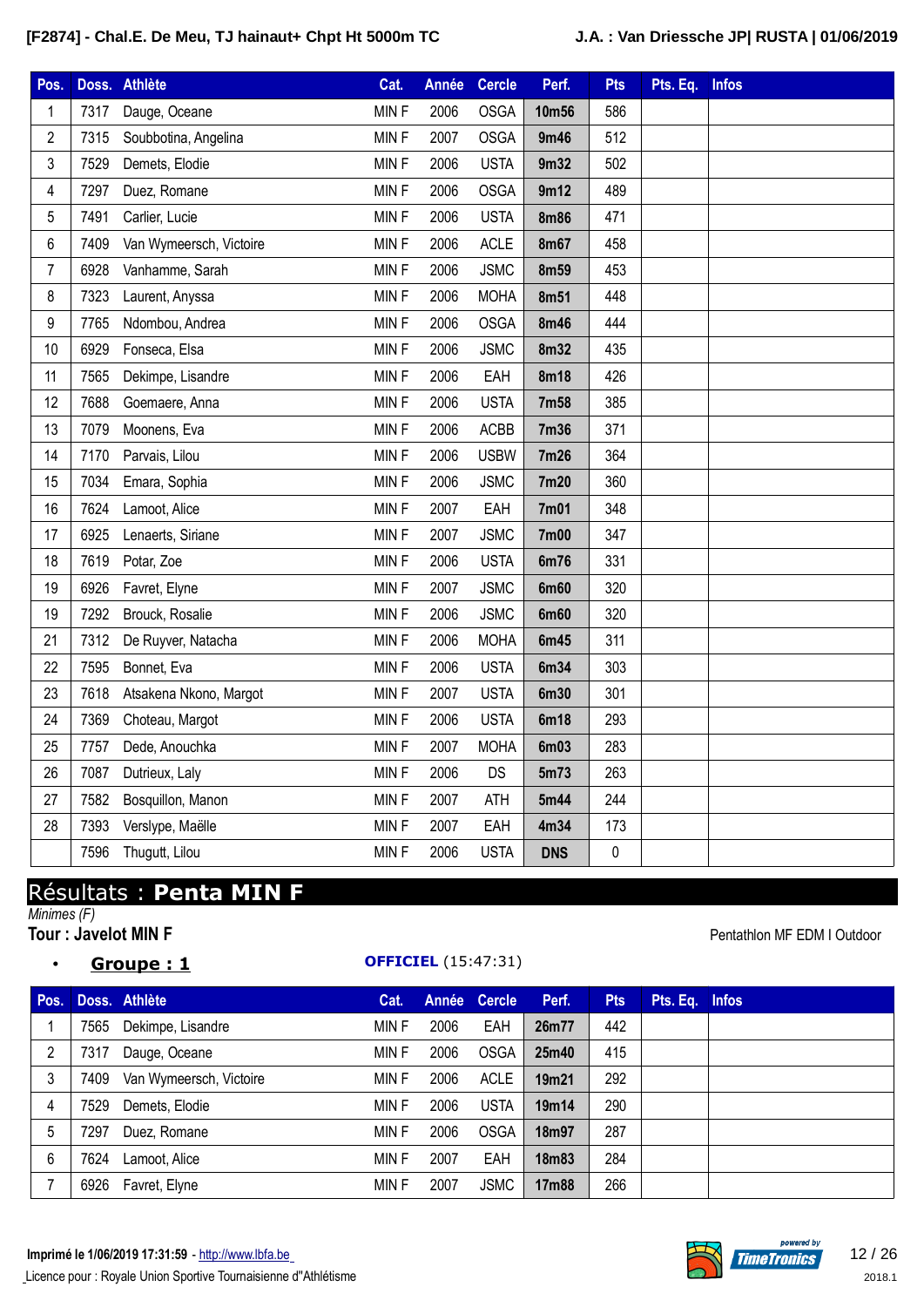| Pos. |      | Doss. Athlète          | Cat.        | <b>Année</b> | <b>Cercle</b> | Perf.      | <b>Pts</b>  | Pts. Eq. | <b>Infos</b> |
|------|------|------------------------|-------------|--------------|---------------|------------|-------------|----------|--------------|
| 8    | 7079 | Moonens, Eva           | MINF        | 2006         | <b>ACBB</b>   | 17m65      | 261         |          |              |
| 9    | 7595 | Bonnet, Eva            | <b>MINF</b> | 2006         | <b>USTA</b>   | 17m21      | 252         |          |              |
| 10   | 7315 | Soubbotina, Angelina   | <b>MINF</b> | 2007         | <b>OSGA</b>   | 15m95      | 228         |          |              |
| 11   | 7170 | Parvais, Lilou         | <b>MINF</b> | 2006         | <b>USBW</b>   | 15m47      | 218         |          |              |
| 12   | 6928 | Vanhamme, Sarah        | MINF        | 2006         | <b>JSMC</b>   | 15m22      | 214         |          |              |
| 13   | 7491 | Carlier, Lucie         | MINF        | 2006         | <b>USTA</b>   | 14m54      | 200         |          |              |
| 14   | 7087 | Dutrieux, Laly         | MINF        | 2006         | DS            | 13m61      | 182         |          |              |
| 15   | 7765 | Ndombou, Andrea        | MINF        | 2006         | <b>OSGA</b>   | 13m58      | 182         |          |              |
| 16   | 7619 | Potar, Zoe             | MINF        | 2006         | <b>USTA</b>   | 13m52      | 180         |          |              |
| 17   | 6929 | Fonseca, Elsa          | MINF        | 2006         | <b>JSMC</b>   | 12m69      | 164         |          |              |
| 18   | 7393 | Verslype, Maëlle       | MINF        | 2007         | EAH           | 10m72      | 127         |          |              |
| 19   | 7034 | Emara, Sophia          | MINF        | 2006         | <b>JSMC</b>   | 10m64      | 125         |          |              |
| 20   | 6925 | Lenaerts, Siriane      | MINF        | 2007         | <b>JSMC</b>   | 10m55      | 123         |          |              |
| 20   | 7582 | Bosquillon, Manon      | <b>MINF</b> | 2007         | <b>ATH</b>    | 10m55      | 123         |          |              |
| 22   | 7369 | Choteau, Margot        | <b>MINF</b> | 2006         | <b>USTA</b>   | 9m60       | 105         |          |              |
| 23   | 7618 | Atsakena Nkono, Margot | MINF        | 2007         | <b>USTA</b>   | 9m55       | 104         |          |              |
| 24   | 7757 | Dede, Anouchka         | MINF        | 2007         | <b>MOHA</b>   | 8m74       | 89          |          |              |
| 25   | 7312 | De Ruyver, Natacha     | MINF        | 2006         | <b>MOHA</b>   | 8m16       | 78          |          |              |
|      | 7292 | Brouck, Rosalie        | MINF        | 2006         | <b>JSMC</b>   | <b>NM</b>  | $\pmb{0}$   |          |              |
|      | 7323 | Laurent, Anyssa        | <b>MINF</b> | 2006         | <b>MOHA</b>   | <b>NM</b>  | $\pmb{0}$   |          |              |
|      | 7596 | Thugutt, Lilou         | MINF        | 2006         | <b>USTA</b>   | <b>DNS</b> | $\pmb{0}$   |          |              |
|      | 7688 | Goemaere, Anna         | MINF        | 2006         | <b>USTA</b>   | <b>DNS</b> | $\mathbf 0$ |          |              |

# Résultats : **Penta MIN F**

*Minimes (F)*

### • **Série : 1 OFFICIEL** (17:05:34)

**Pentathlon MF EDM I Outdoor** 

| Pos.           |      | Doss. Athlète      | Cat.        | Année | <b>Cercle</b> | Perf.      | <b>Pts</b> | Pts. Eq. | <b>Infos</b> |
|----------------|------|--------------------|-------------|-------|---------------|------------|------------|----------|--------------|
| 1              | 7292 | Brouck, Rosalie    | MIN F       | 2006  | <b>JSMC</b>   | 3:39.81    | 544        |          |              |
| $\overline{2}$ | 7079 | Moonens, Eva       | <b>MINF</b> | 2006  | <b>ACBB</b>   | 3:40.48    | 538        |          |              |
| 3              | 7369 | Choteau, Margot    | MIN F       | 2006  | <b>USTA</b>   | 3:40.81    | 536        |          |              |
| 4              | 7393 | Verslype, Maëlle   | <b>MINF</b> | 2007  | EAH           | 3:45.12    | 501        |          |              |
| 5              | 7312 | De Ruyver, Natacha | MIN F       | 2006  | <b>MOHA</b>   | 3:46.28    | 492        |          |              |
| 6              | 7619 | Potar, Zoe         | <b>MINF</b> | 2006  | <b>USTA</b>   | 3:57.15    | 411        |          |              |
| 7              | 7582 | Bosquillon, Manon  | MIN F       | 2007  | ATH           | 4:08.58    | 333        |          |              |
| 8              | 7034 | Emara, Sophia      | <b>MINF</b> | 2006  | <b>JSMC</b>   | 4:11.73    | 312        |          |              |
| 9              | 7087 | Dutrieux, Laly     | MIN F       | 2006  | <b>DS</b>     | 4:13.32    | 303        |          |              |
| 10             | 7765 | Ndombou, Andrea    | MIN F       | 2006  | <b>OSGA</b>   | 4:52.79    | 105        |          |              |
| 11             | 7757 | Dede, Anouchka     | MIN F       | 2007  | <b>MOHA</b>   | 5:33.98    | 5          |          |              |
|                | 7595 | Bonnet, Eva        | MIN F       | 2006  | <b>USTA</b>   | <b>DNS</b> | 0          |          |              |
|                | 7596 | Thugutt, Lilou     | <b>MINF</b> | 2006  | <b>USTA</b>   | <b>DNS</b> | 0          |          |              |
|                | 7688 | Goemaere, Anna     | MIN F       | 2006  | <b>USTA</b>   | <b>DNS</b> | 0          |          |              |



wered by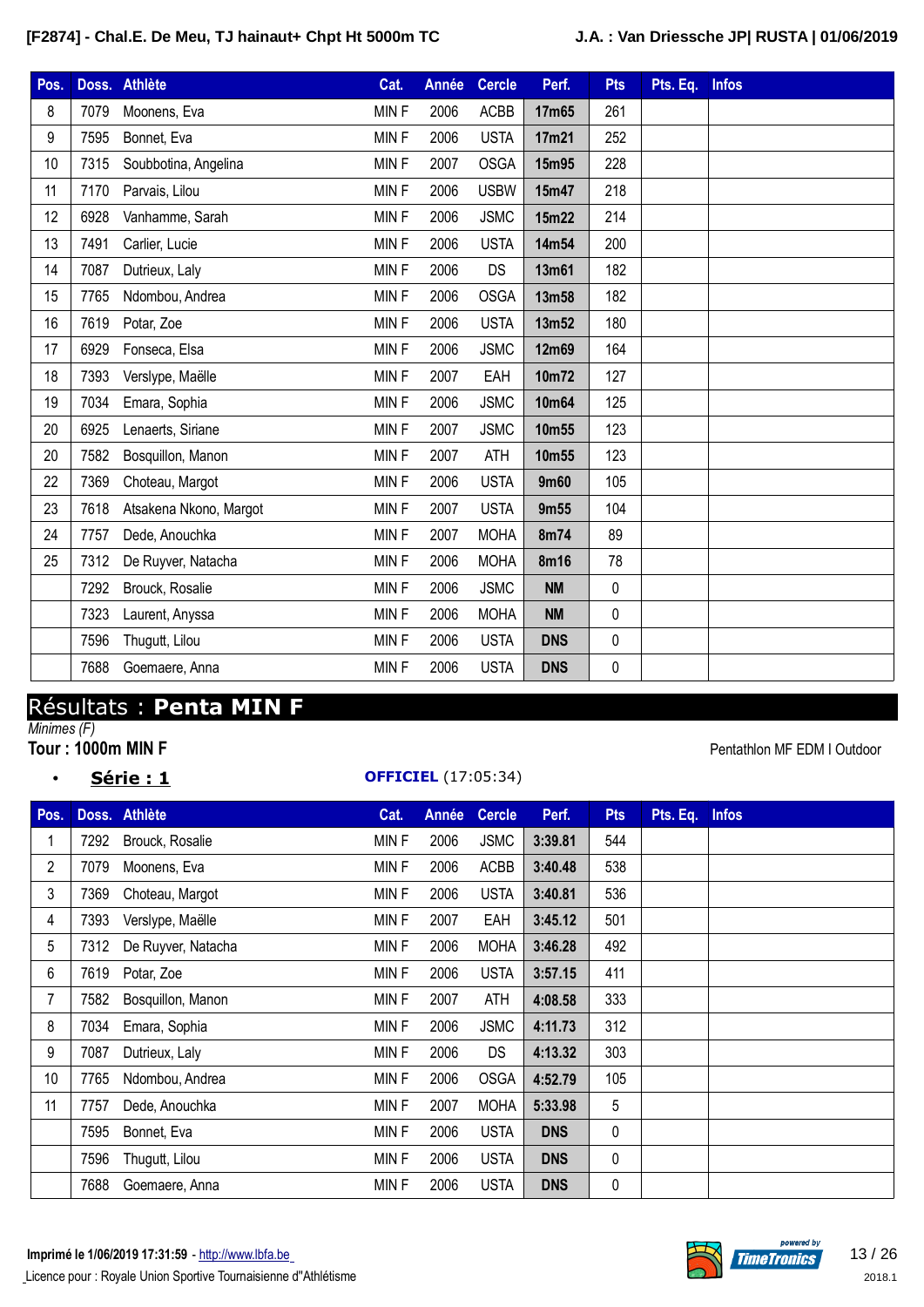### • **Série : 2 OFFICIEL** (17:05:34)

| Pos.           |      | Doss. Athlète           | Cat.        | Année | <b>Cercle</b> | Perf.   | <b>Pts</b> | Pts. Eq. | <b>Infos</b> |
|----------------|------|-------------------------|-------------|-------|---------------|---------|------------|----------|--------------|
| 1              | 6929 | Fonseca, Elsa           | <b>MINF</b> | 2006  | <b>JSMC</b>   | 3:21.64 | 702        |          |              |
| $\overline{2}$ | 7409 | Van Wymeersch, Victoire | <b>MINF</b> | 2006  | <b>ACLE</b>   | 3:26.92 | 654        |          |              |
| 3              | 6925 | Lenaerts, Siriane       | <b>MINF</b> | 2007  | <b>JSMC</b>   | 3:30.62 | 621        |          |              |
| 4              | 7565 | Dekimpe, Lisandre       | <b>MINF</b> | 2006  | EAH           | 3:35.60 | 579        |          |              |
| 5              | 7618 | Atsakena Nkono, Margot  | <b>MINF</b> | 2007  | <b>USTA</b>   | 3:36.83 | 568        |          |              |
| 6              | 7529 | Demets, Elodie          | <b>MINF</b> | 2006  | <b>USTA</b>   | 3:37.90 | 559        |          |              |
| 7              | 6928 | Vanhamme, Sarah         | <b>MINF</b> | 2006  | <b>JSMC</b>   | 3:41.47 | 530        |          |              |
| 8              | 7624 | Lamoot, Alice           | <b>MINF</b> | 2007  | EAH           | 3:42.06 | 526        |          |              |
| 9              | 7170 | Parvais, Lilou          | MINF        | 2006  | <b>USBW</b>   | 3:42.27 | 524        |          |              |
| 10             | 6926 | Favret, Elyne           | <b>MINF</b> | 2007  | <b>JSMC</b>   | 3:46.18 | 493        |          |              |
| 11             | 7491 | Carlier, Lucie          | MINF        | 2006  | <b>USTA</b>   | 3:46.34 | 492        |          |              |
| 12             | 7323 | Laurent, Anyssa         | MINF        | 2006  | <b>MOHA</b>   | 3:46.66 | 489        |          |              |
| 13             | 7317 | Dauge, Oceane           | <b>MINF</b> | 2006  | <b>OSGA</b>   | 3:46.84 | 488        |          |              |
| 14             | 7297 | Duez, Romane            | MINF        | 2006  | <b>OSGA</b>   | 3:50.83 | 457        |          |              |
| 15             | 7315 | Soubbotina, Angelina    | MINF        | 2007  | <b>OSGA</b>   | 4:10.06 | 323        |          |              |

# Résultats : **Penta MIN G**

*Minimes (M)*

### • **Série : 1 OFFICIEL** (13:02:23)

**Pentathlon MG EDM I Outdoor** 

| Pos.           |      | Doss. Athlète       | Cat.  |      | Année Cercle | Perf. | <b>Pts</b> | Pts. Eq. Infos |  |
|----------------|------|---------------------|-------|------|--------------|-------|------------|----------------|--|
|                | 6761 | Gregoire, Saverio   | MIN M | 2006 | <b>CRAC</b>  | 11.11 | 729        |                |  |
| $\overline{2}$ | 6616 | hammonds, clifford° | min M | 2006 | <b>CRAC</b>  | 11.43 | 658        |                |  |
| 3              | 6509 | Dumont, Ethan       | MIN M | 2006 | <b>USTA</b>  | 11.48 | 647        |                |  |
| 4              | 6226 | Bruynbroeck, Damien | min M | 2006 | <b>CABW</b>  | 11.69 | 603        |                |  |
| 5              | 6634 | Sibille, Henri      | MIN M | 2006 | <b>ACBB</b>  | 12.07 | 526        |                |  |
| 6              | 5998 | paquot, Erwan       | MIN M | 2006 | <b>OSGA</b>  | 12.45 | 454        |                |  |
|                | 6850 | Campener, Rémi      | MIN M | 2006 | ACBB         | 12.46 | 452        |                |  |

### • **Série : 2 OFFICIEL** (13:02:23)

| Pos. |      | Doss. Athlète             | Cat.  |      | Année Cercle | Perf. | Pts | Pts. Eq. Infos |  |
|------|------|---------------------------|-------|------|--------------|-------|-----|----------------|--|
|      | 6231 | Papastathopoulos, Andreas | min M | 2007 | <b>ATH</b>   | 12.20 | 501 |                |  |
| 2    | 6586 | Reynvoet, Valentin        | min M | 2007 | <b>OSGA</b>  | 12.26 | 490 |                |  |
| 3    | 6109 | Pak, Alexandre            | min M | 2006 | <b>OSGA</b>  | 12.34 | 475 |                |  |
| 4    | 6309 | Llopis Iborra, Mattéo     | min M | 2007 | <b>JSMC</b>  | 12.38 | 467 |                |  |
| 5    | 6044 | Michel, Mao               | min M | 2007 | <b>USTA</b>  | 12.41 | 462 |                |  |
| 6    | 6740 | Lecoeuche, Andréas        | min M | 2007 | <b>JSMC</b>  | 12.41 | 462 |                |  |
|      | 6860 | Carlier, Mathys           | MIN M | 2007 | DS           | 12.72 | 406 |                |  |

**Série : 3 OFFICIEL** (13:02:23)

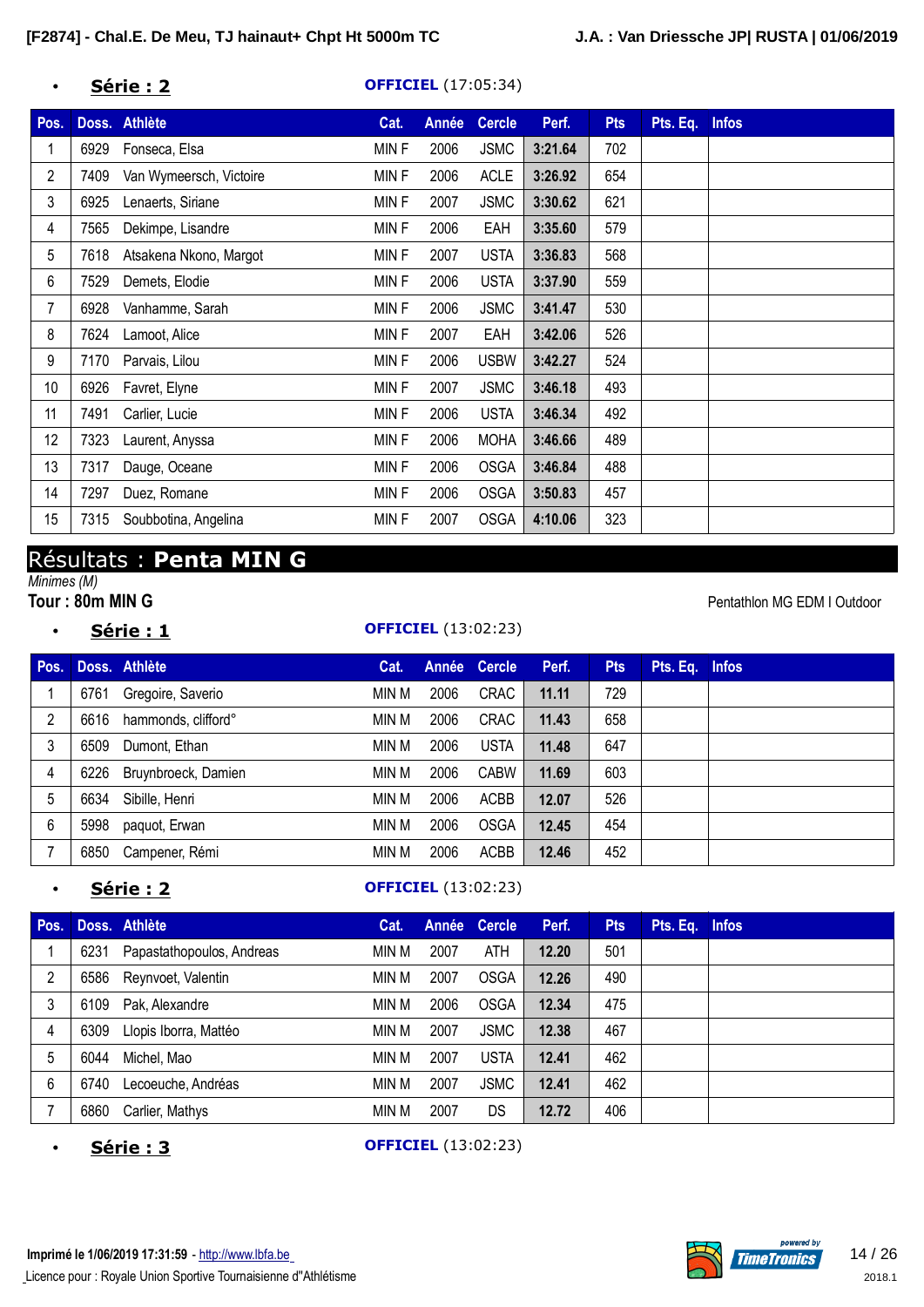| Pos. |      | Doss. Athlète          | Cat.  |      | Année Cercle | Perf. | <b>Pts</b> | Pts. Eq. Infos |  |
|------|------|------------------------|-------|------|--------------|-------|------------|----------------|--|
|      | 6736 | Ledoux, Gaspard        | MIN M | 2007 | <b>JSMC</b>  | 11.31 | 684        |                |  |
|      | 6735 | Depauw, Noah           | MIN M | 2007 | <b>JSMC</b>  | 11.38 | 669        |                |  |
|      | 6005 | Barthelemy, Jean-Lou   | min M | 2006 | <b>MOHA</b>  | 11.50 | 643        |                |  |
| 4    | 6239 | agrignan, ilyas doles° | min M | 2007 | <b>CRAC</b>  | 11.56 | 630        |                |  |
| 5    | 6117 | Cossez, Colin          | min M | 2007 | <b>USTA</b>  | 11.66 | 609        |                |  |
| 6    | 6351 | Thiry, Antoine         | MIN M | 2006 | <b>CRAC</b>  | 11.74 | 593        |                |  |

#### • **Série : 4 OFFICIEL** (12:56:44)

| Pos. |      | Doss. Athlète       | Cat.  |      | Année Cercle | Perf. | <b>Pts</b> | Pts. Eq. Infos |  |
|------|------|---------------------|-------|------|--------------|-------|------------|----------------|--|
|      | 6743 | Walcarius, Gauthier | min M | 2006 | <b>JSMC</b>  | 10.78 | 805        |                |  |
| 2    | 6008 | Depestele, Arthur   | min M | 2007 | <b>MOHA</b>  | 10.91 | 775        |                |  |
| 3    | 6003 | Thiry, Erwan        | min M | 2006 | <b>OSGA</b>  | 11.01 | 752        |                |  |
| 4    | 5999 | Lai, Julien         | min M | 2007 | <b>OSGA</b>  | 11.07 | 738        |                |  |
| 5    | 6738 | Verzele, Hugo       | min M | 2006 | <b>JSMC</b>  | 11.14 | 722        |                |  |
| 6    | 6737 | Delplanque, Théo    | min M | 2006 | <b>JSMC</b>  | 11.60 | 622        |                |  |
|      | 6851 | Nimmegeers, Thibaut | min M | 2007 | <b>ACBB</b>  | 13.48 | 283        |                |  |

# Résultats : **Penta MIN G**

• **Groupe : 1 OFFICIEL** (15:40:10)

# *Minimes (M)*<br>**Tour: Poids MIN G**

Pentathlon MG EDM I Outdoor

| Pos. |      | Doss. Athlète             | Cat.         | Année | <b>Cercle</b> | Perf. | <b>Pts</b> | Pts. Eq. | <b>Infos</b> |
|------|------|---------------------------|--------------|-------|---------------|-------|------------|----------|--------------|
| 1    | 6738 | Verzele, Hugo             | <b>MIN M</b> | 2006  | <b>JSMC</b>   | 8m74  | 463        |          |              |
| 2    | 6231 | Papastathopoulos, Andreas | MIN M        | 2007  | <b>ATH</b>    | 8m50  | 447        |          |              |
| 3    | 6616 | hammonds, clifford°       | MIN M        | 2006  | <b>CRAC</b>   | 7m93  | 409        |          |              |
| 4    | 6737 | Delplanque, Théo          | MIN M        | 2006  | <b>JSMC</b>   | 7m86  | 404        |          |              |
| 5    | 6226 | Bruynbroeck, Damien       | MIN M        | 2006  | <b>CABW</b>   | 7m73  | 395        |          |              |
| 6    | 5999 | Lai, Julien               | MIN M        | 2007  | <b>OSGA</b>   | 7m51  | 381        |          |              |
| 7    | 6309 | Llopis Iborra, Mattéo     | MIN M        | 2007  | <b>JSMC</b>   | 7m42  | 375        |          |              |
| 8    | 6743 | Walcarius, Gauthier       | MIN M        | 2006  | <b>JSMC</b>   | 7m24  | 363        |          |              |
| 9    | 6860 | Carlier, Mathys           | MIN M        | 2007  | DS            | 7m17  | 358        |          |              |
| 10   | 6003 | Thiry, Erwan              | MIN M        | 2006  | <b>OSGA</b>   | 7m04  | 350        |          |              |
| 11   | 6740 | Lecoeuche, Andréas        | MIN M        | 2007  | <b>JSMC</b>   | 6m89  | 340        |          |              |
| 12   | 6351 | Thiry, Antoine            | MIN M        | 2006  | CRAC          | 6m72  | 328        |          |              |
| 13   | 6509 | Dumont, Ethan             | MIN M        | 2006  | <b>USTA</b>   | 6m71  | 328        |          |              |
| 14   | 6736 | Ledoux, Gaspard           | MIN M        | 2007  | <b>JSMC</b>   | 6m21  | 295        |          |              |
| 15   | 6109 | Pak, Alexandre            | MIN M        | 2006  | <b>OSGA</b>   | 6m12  | 289        |          |              |
| 15   | 6634 | Sibille, Henri            | MIN M        | 2006  | ACBB          | 6m12  | 289        |          |              |
| 17   | 6735 | Depauw, Noah              | MIN M        | 2007  | <b>JSMC</b>   | 5m81  | 268        |          |              |
| 18   | 5998 | paquot, Erwan             | MIN M        | 2006  | <b>OSGA</b>   | 5m51  | 249        |          |              |
| 19   | 6117 | Cossez, Colin             | MIN M        | 2007  | <b>USTA</b>   | 5m37  | 240        |          |              |
| 20   | 6851 | Nimmegeers, Thibaut       | MIN M        | 2007  | <b>ACBB</b>   | 5m20  | 229        |          |              |

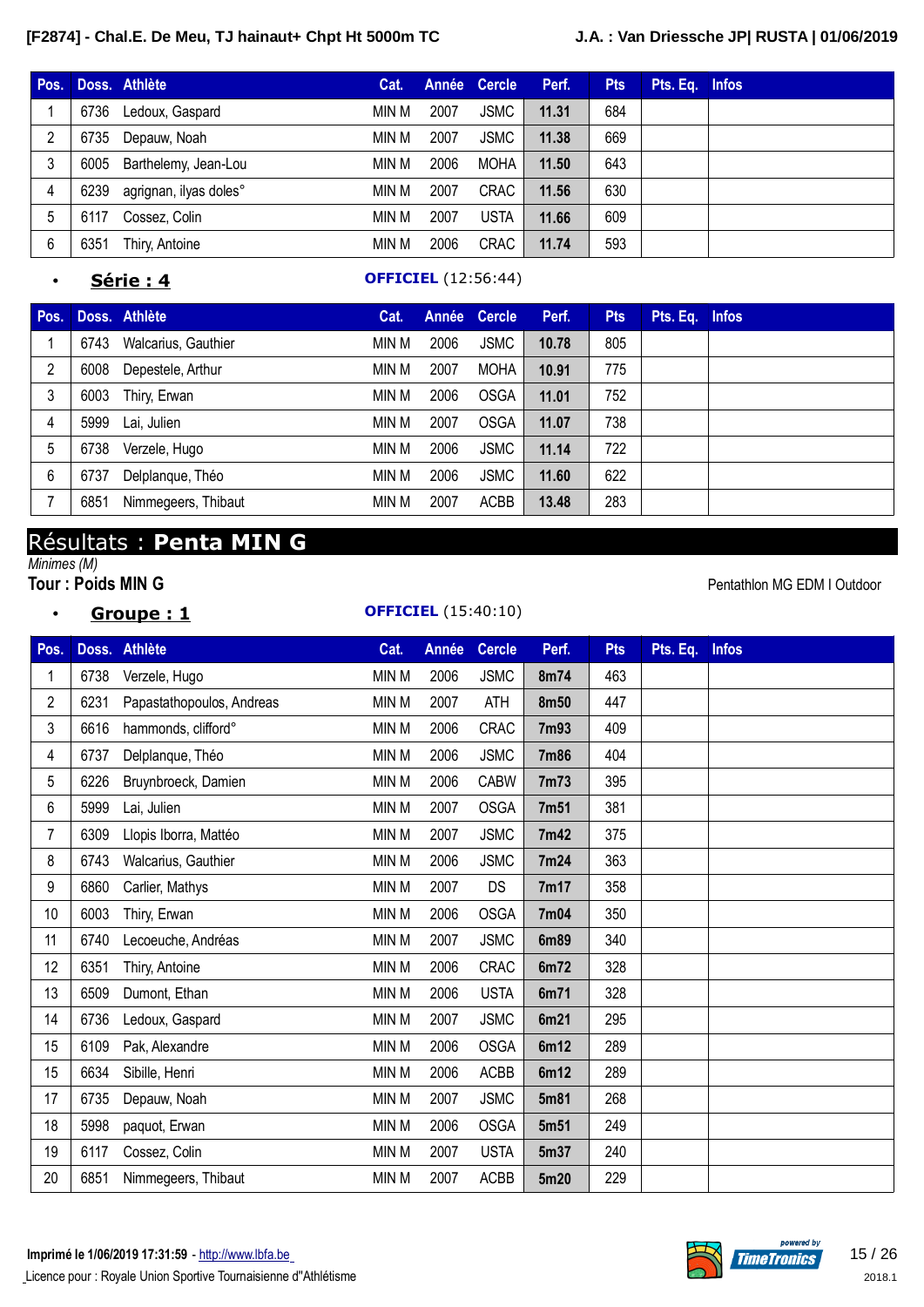|      |                      | Cat.                                                                                 |      |             | Perf.             | <b>Pts</b>   |                |
|------|----------------------|--------------------------------------------------------------------------------------|------|-------------|-------------------|--------------|----------------|
|      |                      | min M                                                                                | 2007 | <b>OSGA</b> | 4m98              | 214          |                |
| 6761 | Gregoire, Saverio    | min M                                                                                | 2006 | <b>CRAC</b> | 4m79              | 202          |                |
| 6239 |                      | min M                                                                                | 2007 | CRAC        | 3 <sub>m</sub> 79 | 138          |                |
| 6005 | Barthelemy, Jean-Lou | min M                                                                                | 2006 | <b>MOHA</b> | <b>DNS</b>        | $\mathbf{0}$ |                |
| 6850 |                      | min M                                                                                | 2006 | <b>ACBB</b> | <b>DNS</b>        | $\mathbf{0}$ |                |
| 6008 | Depestele, Arthur    | min M                                                                                | 2007 | <b>MOHA</b> | <b>DNS</b>        | 0            |                |
| 6044 | Michel, Mao          | min M                                                                                | 2007 | <b>USTA</b> | <b>DNS</b>        | 0            |                |
|      |                      | Doss. Athlète<br>6586 Reynvoet, Valentin<br>agrignan, ilyas doles°<br>Campener, Rémi |      |             | Année Cercle      |              | Pts. Eq. Infos |

### Résultats : **Penta MIN G**

*Minimes (M)*

**Tour : Javelot MIN G CONSULTER AND A PENTATION OF THE SET OF A PENTATION OF PENTATION MG EDM I Outdoor** 

#### • **Groupe : 1 OFFICIEL** (14:41:08)

**Pos. Doss. Athlète Cat. Année Cercle Perf. Pts Pts. Eq. Infos** 6003 Thiry, Erwan MIN M 2006 OSGA **29m23** 492 6738 Verzele, Hugo MIN M 2006 JSMC **27m19** 451 6309 Llopis Iborra, Mattéo MIN M 2007 JSMC **26m34** 434 6226 Bruynbroeck, Damien MIN M 2006 CABW **21m89** 345 6231 Papastathopoulos, Andreas MIN M 2007 ATH **21m53** 338 5999 Lai, Julien MIN M 2007 OSGA **21m35** 334 6005 Barthelemy, Jean-Lou MIN M 2006 MOHA **20m33** 314 6616 hammonds, clifford° MIN M 2006 CRAC **17m73** 263 6634 Sibille, Henri MIN M 2006 ACBB **16m52** 239 6109 Pak, Alexandre MIN M 2006 OSGA **14m50** 199 6860 Carlier, Mathys MIN M 2007 DS **14m32** 196 6044 Michel, Mao MIN M 2007 USTA **14m00** 190 6509 Dumont, Ethan MIN M 2006 USTA **13m84** 187 6735 Depauw, Noah MIN M 2007 JSMC **13m63** 183 6736 Ledoux, Gaspard MIN M 2007 JSMC **13m32** 177 6351 Thiry, Antoine MIN M 2006 CRAC **12m60** 163 6851 Nimmegeers, Thibaut MIN M 2007 ACBB **10m81** 128 6586 Reynvoet, Valentin MIN M 2007 OSGA **10m69** 126 6740 Lecoeuche, Andréas MIN M 2007 JSMC **10m00** 113 6239 agrignan, ilyas doles° MIN M 2007 CRAC **9m59** 105 21 6008 Depestele, Arthur MIN M 2007 MOHA 9m25 99 6737 Delplanque, Théo MIN M 2006 JSMC **9m01** 94 Campener, Rémi MIN M 2006 ACBB **DNS** 0 Cossez, Colin MIN M 2007 USTA **NM** 0 paquot, Erwan MIN M 2006 OSGA **NM** 0 Gregoire, Saverio MIN M 2006 CRAC **NM** 0 6743 Walcarius, Gauthier **MIN M 2006** JSMC **NM 0** 

# Résultats : **Penta MIN G**

*Minimes (M)*

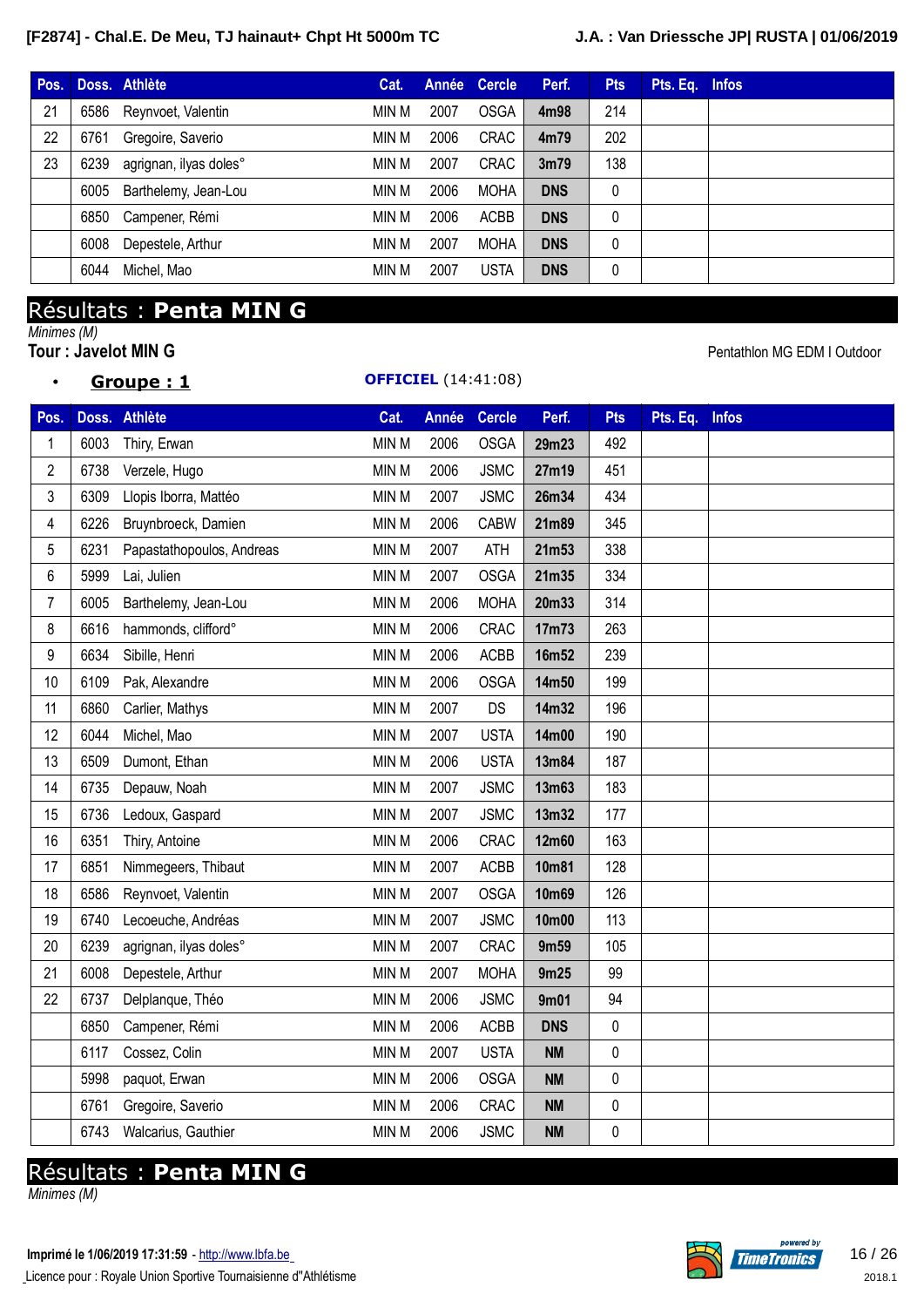### **Tour** : Longueur MIN G<br> **Tour** : Longueur MIN G

### • **Groupe : 1 OFFICIEL** (13:12:09)

| Pos. |      | Doss. Athlète             | Cat.         | <b>Année</b> | <b>Cercle</b> | Perf.      | <b>Pts</b> | Pts. Eq. | <b>Infos</b> |
|------|------|---------------------------|--------------|--------------|---------------|------------|------------|----------|--------------|
| 1    | 6743 | Walcarius, Gauthier       | MIN M        | 2006         | <b>JSMC</b>   | 5m05       | 630        |          |              |
| 2    | 5999 | Lai, Julien               | <b>MIN M</b> | 2007         | <b>OSGA</b>   | 4m36       | 444        |          |              |
| 3    | 6226 | Bruynbroeck, Damien       | MIN M        | 2006         | <b>CABW</b>   | 4m25       | 416        |          |              |
| 4    | 6738 | Verzele, Hugo             | <b>MIN M</b> | 2006         | <b>JSMC</b>   | 4m24       | 413        |          |              |
| 5    | 6509 | Dumont, Ethan             | MIN M        | 2006         | <b>USTA</b>   | 4m22       | 408        |          |              |
| 6    | 6005 | Barthelemy, Jean-Lou      | MIN M        | 2006         | <b>MOHA</b>   | 4m17       | 396        |          |              |
| 7    | 6740 | Lecoeuche, Andréas        | MIN M        | 2007         | <b>JSMC</b>   | 4m12       | 384        |          |              |
| 8    | 6239 | agrignan, ilyas doles°    | MIN M        | 2007         | CRAC          | 4m05       | 366        |          |              |
| 9    | 6309 | Llopis Iborra, Mattéo     | MIN M        | 2007         | <b>JSMC</b>   | 3m94       | 340        |          |              |
| 9    | 6109 | Pak, Alexandre            | MIN M        | 2006         | <b>OSGA</b>   | 3m94       | 340        |          |              |
| 11   | 6737 | Delplanque, Théo          | MIN M        | 2006         | <b>JSMC</b>   | 3m93       | 338        |          |              |
| 11   | 6351 | Thiry, Antoine            | MIN M        | 2006         | CRAC          | 3m93       | 338        |          |              |
| 13   | 6008 | Depestele, Arthur         | MIN M        | 2007         | <b>MOHA</b>   | 3m84       | 317        |          |              |
| 14   | 6044 | Michel, Mao               | MIN M        | 2007         | <b>USTA</b>   | 3m77       | 301        |          |              |
| 15   | 6003 | Thiry, Erwan              | MIN M        | 2006         | <b>OSGA</b>   | 3m76       | 298        |          |              |
| 16   | 6616 | hammonds, clifford°       | MIN M        | 2006         | CRAC          | 3m69       | 283        |          |              |
| 17   | 6735 | Depauw, Noah              | MIN M        | 2007         | <b>JSMC</b>   | 3m62       | 267        |          |              |
| 18   | 6634 | Sibille, Henri            | MIN M        | 2006         | <b>ACBB</b>   | 3m61       | 265        |          |              |
| 19   | 6231 | Papastathopoulos, Andreas | MIN M        | 2007         | <b>ATH</b>    | 3m58       | 258        |          |              |
| 20   | 6736 | Ledoux, Gaspard           | MIN M        | 2007         | <b>JSMC</b>   | 3m53       | 247        |          |              |
| 21   | 6860 | Carlier, Mathys           | MIN M        | 2007         | DS            | 3m38       | 216        |          |              |
| 21   | 6117 | Cossez, Colin             | MIN M        | 2007         | <b>USTA</b>   | 3m38       | 216        |          |              |
| 23   | 5998 | paquot, Erwan             | MIN M        | 2006         | <b>OSGA</b>   | 3m35       | 209        |          |              |
| 24   | 6761 | Gregoire, Saverio         | MIN M        | 2006         | CRAC          | 3m13       | 166        |          |              |
| 25   | 6586 | Reynvoet, Valentin        | MIN M        | 2007         | <b>OSGA</b>   | 3m04       | 149        |          |              |
| 26   | 6851 | Nimmegeers, Thibaut       | MIN M        | 2007         | ACBB          | 2m66       | 83         |          |              |
|      | 6850 | Campener, Rémi            | MIN M        | 2006         | <b>ACBB</b>   | <b>DNS</b> | 0          |          |              |

# Résultats : **Penta MIN G**

*Minimes (M)*

#### • **Série : 1 OFFICIEL** (16:40:54)

#### **Pentathlon MG EDM I Outdoor**

| Pos. |      | Doss. Athlète          | Cat.  |      | Année Cercle | Perf.   | <b>Pts</b> | Pts. Eq. Infos |  |
|------|------|------------------------|-------|------|--------------|---------|------------|----------------|--|
|      | 6761 | Gregoire, Saverio      | min M | 2006 | <b>CRAC</b>  | 3:16.29 | 752        |                |  |
| 2    | 6740 | Lecoeuche, Andréas     | MIN M | 2007 | <b>JSMC</b>  | 3:17.92 | 736        |                |  |
| 3    | 6117 | Cossez, Colin          | MIN M | 2007 | <b>USTA</b>  | 3:24.82 | 673        |                |  |
| 4    | 5998 | paquot, Erwan          | MIN M | 2006 | <b>OSGA</b>  | 3:37.05 | 567        |                |  |
| 5    | 6239 | agrignan, ilyas doles° | MIN M | 2007 | <b>CRAC</b>  | 3:41.63 | 529        |                |  |
| 6    | 6634 | Sibille, Henri         | MIN M | 2006 | <b>ACBB</b>  | 3:48.73 | 473        |                |  |
|      | 6109 | Pak, Alexandre         | MIN M | 2006 | <b>OSGA</b>  | 3:52.68 | 443        |                |  |

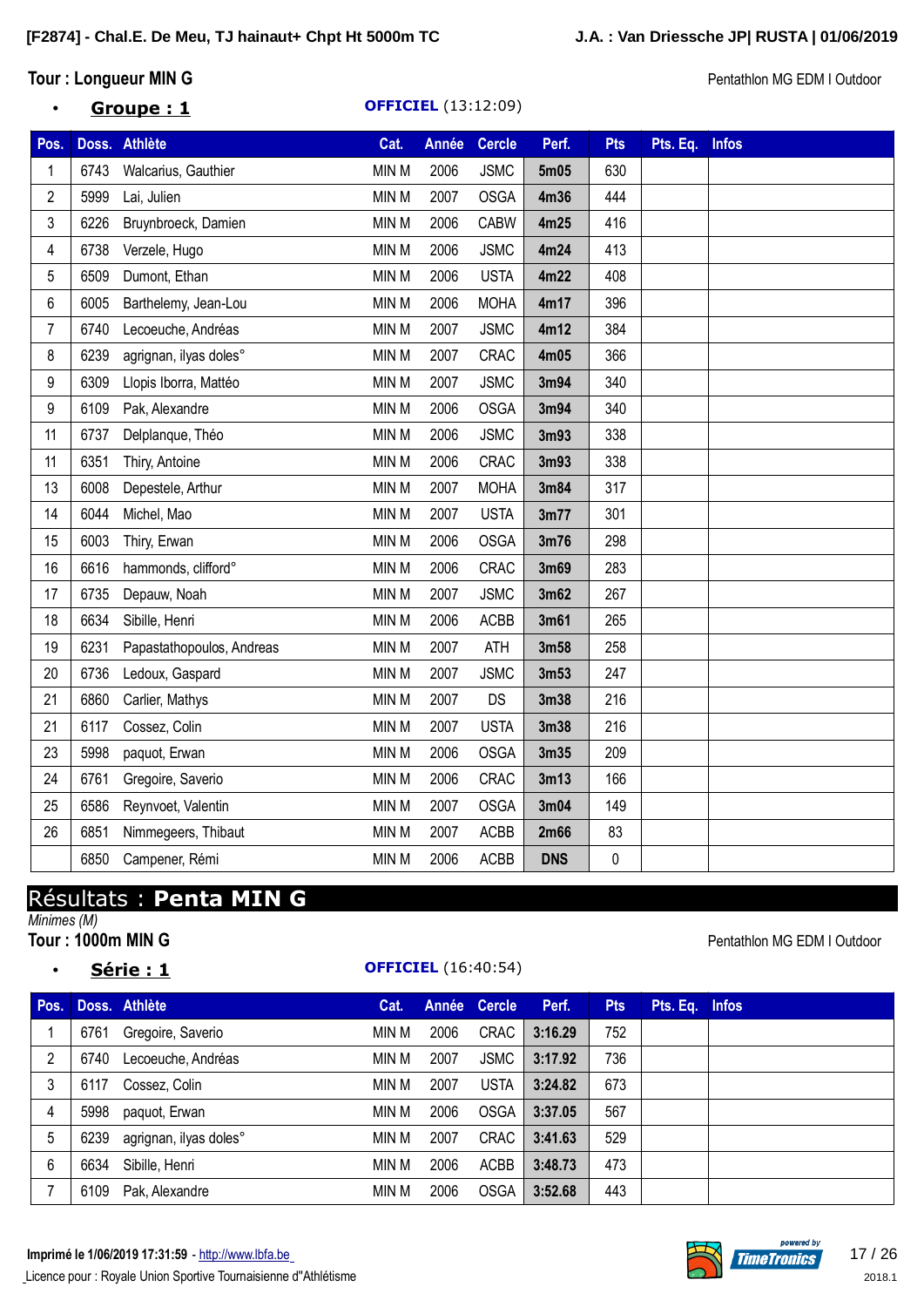| Pos. |      | Doss. Athlète           | Cat.  |      | Année Cercle | Perf.      | <b>Pts</b> | Pts. Eq. Infos |  |
|------|------|-------------------------|-------|------|--------------|------------|------------|----------------|--|
| 8    | 6851 | Nimmegeers, Thibaut     | MIN M | 2007 | <b>ACBB</b>  | 3:53.68    | 436        |                |  |
| 9    | 6860 | Carlier, Mathys         | min M | 2007 | DS           | 4:24.94    | 234        |                |  |
| 10   |      | 6586 Reynvoet, Valentin | MIN M | 2007 | <b>OSGA</b>  | 4:29.71    | 209        |                |  |
|      |      | 6850 Campener, Rémi     | MIN M | 2006 | <b>ACBB</b>  | <b>DNS</b> | 0          |                |  |
|      | 6008 | Depestele, Arthur       | MIN M | 2007 | <b>MOHA</b>  | <b>DNS</b> | 0          |                |  |
|      | 6044 | Michel, Mao             | MIN M | 2007 | <b>USTA</b>  | <b>DNS</b> | 0          |                |  |

#### • **Série : 2 OFFICIEL** (16:40:54)

| Pos.           |      | Doss. Athlète             | Cat.  | Année | <b>Cercle</b> | Perf.      | <b>Pts</b> | Pts. Eq. | <b>Infos</b> |
|----------------|------|---------------------------|-------|-------|---------------|------------|------------|----------|--------------|
|                | 6743 | Walcarius, Gauthier       | MIN M | 2006  | <b>JSMC</b>   | 3:09.30    | 820        |          |              |
| $\overline{2}$ | 6226 | Bruynbroeck, Damien       | MIN M | 2006  | <b>CABW</b>   | 3:10.05    | 812        |          |              |
| 3              | 6616 | hammonds, clifford°       | MIN M | 2006  | <b>CRAC</b>   | 3:14.22    | 772        |          |              |
| 4              | 5999 | Lai, Julien               | MIN M | 2007  | <b>OSGA</b>   | 3:15.76    | 757        |          |              |
| 5              | 6736 | Ledoux, Gaspard           | MIN M | 2007  | <b>JSMC</b>   | 3:18.61    | 730        |          |              |
| 6              | 6735 | Depauw, Noah              | MIN M | 2007  | <b>JSMC</b>   | 3:28.76    | 638        |          |              |
| 7              | 6003 | Thiry, Erwan              | MIN M | 2006  | <b>OSGA</b>   | 3:31.69    | 612        |          |              |
| 8              | 6738 | Verzele, Hugo             | MIN M | 2006  | <b>JSMC</b>   | 3:34.78    | 586        |          |              |
| 9              | 6351 | Thiry, Antoine            | MIN M | 2006  | <b>CRAC</b>   | 3:46.71    | 489        |          |              |
| 10             | 6509 | Dumont, Ethan             | MIN M | 2006  | <b>USTA</b>   | 3:49.33    | 469        |          |              |
| 11             | 6231 | Papastathopoulos, Andreas | MIN M | 2007  | ATH           | 4:05.97    | 350        |          |              |
|                | 6005 | Barthelemy, Jean-Lou      | MIN M | 2006  | <b>MOHA</b>   | <b>DNS</b> | 0          |          |              |
|                | 6737 | Delplanque, Théo          | MIN M | 2006  | <b>JSMC</b>   | <b>DNS</b> | 0          |          |              |
|                | 6309 | Llopis Iborra, Mattéo     | MIN M | 2007  | <b>JSMC</b>   | <b>DNS</b> | 0          |          |              |

# Résultats : **Tetra BEN F**

*Benjamines (F)* **Tour** : 60m BEN F Tetrathlon BF EDM I Outdoor

### • **Série : 1 OFFICIEL** (13:05:26)

**Pos. Doss. Athlète Cat. Année Cercle Perf. Pts Pts. Eq. Infos** 0114 Truant, Olivia BEN F 2010 USTA **10.50** 321 0468 Moreau, Faustine BEN F 2011 USTA **10.63** 297 0351 Decoux, Isaure BEN F 2011 ACLE **11.37** 174 0835 Reynvoet, Amandine BEN F 2010 OSGA **11.51** 154 0065 Delabie, Anaë BEN F 2011 JSMC **12.45** 50 0446 Hallez, Alaïs BEN F 2010 JSMC **12.67** 33

### • **Série : 2 OFFICIEL** (13:05:26)

| Pos. |      | Doss. Athlète   |              |      | Cat. Année Cercle | Perf. | <b>Pts</b> | Pts. Eq. Infos |  |
|------|------|-----------------|--------------|------|-------------------|-------|------------|----------------|--|
|      | 0487 | Farvacque, Jade | <b>BENF</b>  | 2010 | <b>USTA</b>       | 10.38 | 345        |                |  |
| റ    | 0621 | Thiel, Alice    | <b>BENF</b>  | 2010 | OSGA              | 10.76 | 273        |                |  |
| 3    | 0458 | Rifflart, Anaïs | <b>BEN F</b> | 2011 | MOHA              | 10.88 | 252        |                |  |
|      | 0347 | Longle, Lucie   | BEN F        | 2011 | ACLE              | 10.98 | 235        |                |  |

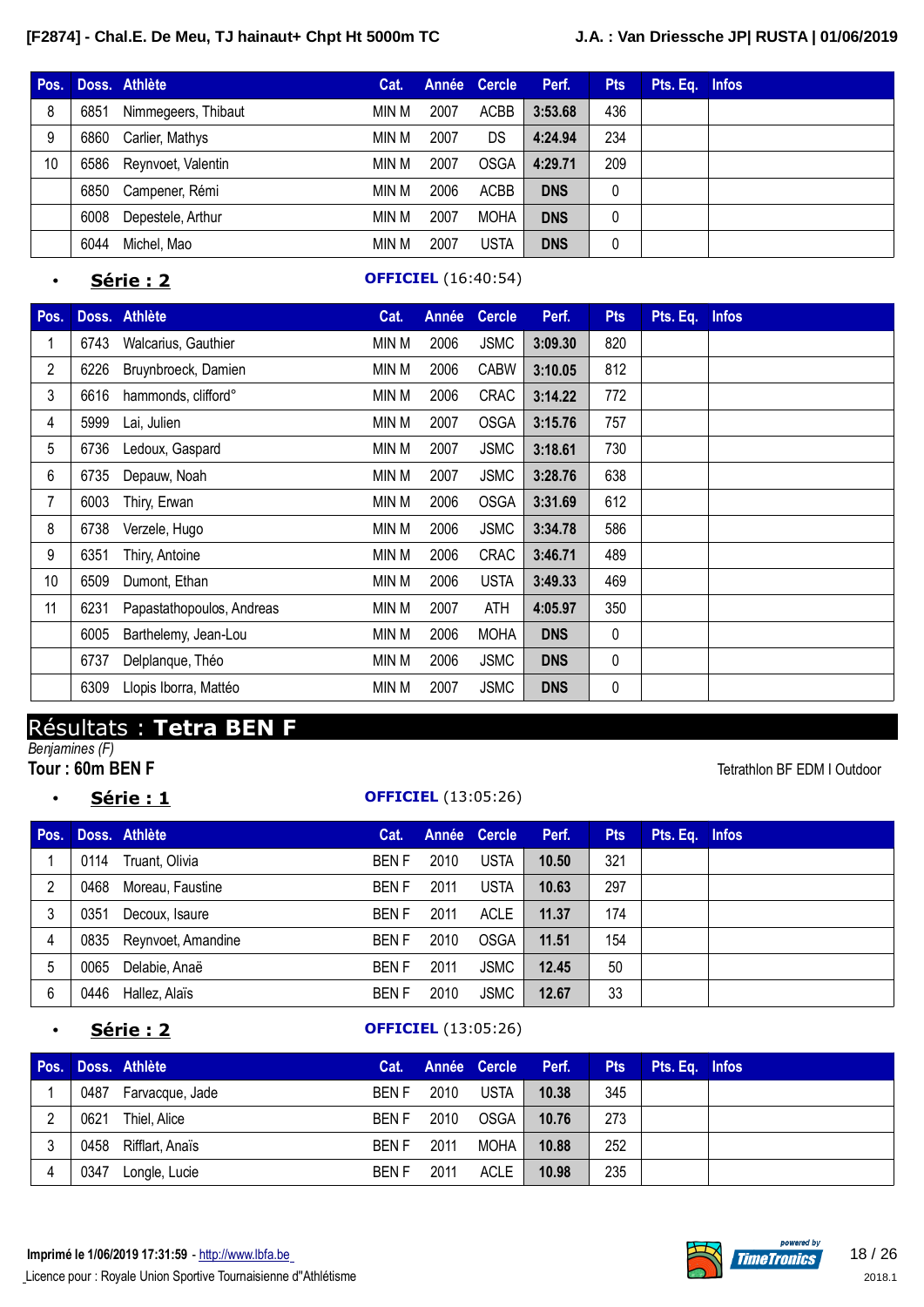|   |      | Pos. Doss. Athlète     |             |      |      | Cat. Année Cercle Perf. | <b>Pts</b> | Pts. Eq. Infos |  |
|---|------|------------------------|-------------|------|------|-------------------------|------------|----------------|--|
|   |      | 0013 Knockaert, Maïa   | BEN F       | 2011 | JSMC | 11.51                   | 154        |                |  |
| 6 |      | 0713 Delagrense, Clara | BEN F       | 2010 | USTA | 11.56                   | 148        |                |  |
|   | 0521 | Verhaeghe, Irène°      | <b>BENF</b> | 2011 | EAH  | 11.65                   | 136        |                |  |

### • **Série : 3 OFFICIEL** (13:05:26)

| Pos. |      | Doss. Athlète           | Cat.        |      | Année Cercle | Perf. | <b>Pts</b> | Pts. Eq. Infos |  |
|------|------|-------------------------|-------------|------|--------------|-------|------------|----------------|--|
|      | 0671 | Flamme, Soléna          | <b>BENF</b> | 2010 | <b>USTA</b>  | 10.06 | 410        |                |  |
| 2    |      | 0515 Bury, Sofia        | <b>BENF</b> | 2010 | MOHA         | 10.17 | 387        |                |  |
| 3    |      | 0520 Bosquillon, Margot | <b>BENF</b> | 2010 | ATH          | 10.22 | 377        |                |  |
| 4    | 0469 | Cosaert, Yuna           | <b>BENF</b> | 2010 | <b>USTA</b>  | 10.44 | 333        |                |  |
| 5    |      | 0015 Boucaut, Margaux   | <b>BENF</b> | 2010 | <b>JSMC</b>  | 12.12 | 81         |                |  |

#### • **Série : 4 OFFICIEL** (13:05:26)

| Pos. |      | Doss. Athlète       | Cat.        |      | Année Cercle | Perf. | <b>Pts</b> | Pts. Eq. Infos |  |
|------|------|---------------------|-------------|------|--------------|-------|------------|----------------|--|
|      | 0586 | Barkache, Hiba      | <b>BENF</b> | 2010 | <b>OSGA</b>  | 9.40  | 562        |                |  |
| 2    | 0672 | Gallet, Noélie      | <b>BENF</b> | 2010 | <b>USTA</b>  | 9.84  | 459        |                |  |
| 3    | 0698 | Lohoues, Yedidia    | <b>BENF</b> | 2010 | <b>CRAC</b>  | 9.98  | 428        |                |  |
| 4    | 0327 | Dubois, Rihley      | <b>BENF</b> | 2010 | <b>USTA</b>  | 10.09 | 404        |                |  |
| 5    | 0438 | Dubuisson, Clarysse | <b>BENF</b> | 2010 | <b>MOHA</b>  | 10.25 | 371        |                |  |
| 6    | 0118 | Catteau, Charlotte  | <b>BENF</b> | 2010 | <b>ACLO</b>  | 10.30 | 361        |                |  |
|      | 0294 | Franzini, Julia     | <b>BENF</b> | 2010 | <b>MOHA</b>  | 10.59 | 304        |                |  |

## Résultats : **Tetra BEN F**

*Benjamines (F)*

### **Tour** : Longueur BEN F **Tetrathlon BF EDM I Outdoor**

### • **Groupe : 1 OFFICIEL** (14:48:32)

| Pos.           |      | Doss. Athlète       | Cat.        | Année | <b>Cercle</b> | Perf.             | <b>Pts</b> | Pts. Eq. | <b>Infos</b> |
|----------------|------|---------------------|-------------|-------|---------------|-------------------|------------|----------|--------------|
|                | 0586 | Barkache, Hiba      | <b>BENF</b> | 2010  | <b>OSGA</b>   | 3m44              | 228        |          |              |
| $\overline{2}$ | 0672 | Gallet, Noélie      | <b>BENF</b> | 2010  | <b>USTA</b>   | 3 <sub>m</sub> 00 | 141        |          |              |
| 3              | 0487 | Farvacque, Jade     | <b>BENF</b> | 2010  | <b>USTA</b>   | 2m94              | 130        |          |              |
| 4              | 0114 | Truant, Olivia      | <b>BENF</b> | 2010  | <b>USTA</b>   | 2m87              | 118        |          |              |
| 5              | 0438 | Dubuisson, Clarysse | <b>BENF</b> | 2010  | <b>MOHA</b>   | 2m85              | 115        |          |              |
| 6              | 0294 | Franzini, Julia     | <b>BENF</b> | 2010  | <b>MOHA</b>   | 2m80              | 106        |          |              |
| 7              | 0118 | Catteau, Charlotte  | <b>BENF</b> | 2010  | <b>ACLO</b>   | 2m72              | 93         |          |              |
| 8              | 0698 | Lohoues, Yedidia    | <b>BENF</b> | 2010  | <b>CRAC</b>   | 2m71              | 91         |          |              |
| 9              | 0515 | Bury, Sofia         | <b>BENF</b> | 2010  | <b>MOHA</b>   | 2m68              | 86         |          |              |
| 10             | 0520 | Bosquillon, Margot  | <b>BENF</b> | 2010  | ATH           | 2m65              | 82         |          |              |
| 11             | 0621 | Thiel, Alice        | <b>BENF</b> | 2010  | <b>OSGA</b>   | 2m61              | 75         |          |              |
| 12             | 0671 | Flamme, Soléna      | <b>BENF</b> | 2010  | <b>USTA</b>   | 2m56              | 68         |          |              |
| 13             | 0327 | Dubois, Rihley      | <b>BENF</b> | 2010  | <b>USTA</b>   | 2m55              | 66         |          |              |
| 14             | 0469 | Cosaert, Yuna       | <b>BENF</b> | 2010  | <b>USTA</b>   | 2m46              | 54         |          |              |
| 15             | 0347 | Longle, Lucie       | <b>BENF</b> | 2011  | <b>ACLE</b>   | 2m45              | 52         |          |              |

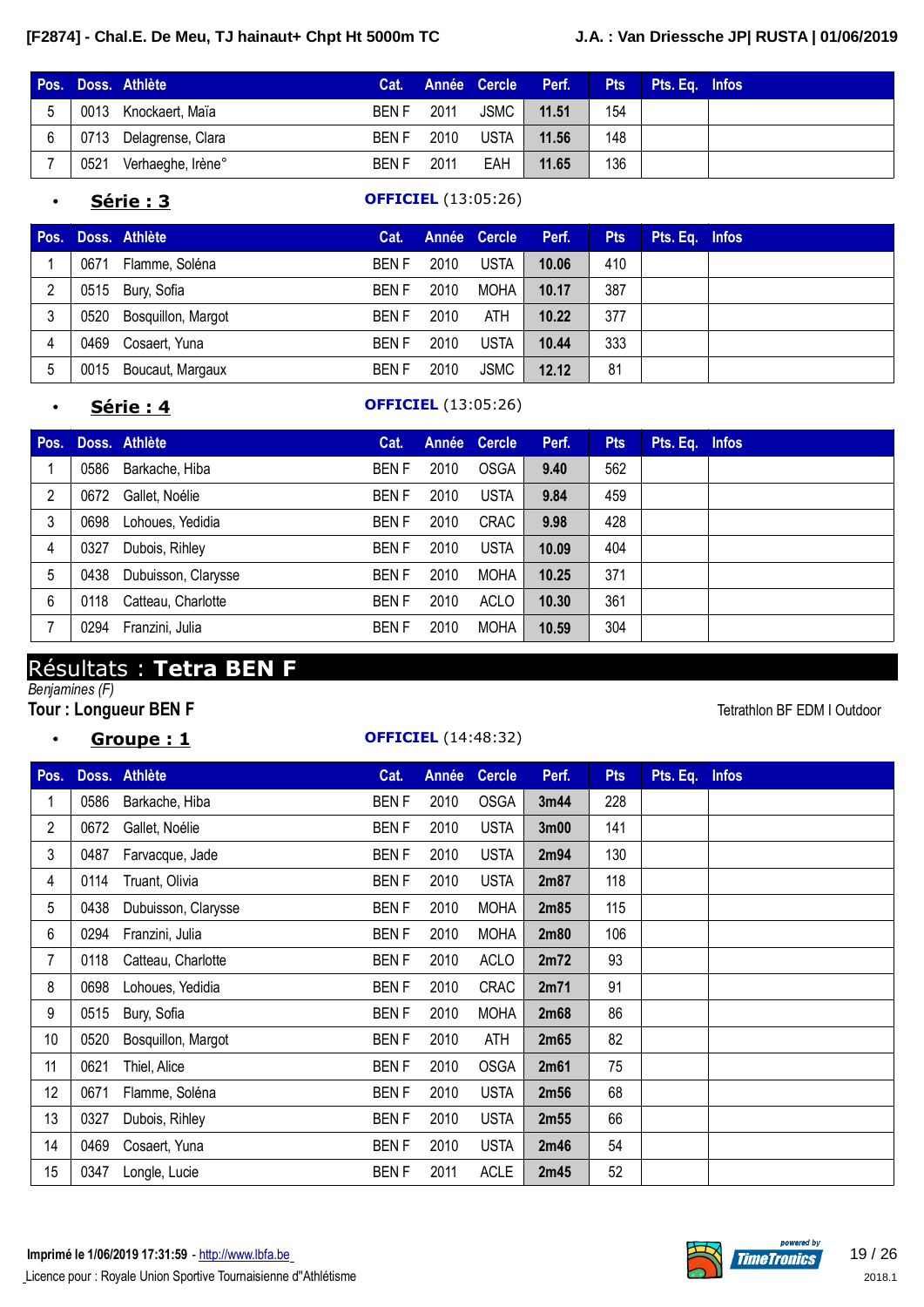| Pos. |      | Doss. Athlète      | Cat.        | Année | <b>Cercle</b> | Perf.             | <b>Pts</b>   | Pts. Eq. | <b>Infos</b> |
|------|------|--------------------|-------------|-------|---------------|-------------------|--------------|----------|--------------|
| 16   | 0458 | Rifflart, Anaïs    | <b>BENF</b> | 2011  | <b>MOHA</b>   | 2m44              | 51           |          |              |
| 17   | 0351 | Decoux, Isaure     | <b>BENF</b> | 2011  | <b>ACLE</b>   | 2m40              | 45           |          | 2ème 2.18    |
| 18   | 0013 | Knockaert, Maïa    | <b>BENF</b> | 2011  | <b>JSMC</b>   | 2m40              | 45           |          | 2ème NM      |
| 19   | 0468 | Moreau, Faustine   | <b>BENF</b> | 2011  | <b>USTA</b>   | 2m19              | 20           |          |              |
| 20   | 0835 | Reynvoet, Amandine | <b>BENF</b> | 2010  | <b>OSGA</b>   | 1m84              | $\mathbf{0}$ |          |              |
| 21   | 0713 | Delagrense, Clara  | <b>BENF</b> | 2010  | <b>USTA</b>   | 1 <sub>m80</sub>  | $\mathbf{0}$ |          |              |
| 22   | 0521 | Verhaeghe, Irène°  | <b>BENF</b> | 2011  | EAH           | 1 <sub>m</sub> 78 | $\mathbf{0}$ |          |              |
| 23   | 0015 | Boucaut, Margaux   | <b>BENF</b> | 2010  | <b>JSMC</b>   | 1 <sub>m</sub> 74 | 0            |          |              |
| 24   | 0065 | Delabie, Anaë      | <b>BENF</b> | 2011  | <b>JSMC</b>   | 1 <sub>m56</sub>  | $\mathbf{0}$ |          |              |
| 25   | 0446 | Hallez, Alaïs      | <b>BENF</b> | 2010  | <b>JSMC</b>   | 1 <sub>m53</sub>  | 0            |          |              |

# Résultats : **Tetra BEN F**

*Benjamines (F)*

|  |  |  | Groupe : 1 |  |
|--|--|--|------------|--|
|  |  |  |            |  |

### **OFFICIEL** (14:01:39)

**Tetrathlon BF EDM I Outdoor** 

| Pos. |      | Doss. Athlète       | Cat.        | Année | Cercle      | Perf. | <b>Pts</b> | Pts. Eq. | <b>Infos</b> |
|------|------|---------------------|-------------|-------|-------------|-------|------------|----------|--------------|
| 1    | 0586 | Barkache, Hiba      | <b>BENF</b> | 2010  | <b>OSGA</b> | 8m50  | 447        |          |              |
| 2    | 0438 | Dubuisson, Clarysse | <b>BENF</b> | 2010  | <b>MOHA</b> | 7m30  | 367        |          |              |
| 3    | 0114 | Truant, Olivia      | <b>BENF</b> | 2010  | <b>USTA</b> | 6m21  | 295        |          |              |
| 4    | 0698 | Lohoues, Yedidia    | <b>BENF</b> | 2010  | <b>CRAC</b> | 6m11  | 288        |          |              |
| 5    | 0469 | Cosaert, Yuna       | <b>BENF</b> | 2010  | <b>USTA</b> | 5m73  | 263        |          |              |
| 6    | 0671 | Flamme, Soléna      | <b>BENF</b> | 2010  | <b>USTA</b> | 5m49  | 247        |          |              |
| 7    | 0672 | Gallet, Noélie      | <b>BENF</b> | 2010  | <b>USTA</b> | 5m36  | 239        |          |              |
| 8    | 0327 | Dubois, Rihley      | <b>BENF</b> | 2010  | <b>USTA</b> | 5m24  | 231        |          |              |
| 9    | 0515 | Bury, Sofia         | <b>BENF</b> | 2010  | <b>MOHA</b> | 5m15  | 225        |          |              |
| 10   | 0294 | Franzini, Julia     | <b>BENF</b> | 2010  | <b>MOHA</b> | 4m95  | 212        |          |              |
| 11   | 0520 | Bosquillon, Margot  | <b>BENF</b> | 2010  | <b>ATH</b>  | 4m87  | 207        |          |              |
| 12   | 0015 | Boucaut, Margaux    | <b>BENF</b> | 2010  | <b>JSMC</b> | 4m72  | 198        |          |              |
| 13   | 0458 | Rifflart, Anaïs     | <b>BENF</b> | 2011  | <b>MOHA</b> | 4m55  | 187        |          |              |
| 14   | 0118 | Catteau, Charlotte  | <b>BENF</b> | 2010  | <b>ACLO</b> | 4m54  | 186        |          |              |
| 15   | 0468 | Moreau, Faustine    | <b>BENF</b> | 2011  | <b>USTA</b> | 4m48  | 182        |          |              |
| 16   | 0713 | Delagrense, Clara   | <b>BENF</b> | 2010  | <b>USTA</b> | 4m42  | 178        |          |              |
| 17   | 0065 | Delabie, Anaë       | <b>BENF</b> | 2011  | <b>JSMC</b> | 4m40  | 177        |          |              |
| 18   | 0621 | Thiel, Alice        | <b>BENF</b> | 2010  | <b>OSGA</b> | 4m07  | 156        |          |              |
| 19   | 0487 | Farvacque, Jade     | <b>BENF</b> | 2010  | <b>USTA</b> | 3m97  | 149        |          |              |
| 20   | 0521 | Verhaeghe, Irène°   | <b>BENF</b> | 2011  | EAH         | 3m89  | 144        |          |              |
| 21   | 0013 | Knockaert, Maïa     | <b>BENF</b> | 2011  | <b>JSMC</b> | 3m83  | 140        |          |              |
| 22   | 0351 | Decoux, Isaure      | <b>BENF</b> | 2011  | <b>ACLE</b> | 3m69  | 132        |          |              |
| 23   | 0446 | Hallez, Alaïs       | <b>BENF</b> | 2010  | <b>JSMC</b> | 3m64  | 128        |          |              |
| 24   | 0835 | Reynvoet, Amandine  | <b>BENF</b> | 2010  | <b>OSGA</b> | 3m46  | 117        |          |              |
| 25   | 0347 | Longle, Lucie       | <b>BENF</b> | 2011  | <b>ACLE</b> | 3m44  | 116        |          |              |

# Résultats : **Tetra BEN F**

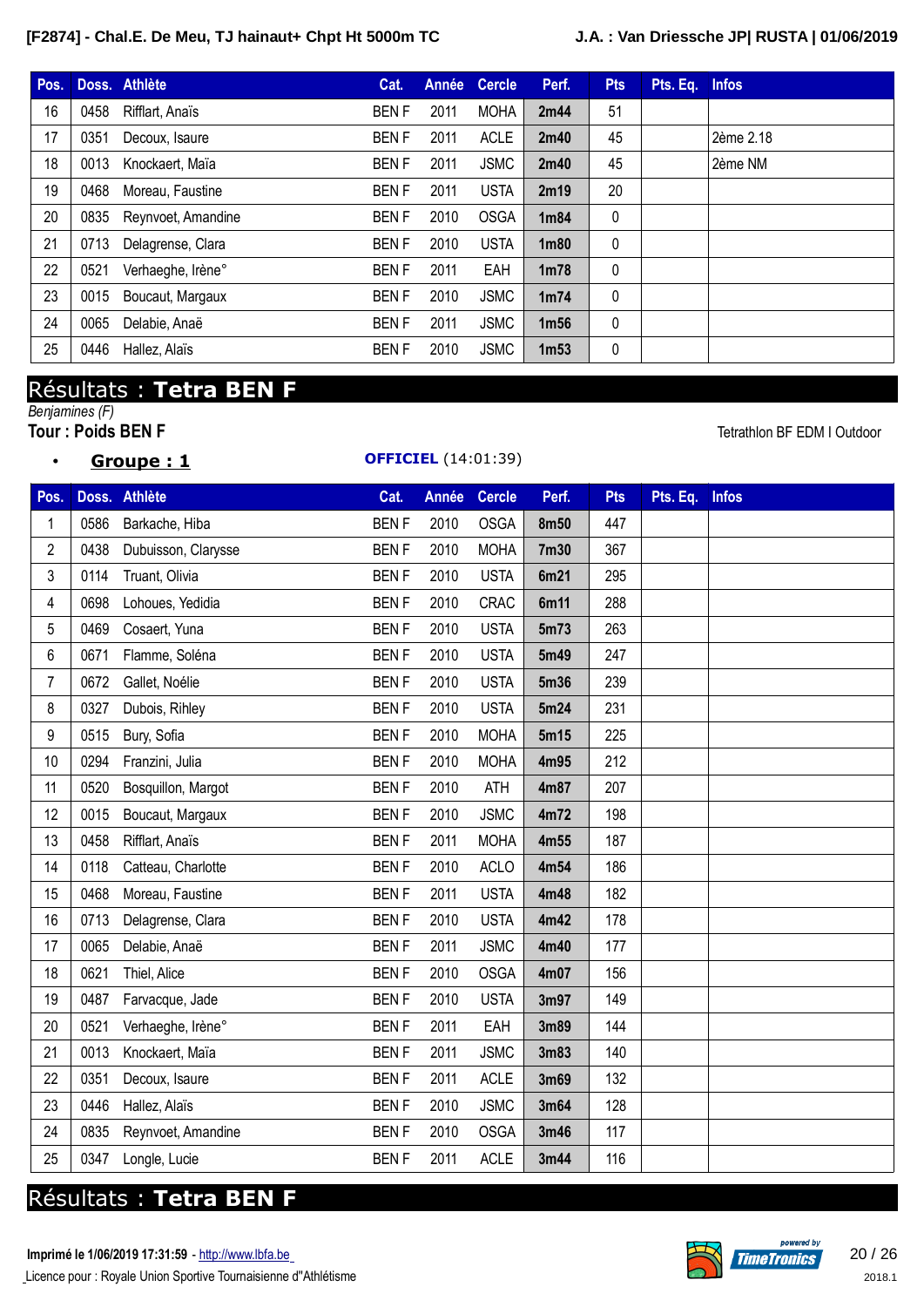# *Benjamines (F)*

### • **Série : 1 OFFICIEL** (15:34:08)

**Tetrathlon BF EDM I Outdoor** 

| Pos. |      | Doss. Athlète      | Cat.        | Année | <b>Cercle</b> | Perf.   | <b>Pts</b>  | Pts. Eq. | <b>Infos</b> |
|------|------|--------------------|-------------|-------|---------------|---------|-------------|----------|--------------|
| 1    | 0347 | Longle, Lucie      | <b>BENF</b> | 2011  | <b>ACLE</b>   | 2:22.92 | 270         |          |              |
| 2    | 0468 | Moreau, Faustine   | <b>BENF</b> | 2011  | <b>USTA</b>   | 2:29.35 | 205         |          |              |
| 3    | 0621 | Thiel, Alice       | <b>BENF</b> | 2010  | <b>OSGA</b>   | 2:30.05 | 199         |          |              |
| 4    | 0351 | Decoux, Isaure     | <b>BENF</b> | 2011  | <b>ACLE</b>   | 2:31.89 | 182         |          |              |
| 5    | 0013 | Knockaert, Maïa    | <b>BENF</b> | 2011  | <b>JSMC</b>   | 2:37.60 | 135         |          |              |
| 6    | 0713 | Delagrense, Clara  | <b>BENF</b> | 2010  | <b>USTA</b>   | 2:40.10 | 116         |          |              |
| 7    | 0458 | Rifflart, Anaïs    | <b>BENF</b> | 2011  | <b>MOHA</b>   | 2:42.72 | 98          |          |              |
| 8    | 0521 | Verhaeghe, Irène°  | <b>BENF</b> | 2011  | EAH           | 2:44.10 | 89          |          |              |
| 9    | 0835 | Reynvoet, Amandine | <b>BENF</b> | 2010  | <b>OSGA</b>   | 2:49.93 | 56          |          |              |
| 10   | 0446 | Hallez, Alaïs      | <b>BENF</b> | 2010  | <b>JSMC</b>   | 2:58.52 | 20          |          |              |
| 11   | 0065 | Delabie, Anaë      | <b>BENF</b> | 2011  | <b>JSMC</b>   | 3:08.31 | $\mathbf 0$ |          |              |
| 12   | 0015 | Boucaut, Margaux   | <b>BENF</b> | 2010  | <b>JSMC</b>   | 3:12.99 | $\mathbf 0$ |          |              |

### **Série : 2 OFFICIEL** (15:34:08)

| Pos.           |      | Doss. Athlète       | Cat.        | Année | <b>Cercle</b> | Perf.   | <b>Pts</b> | Pts. Eq. | <b>Infos</b> |
|----------------|------|---------------------|-------------|-------|---------------|---------|------------|----------|--------------|
|                | 0586 | Barkache, Hiba      | <b>BENF</b> | 2010  | <b>OSGA</b>   | 1:57.93 | 597        |          |              |
| $\overline{2}$ | 0671 | Flamme, Soléna      | <b>BENF</b> | 2010  | <b>USTA</b>   | 2:05.72 | 482        |          |              |
| 3              | 0327 | Dubois, Rihley      | <b>BENF</b> | 2010  | <b>USTA</b>   | 2:07.72 | 455        |          |              |
| 4              | 0520 | Bosquillon, Margot  | <b>BENF</b> | 2010  | ATH           | 2:10.74 | 414        |          |              |
| 5              | 0118 | Catteau, Charlotte  | <b>BENF</b> | 2010  | <b>ACLO</b>   | 2:10.99 | 411        |          |              |
| 6              | 0672 | Gallet, Noélie      | <b>BENF</b> | 2010  | <b>USTA</b>   | 2:14.74 | 364        |          |              |
| 7              | 0698 | Lohoues, Yedidia    | <b>BENF</b> | 2010  | <b>CRAC</b>   | 2:17.80 | 327        |          |              |
| 8              | 0515 | Bury, Sofia         | <b>BENF</b> | 2010  | <b>MOHA</b>   | 2:19.67 | 306        |          |              |
| 9              | 0469 | Cosaert, Yuna       | <b>BENF</b> | 2010  | <b>USTA</b>   | 2:24.41 | 254        |          |              |
| 10             | 0294 | Franzini, Julia     | <b>BENF</b> | 2010  | <b>MOHA</b>   | 2:25.60 | 242        |          |              |
| 11             | 0114 | Truant, Olivia      | <b>BENF</b> | 2010  | <b>USTA</b>   | 2:38.44 | 129        |          |              |
| 12             | 0438 | Dubuisson, Clarysse | <b>BENF</b> | 2010  | <b>MOHA</b>   | 2:38.56 | 128        |          |              |
| 13             | 0487 | Farvacque, Jade     | <b>BENF</b> | 2010  | <b>USTA</b>   | 2:38.56 | 128        |          |              |

# Résultats : **Tetra BEN G**

*Benjamins (M)*

### • **Série : 1 OFFICIEL** (13:17:56)

### **Tour** : 60m BEN G Tetrathlon BG EDM I Outdoor

| Pos. |      | Doss. Athlète      | Cat.  |      | Année Cercle | Perf. | <b>Pts</b> | Pts. Eq. Infos |  |
|------|------|--------------------|-------|------|--------------|-------|------------|----------------|--|
|      | 1087 | hammonds, kaliff°  | BEN M | 2011 | CRAC         | 10.01 | 421        |                |  |
| 2    | 0643 | lartelier, valerio | BEN M | 2010 | CRAC         | 10.46 | 329        |                |  |
|      | 0441 | Demets, Mathias    | BEN M | 2010 | <b>OSGA</b>  | 10.77 | 271        |                |  |
| 4    | 0143 | Waucquez, Jarno    | BEN M | 2010 | <b>USTA</b>  | 11.11 | 214        |                |  |
| 5    | 0617 | Lefebvre, Bastien  | BEN M | 2011 | <b>USTA</b>  | 12.71 | 30         |                |  |

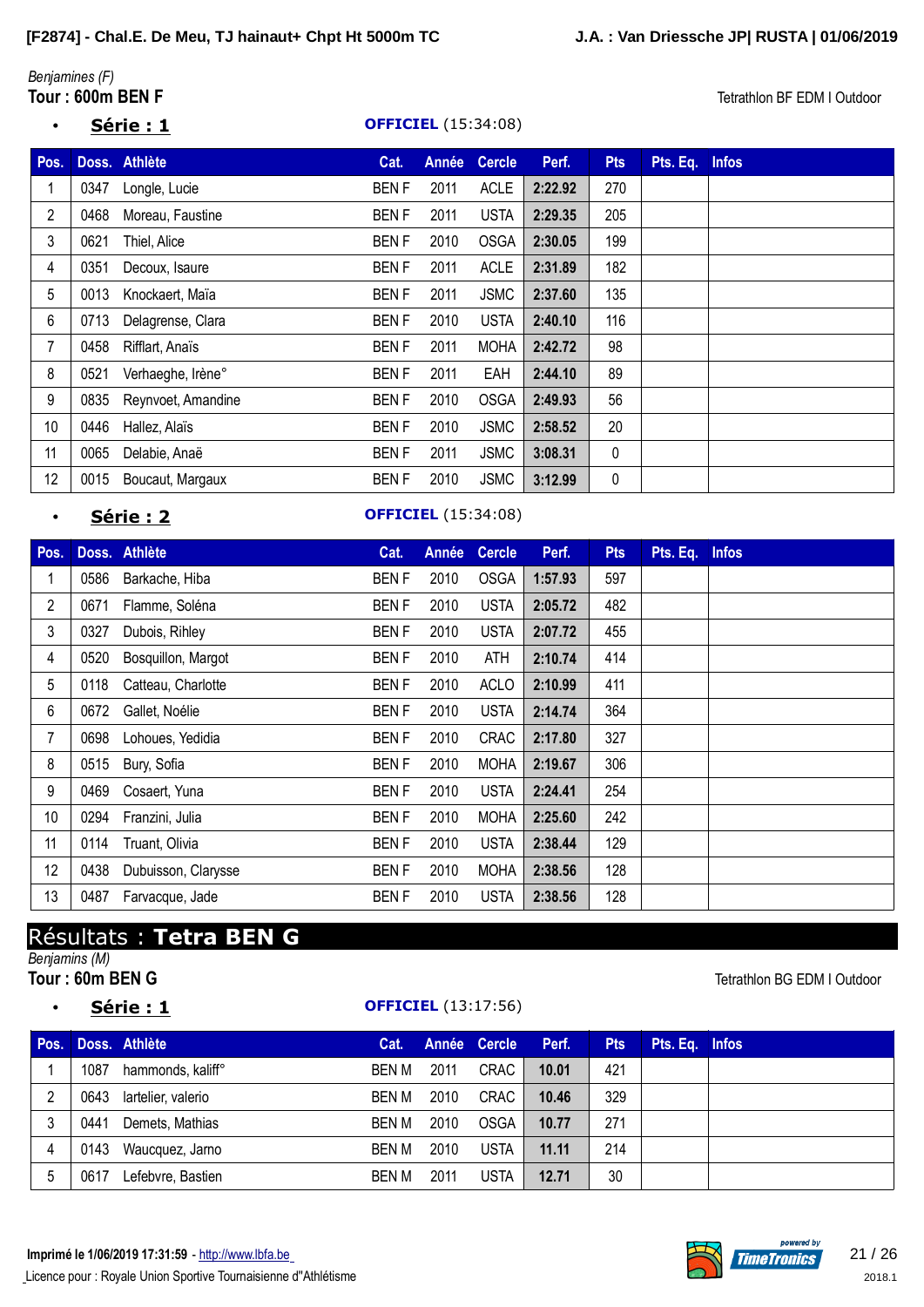#### • **Série : 2 OFFICIEL** (13:17:56)

| Pos. |      | Doss. Athlète     | Cat.  |      | Année Cercle | Perf. | <b>Pts</b> | Pts. Eq. Infos |  |
|------|------|-------------------|-------|------|--------------|-------|------------|----------------|--|
|      | 0716 | Denimal, Antoine  | BEN M | 2010 | MOHA         | 10.89 | 250        |                |  |
| 2    | 0854 | Jadot, Cyril      | BEN M | 2010 | <b>USTA</b>  | 10.90 | 249        |                |  |
|      | 1039 | Sanders, Matthieu | BEN M | 2010 | EAH          | 11.18 | 203        |                |  |
| 4    | 0973 | Fenaux, Nathan    | BEN M | 2011 | USTA         | 11.77 | 120        |                |  |
| 5    | 0303 | Strubbe, Rémy     | BEN M | 2011 | ACBB         | 12.21 | 72         |                |  |

### • **Série : 3 OFFICIEL** (13:17:56)

| Pos. |      | Doss. Athlète             | Cat.  |      | Année Cercle | Perf. | <b>Pts</b> | Pts. Eq. Infos |  |
|------|------|---------------------------|-------|------|--------------|-------|------------|----------------|--|
|      |      | 0019 Wyseur, Eloi         | BEN M | 2010 | JSMC         | 10.18 | 385        |                |  |
| 2    |      | 0376 Guilleminot, Arthur° | BEN M | 2010 | EAH          | 10.53 | 315        |                |  |
| 3    | 1014 | Bonet, Romain             | BEN M | 2010 | <b>ACLE</b>  | 10.55 | 312        |                |  |
| 4    |      | 0775 Cloes, Ethan         | BEN M | 2010 | MOHA         | 10.95 | 240        |                |  |
| 5    | 0861 | Dede, Ethan               | BEN M | 2011 | <b>MOHA</b>  | 10.97 | 237        |                |  |
| 6    | 0414 | Tack, Denis               | BEN M | 2010 | <b>ACLE</b>  | 10.99 | 234        |                |  |

#### • **Série : 4 OFFICIEL** (13:17:56)

| Pos. |      | Doss. Athlète          | Cat.  |      | Année Cercle | Perf. | <b>Pts</b> | Pts. Eq. Infos |  |
|------|------|------------------------|-------|------|--------------|-------|------------|----------------|--|
|      |      | 0018 Segers, Oscar     | BEN M | 2010 | <b>JSMC</b>  | 10.02 | 419        |                |  |
| 2    | 0070 | Bandurski, Marius°     | BEN M | 2010 | <b>JSMC</b>  | 10.48 | 325        |                |  |
| 3    | 0910 | Moussa, Isaac          | BEN M | 2011 | <b>JSMC</b>  | 10.86 | 256        |                |  |
| 4    | 0723 | Defontaine, Milan      | BEN M | 2010 | <b>JSMC</b>  | 11.31 | 183        |                |  |
| 5    |      | 0016 Declercq, Antoine | BEN M | 2010 | <b>JSMC</b>  | 11.44 | 164        |                |  |
| 6    | 1074 | Pillez, Bastien        | BEN M | 2010 | <b>CRAC</b>  | 11.44 | 164        |                |  |
|      | 0022 | Riemaeker, Matia       | BEN M | 2011 | <b>JSMC</b>  | 11.52 | 153        |                |  |

### **Série : 5 OFFICIEL** (13:17:56)

| Pos. |      | Doss. Athlète      | Cat.         |      | Année Cercle | Perf. | <b>Pts</b> | Pts. Eq. Infos |  |
|------|------|--------------------|--------------|------|--------------|-------|------------|----------------|--|
|      | 0868 | Dumont, Téo        | BEN M        | 2010 | <b>OSGA</b>  | 9.42  | 557        |                |  |
| 2    | 0412 | Marfoutine, Arthur | BEN M        | 2010 | <b>ACLE</b>  | 9.64  | 505        |                |  |
| 3    | 1044 | muryn, victor      | BEN M        | 2010 | <b>CRAC</b>  | 9.69  | 493        |                |  |
| 4    | 0184 | Catrix, Aron       | BEN M        | 2010 | EAH          | 9.91  | 443        |                |  |
| 5    | 0444 | Lai, Romain        | BEN M        | 2010 | <b>OSGA</b>  | 10.13 | 396        |                |  |
| 6    | 0672 | Haegeman, Léandre  | <b>BEN M</b> | 2010 | <b>ACLE</b>  | 10.18 | 385        |                |  |

# Résultats : **Tetra BEN G**

### *Benjamins (M)*

**Tour** : Longueur BEN G **Tetrathlon BG EDM I Outdoor** 

## • **Groupe : 1 OFFICIEL** (14:44:51)

|  | Pos. Doss. Athlète      |            |      | Cat. Année Cercle Perf. |                  |     | <b>Pts</b> Pts. Eq. Infos |  |
|--|-------------------------|------------|------|-------------------------|------------------|-----|---------------------------|--|
|  | 0018 Segers, Oscar      | BEN M 2010 |      | JSMC                    | 3 <sub>m56</sub> | 254 |                           |  |
|  | 0412 Marfoutine, Arthur | BEN M      | 2010 | ACLE                    | 3 <sub>m36</sub> | 211 |                           |  |

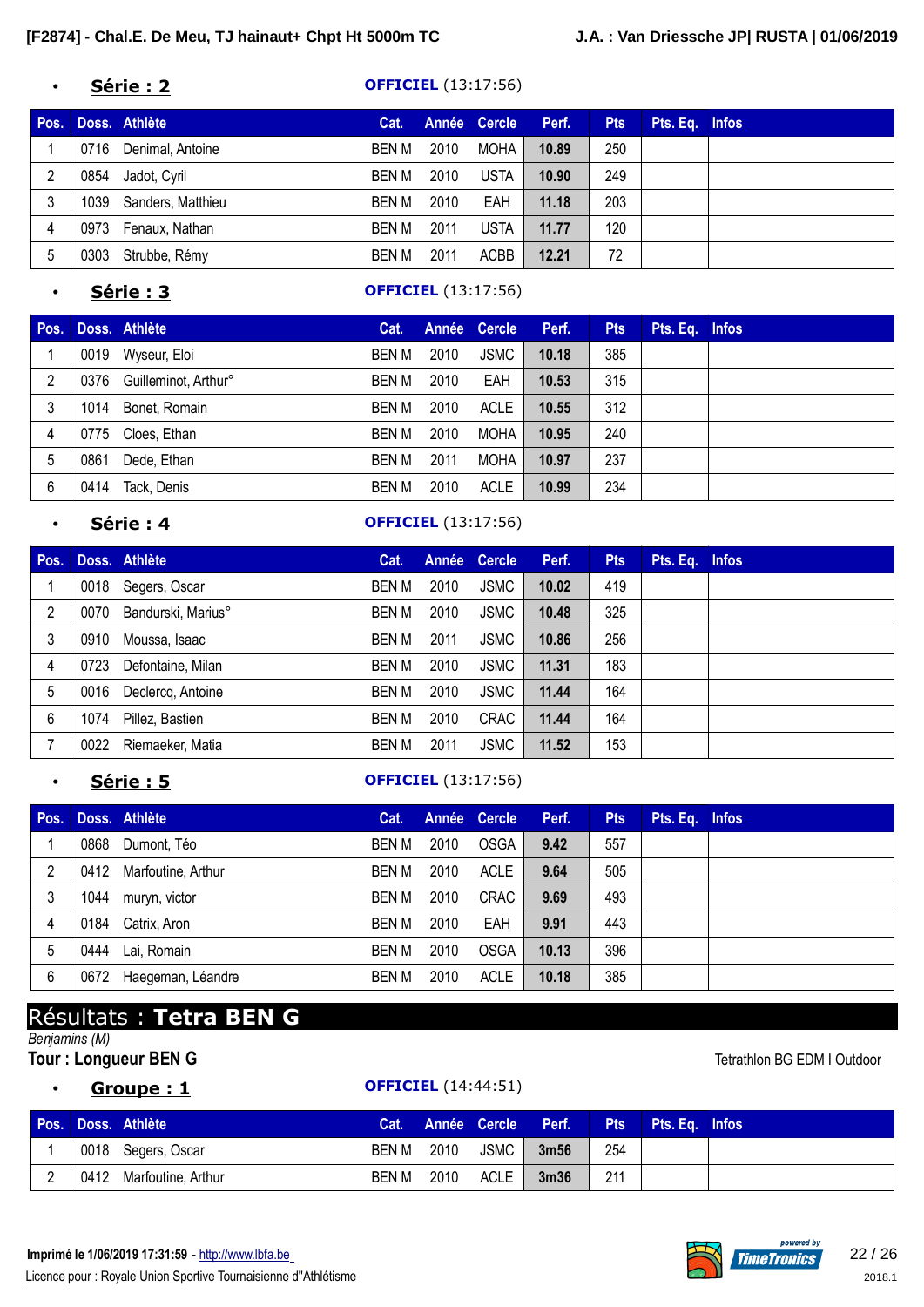| Pos.                    |      | Doss. Athlète        | Cat.         | Année | <b>Cercle</b> | Perf.             | <b>Pts</b> | Pts. Eq. | <b>Infos</b> |
|-------------------------|------|----------------------|--------------|-------|---------------|-------------------|------------|----------|--------------|
| 3                       | 0019 | Wyseur, Eloi         | <b>BENM</b>  | 2010  | <b>JSMC</b>   | 3m16              | 171        |          |              |
| $\overline{\mathbf{4}}$ | 1044 | muryn, victor        | <b>BEN M</b> | 2010  | <b>CRAC</b>   | 3m06              | 152        |          |              |
| 5                       | 0868 | Dumont, Téo          | <b>BENM</b>  | 2010  | <b>OSGA</b>   | 3m00              | 141        |          |              |
| 6                       | 0022 | Riemaeker, Matia     | <b>BENM</b>  | 2011  | <b>JSMC</b>   | 2m88              | 120        |          |              |
| $\overline{7}$          | 0184 | Catrix, Aron         | <b>BENM</b>  | 2010  | EAH           | 2m67              | 85         |          |              |
| 8                       | 0376 | Guilleminot, Arthur° | <b>BENM</b>  | 2010  | EAH           | 2m62              | 77         |          |              |
| 9                       | 0070 | Bandurski, Marius°   | <b>BENM</b>  | 2010  | <b>JSMC</b>   | 2m58              | 71         |          |              |
| 10                      | 0854 | Jadot, Cyril         | <b>BENM</b>  | 2010  | <b>USTA</b>   | 2m54              | 65         |          |              |
| 11                      | 0444 | Lai, Romain          | <b>BENM</b>  | 2010  | <b>OSGA</b>   | 2m49              | 58         |          |              |
| 12                      | 0775 | Cloes, Ethan         | <b>BENM</b>  | 2010  | <b>MOHA</b>   | 2m47              | 55         |          |              |
| 13                      | 0672 | Haegeman, Léandre    | <b>BENM</b>  | 2010  | <b>ACLE</b>   | 2m44              | 51         |          |              |
| 14                      | 1014 | Bonet, Romain        | <b>BENM</b>  | 2010  | <b>ACLE</b>   | 2m40              | 45         |          |              |
| 14                      | 0643 | lartelier, valerio   | <b>BENM</b>  | 2010  | CRAC          | 2m40              | 45         |          |              |
| 16                      | 1074 | Pillez, Bastien      | <b>BENM</b>  | 2010  | CRAC          | 2m35              | 39         |          |              |
| 17                      | 0861 | Dede, Ethan          | <b>BEN M</b> | 2011  | <b>MOHA</b>   | 2m33              | 36         |          |              |
| 18                      | 0016 | Declercq, Antoine    | <b>BEN M</b> | 2010  | <b>JSMC</b>   | 2m32              | 35         |          |              |
| 19                      | 0716 | Denimal, Antoine     | <b>BENM</b>  | 2010  | <b>MOHA</b>   | 2m23              | 25         |          |              |
| 20                      | 0143 | Waucquez, Jarno      | <b>BEN M</b> | 2010  | <b>USTA</b>   | 2m19              | 20         |          |              |
| 21                      | 0303 | Strubbe, Rémy        | <b>BEN M</b> | 2011  | <b>ACBB</b>   | 2m08              | 10         |          |              |
| 22                      | 0441 | Demets, Mathias      | <b>BENM</b>  | 2010  | <b>OSGA</b>   | 1 <sub>m</sub> 92 | $\pmb{0}$  |          |              |
| 23                      | 0414 | Tack, Denis          | <b>BENM</b>  | 2010  | <b>ACLE</b>   | 1m88              | $\pmb{0}$  |          |              |
| 24                      | 0723 | Defontaine, Milan    | <b>BEN M</b> | 2010  | <b>JSMC</b>   | 1m88              | 0          |          |              |
| 25                      | 0973 | Fenaux, Nathan       | <b>BENM</b>  | 2011  | <b>USTA</b>   | 1m82              | 0          |          |              |
| 26                      | 1039 | Sanders, Matthieu    | <b>BENM</b>  | 2010  | EAH           | 1m60              | $\pmb{0}$  |          |              |
| 27                      | 0910 | Moussa, Isaac        | <b>BEN M</b> | 2011  | <b>JSMC</b>   | 1m54              | 0          |          |              |
| 28                      | 0617 | Lefebvre, Bastien    | <b>BEN M</b> | 2011  | <b>USTA</b>   | 1 <sub>m35</sub>  | $\pmb{0}$  |          |              |
|                         | 1087 | hammonds, kaliff°    | <b>BENM</b>  | 2011  | CRAC          | <b>NM</b>         | 0          |          |              |

# Résultats : **Tetra BEN G**

*Benjamins (M)*

### • **Groupe : 1 OFFICIEL** (13:49:58)

**Tour : B. hockey BEN G** Tetrathlon BG EDM I Outdoor

| Pos.           |      | Doss. Athlète          | Cat.         |      | Année Cercle | Perf.              | <b>Pts</b> | Pts. Eq. Infos |  |
|----------------|------|------------------------|--------------|------|--------------|--------------------|------------|----------------|--|
|                | 1044 | muryn, victor          | <b>BEN M</b> | 2010 | <b>CRAC</b>  | 26m63              | 236        |                |  |
| $\overline{2}$ | 1087 | hammonds, kaliff°      | <b>BEN M</b> | 2011 | CRAC         | 25m88              | 227        |                |  |
| 3              | 0070 | Bandurski, Marius°     | <b>BEN M</b> | 2010 | <b>JSMC</b>  | 21m28              | 168        |                |  |
| 4              | 0184 | Catrix, Aron           | <b>BEN M</b> | 2010 | EAH          | 19m90              | 150        |                |  |
| 5              | 0412 | Marfoutine, Arthur     | <b>BEN M</b> | 2010 | <b>ACLE</b>  | 19 <sub>m</sub> 85 | 150        |                |  |
| 6              | 0016 | Declercq, Antoine      | BEN M        | 2010 | <b>JSMC</b>  | 19m13              | 141        |                |  |
| $\overline{7}$ |      | 0672 Haegeman, Léandre | <b>BEN M</b> | 2010 | <b>ACLE</b>  | 16m81              | 111        |                |  |
| 8              | 1014 | Bonet, Romain          | <b>BEN M</b> | 2010 | <b>ACLE</b>  | 16m18              | 104        |                |  |
| 9              | 0414 | Tack, Denis            | <b>BEN M</b> | 2010 | <b>ACLE</b>  | 15m90              | 100        |                |  |

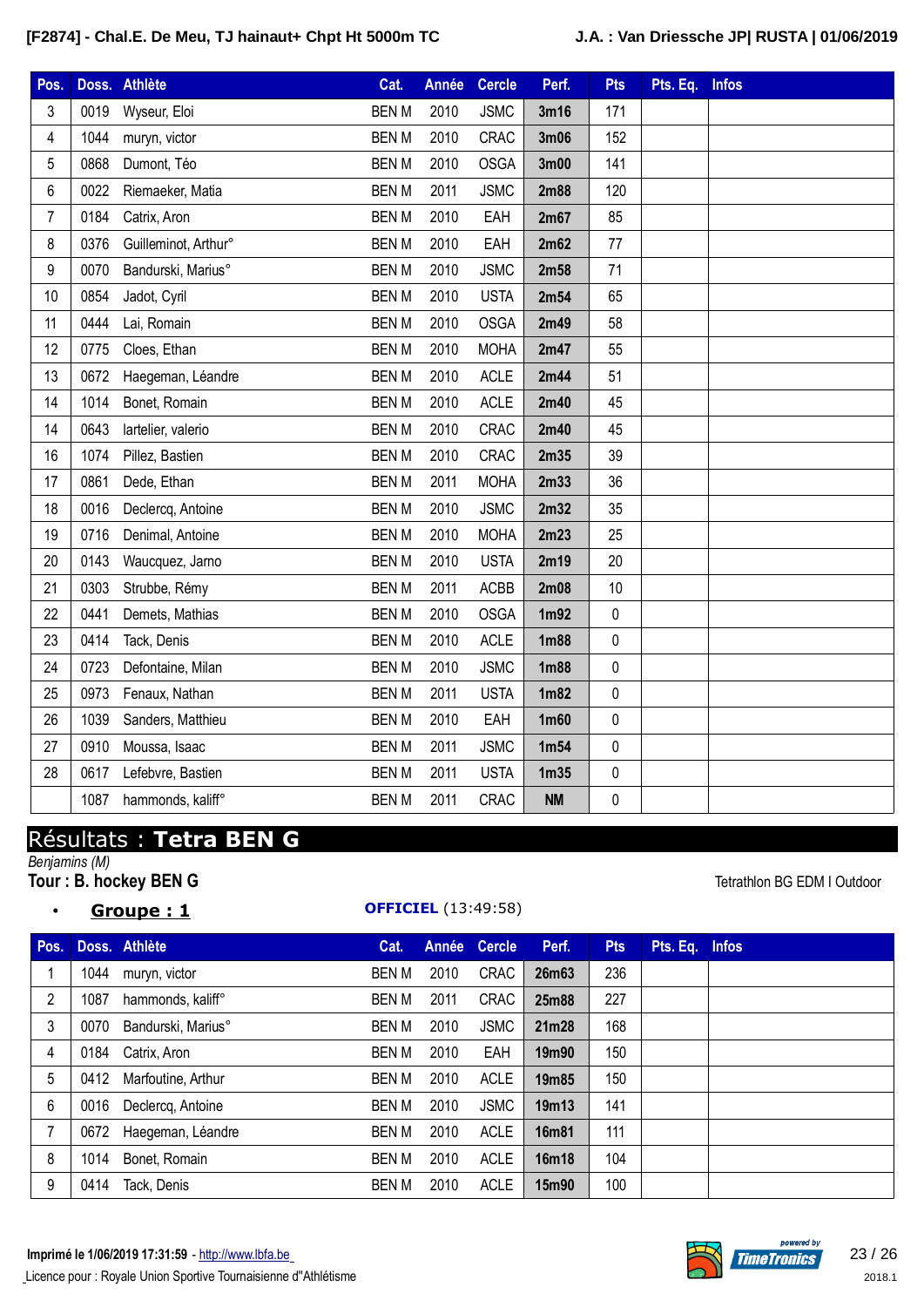| Pos. |      | Doss. Athlète        | Cat.         | Année | <b>Cercle</b> | Perf.     | <b>Pts</b>  | Pts. Eq. Infos |  |
|------|------|----------------------|--------------|-------|---------------|-----------|-------------|----------------|--|
| 10   | 0854 | Jadot, Cyril         | <b>BENM</b>  | 2010  | <b>USTA</b>   | 14m59     | 84          |                |  |
| 11   | 0143 | Waucquez, Jarno      | <b>BEN M</b> | 2010  | <b>USTA</b>   | 14m38     | 81          |                |  |
| 12   | 0019 | Wyseur, Eloi         | <b>BENM</b>  | 2010  | <b>JSMC</b>   | 14m34     | 81          |                |  |
| 13   | 0643 | lartelier, valerio   | <b>BENM</b>  | 2010  | CRAC          | 14m28     | 80          |                |  |
| 14   | 1074 | Pillez, Bastien      | <b>BEN M</b> | 2010  | CRAC          | 13m81     | 74          |                |  |
| 15   | 0444 | Lai, Romain          | <b>BENM</b>  | 2010  | <b>OSGA</b>   | 13m49     | 70          |                |  |
| 16   | 0716 | Denimal, Antoine     | <b>BENM</b>  | 2010  | <b>MOHA</b>   | 12m68     | 60          |                |  |
| 17   | 0376 | Guilleminot, Arthur° | <b>BENM</b>  | 2010  | EAH           | 12m53     | 59          |                |  |
| 18   | 0022 | Riemaeker, Matia     | <b>BEN M</b> | 2011  | <b>JSMC</b>   | 12m52     | 58          |                |  |
| 19   | 0910 | Moussa, Isaac        | <b>BENM</b>  | 2011  | <b>JSMC</b>   | 12m26     | 55          |                |  |
| 20   | 0018 | Segers, Oscar        | <b>BENM</b>  | 2010  | <b>JSMC</b>   | 12m22     | 55          |                |  |
| 21   | 0303 | Strubbe, Rémy        | <b>BEN M</b> | 2011  | ACBB          | 12m07     | 53          |                |  |
| 22   | 0441 | Demets, Mathias      | <b>BENM</b>  | 2010  | <b>OSGA</b>   | 10m99     | 40          |                |  |
| 23   | 0868 | Dumont, Téo          | <b>BENM</b>  | 2010  | <b>OSGA</b>   | 10m70     | 36          |                |  |
| 24   | 0775 | Cloes, Ethan         | <b>BENM</b>  | 2010  | <b>MOHA</b>   | 10m24     | 31          |                |  |
| 25   | 0723 | Defontaine, Milan    | <b>BEN M</b> | 2010  | <b>JSMC</b>   | 9m80      | 26          |                |  |
| 26   | 1039 | Sanders, Matthieu    | <b>BENM</b>  | 2010  | EAH           | 8m72      | 13          |                |  |
| 27   | 0973 | Fenaux, Nathan       | <b>BENM</b>  | 2011  | <b>USTA</b>   | 8m46      | 10          |                |  |
| 28   | 0861 | Dede, Ethan          | <b>BENM</b>  | 2011  | <b>MOHA</b>   | 6m92      | $\mathbf 0$ |                |  |
|      | 0617 | Lefebvre, Bastien    | <b>BENM</b>  | 2011  | <b>USTA</b>   | <b>NM</b> | 0           |                |  |

# Résultats : **Tetra BEN G**

*Benjamins (M)*

- - **Série : 1 OFFICIEL** (16:02:31)

**Tetrathlon BG EDM I Outdoor** 

| Pos.           |      | Doss. Athlète     | Cat.         | Année | <b>Cercle</b> | Perf.      | <b>Pts</b> | Pts. Eq. | <b>Infos</b> |
|----------------|------|-------------------|--------------|-------|---------------|------------|------------|----------|--------------|
|                | 1074 | Pillez, Bastien   | <b>BEN M</b> | 2010  | <b>CRAC</b>   | 2:16.18    | 346        |          |              |
| $\overline{2}$ | 0143 | Waucquez, Jarno   | <b>BENM</b>  | 2010  | <b>USTA</b>   | 2:19.59    | 307        |          |              |
| 3              | 0861 | Dede, Ethan       | <b>BENM</b>  | 2011  | <b>MOHA</b>   | 2:22.57    | 274        |          |              |
| 4              | 0723 | Defontaine, Milan | <b>BEN M</b> | 2010  | <b>JSMC</b>   | 2:29.50    | 204        |          |              |
| 5              | 0775 | Cloes, Ethan      | <b>BENM</b>  | 2010  | <b>MOHA</b>   | 2:30.06    | 199        |          |              |
| 6              | 0716 | Denimal, Antoine  | <b>BENM</b>  | 2010  | <b>MOHA</b>   | 2:32.55    | 176        |          |              |
| 7              | 0414 | Tack, Denis       | <b>BENM</b>  | 2010  | <b>ACLE</b>   | 2:33.11    | 172        |          |              |
| 8              | 0022 | Riemaeker, Matia  | <b>BEN M</b> | 2011  | <b>JSMC</b>   | 2:44.73    | 85         |          |              |
| 9              | 1039 | Sanders, Matthieu | <b>BEN M</b> | 2010  | EAH           | 2:45.94    | 78         |          |              |
| 10             | 0617 | Lefebvre, Bastien | <b>BENM</b>  | 2011  | <b>USTA</b>   | 2:47.35    | 70         |          |              |
| 11             | 0303 | Strubbe, Rémy     | <b>BEN M</b> | 2011  | <b>ACBB</b>   | 2:49.48    | 58         |          |              |
| 12             | 0910 | Moussa, Isaac     | <b>BENM</b>  | 2011  | <b>JSMC</b>   | 2:51.88    | 46         |          |              |
|                | 0973 | Fenaux, Nathan    | <b>BENM</b>  | 2011  | <b>USTA</b>   | <b>DNS</b> | 0          |          |              |
|                | 0441 | Demets, Mathias   | <b>BENM</b>  | 2010  | <b>OSGA</b>   | <b>DNS</b> | 0          |          |              |

• **Série : 2 OFFICIEL** (16:02:31)

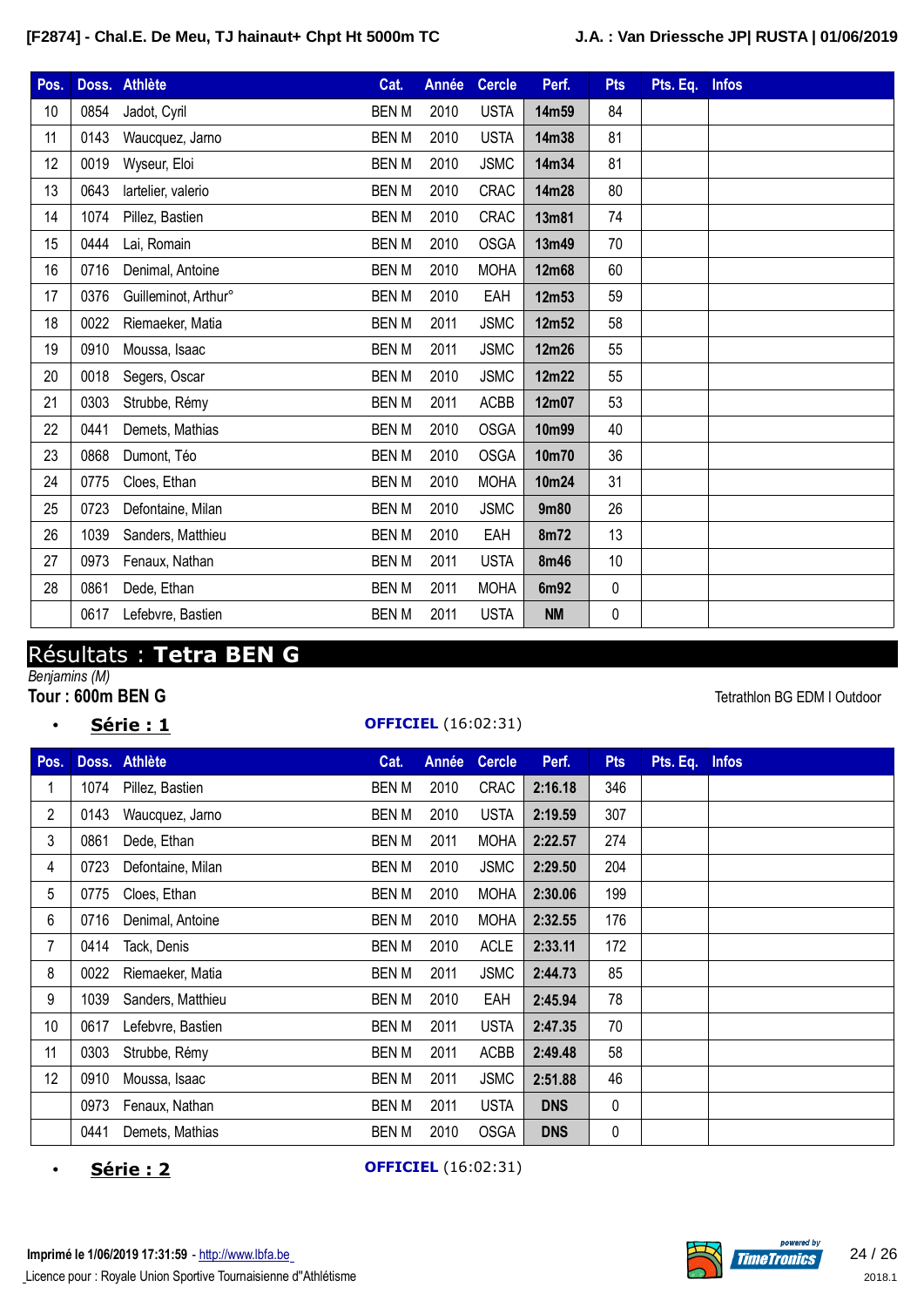| Pos.            | Doss. | <b>Athlète</b>       | Cat.         | Année | <b>Cercle</b> | Perf.   | <b>Pts</b> | Pts. Eq. | <b>Infos</b> |
|-----------------|-------|----------------------|--------------|-------|---------------|---------|------------|----------|--------------|
|                 | 0868  | Dumont, Téo          | <b>BEN M</b> | 2010  | <b>OSGA</b>   | 1:59.38 | 575        |          |              |
| $\overline{2}$  | 1087  | hammonds, kaliff°    | <b>BEN M</b> | 2011  | <b>CRAC</b>   | 2:04.40 | 501        |          |              |
| 3               | 0184  | Catrix, Aron         | <b>BEN M</b> | 2010  | EAH           | 2:06.31 | 474        |          |              |
| 4               | 0018  | Segers, Oscar        | <b>BEN M</b> | 2010  | <b>JSMC</b>   | 2:09.66 | 429        |          |              |
| 5               | 0412  | Marfoutine, Arthur   | <b>BEN M</b> | 2010  | <b>ACLE</b>   | 2:10.72 | 415        |          |              |
| 6               | 0672  | Haegeman, Léandre    | <b>BEN M</b> | 2010  | <b>ACLE</b>   | 2:11.24 | 408        |          |              |
| $\overline{7}$  | 0376  | Guilleminot, Arthur° | <b>BEN M</b> | 2010  | EAH           | 2:15.60 | 353        |          |              |
| 8               | 1044  | muryn, victor        | <b>BEN M</b> | 2010  | <b>CRAC</b>   | 2:15.64 | 353        |          |              |
| 9               | 0019  | Wyseur, Eloi         | BEN M        | 2010  | <b>JSMC</b>   | 2:19.42 | 309        |          |              |
| 10 <sup>°</sup> | 0444  | Lai, Romain          | <b>BEN M</b> | 2010  | <b>OSGA</b>   | 2:19.43 | 308        |          |              |
| 11              | 0070  | Bandurski, Marius°   | <b>BEN M</b> | 2010  | <b>JSMC</b>   | 2:24.95 | 249        |          |              |
| 12              | 0854  | Jadot, Cyril         | <b>BEN M</b> | 2010  | <b>USTA</b>   | 2:29.33 | 206        |          |              |
| 13              | 0643  | lartelier, valerio   | <b>BEN M</b> | 2010  | CRAC          | 2:33.91 | 165        |          |              |
| 14              | 1014  | Bonet, Romain        | <b>BENM</b>  | 2010  | <b>ACLE</b>   | 2:36.82 | 141        |          |              |
| 15              | 0016  | Declercq, Antoine    | <b>BEN M</b> | 2010  | <b>JSMC</b>   | 2:54.81 | 33         |          |              |

## Résultats : **5000 m TC M**

*Juniors (M), Seniors (M), Toutes catégories (M), Masters (M)*

```
Tour : *
```
#### • **Série : 1 OFFICIEL** (15:21:38)

| Pos. | Doss. | <b>Athlète</b>      | Cat.         | Année | <b>Cercle</b> | Perf.    | <b>Pts</b>   | Pts. Eq. | <b>Infos</b> |
|------|-------|---------------------|--------------|-------|---------------|----------|--------------|----------|--------------|
|      | 1301  | Ruscart, Benoit     | <b>SENM</b>  | 1995  | <b>USTA</b>   | 16:17.47 | $\mathbf{0}$ |          | 1e SEN       |
| 2    | 1634  | Cordaro, Liborio    | <b>SENM</b>  | 1987  | <b>ACLO</b>   | 16:50.26 | 0            |          | 2eSEN        |
| 3    | 4180  | Smet, Johnny        | M40          | 1976  | <b>ACLO</b>   | 16:52.19 | 0            |          | 1e MAS       |
| 4    | 4752  | Mulpas, Nicolas     | M35          | 1983  | <b>ACLO</b>   | 16:59.45 | 0            |          | 2e MAS       |
| 5    | 1836  | Naji, Océma         | <b>SENM</b>  | 1999  | <b>ACBB</b>   | 17:18.19 | 0            |          | 3eSEN        |
| 6    | 4607  | Bonnier, Vincent    | M35          | 1983  | <b>ACLE</b>   | 17:56.99 | $\mathbf{0}$ |          | 3e MAS       |
| 7    | 4482  | Hallez, Jeremy      | M35          | 1982  | <b>JSMC</b>   | 17:57.17 | 0            |          |              |
| 8    | 1367  | Jonckheer, Frédéric | <b>SENM</b>  | 1992  | <b>CRAC</b>   | 18:23.01 | 0            |          |              |
| 9    | 2042  | Renaut, Jonathan    | <b>SENM</b>  | 1989  | <b>ACLO</b>   | 18:46.00 | 0            |          |              |
| 10   | 0001  | Mollica, Bastien    | <b>JUN M</b> | 2001  | <b>ACLO</b>   | 19:06.93 | 0            |          | 1e JUN       |
| 11   | 2063  | Collot, Sébastien   | <b>SENM</b>  | 1995  | <b>SMAC</b>   | 19:16.70 | $\mathbf{0}$ |          |              |
| 12   | 5050  | Declercq, Benoit    | M40          | 1976  | <b>JSMC</b>   | 19:19.54 | 0            |          |              |
| 13   | 1322  | Wiseur, Gilles      | <b>SENM</b>  | 1997  | <b>ACBB</b>   | 19:30.18 | 0            |          |              |
| 14   | 4092  | Solagna, Fabrice    | M45          | 1971  | <b>MOHA</b>   | 21:18.31 | 0            |          |              |
| 15   | 4514  | Demets, Bernard     | M40          | 1974  | <b>USTA</b>   | 22:58.82 | 0            |          |              |
| 16   | 4820  | Cocu, Jean-Luc      | M65          | 1952  | <b>USTA</b>   | 25:48.86 | 0            |          |              |

## Résultats : **5000m TC D**

*Juniores (F), Seniores (F), Toutes catégories (F), Masters (F)* **Tour : \***

• **Série : 1 OFFICIEL** (15:34:01)